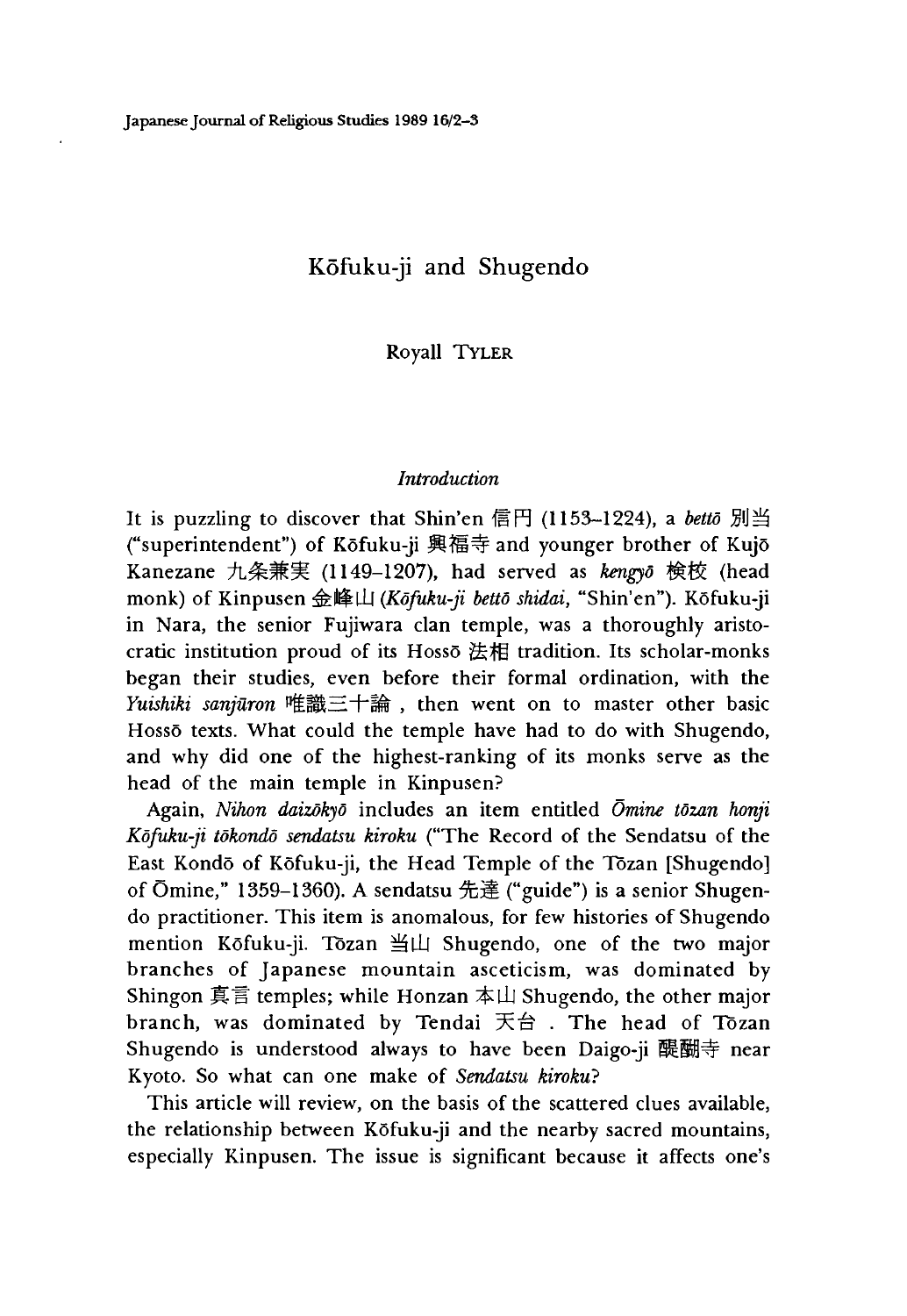view of the early history of Tozan Shugendo; of the history of a great Nara temple; and of the position held by Shugendo in the religious life of Heian and medieval Japan. It also requires one to appreciate what Kofuku-ji itself was then: an enormously powerful institution which practiced the *kenmitsu bukkvo* 顕密仏教 ("exotericesoteric Buddhism") typical of Heian times.

# *Kofuku-ji and Kasuga*

Kōfuku-ji, like the Fujiwara clan, began with Kamatari 鎌足 (614– 669). It developed from a chapel at Kamatari's private residence in Yamashina, which is why the temple continued often to be called Yamashina-dera 山階寺 . Kamatari's son Fuhito 不比等 (659-720) moved the chapel to Asuka 飛鳥 and then, with the founding of Nara, built a full-scale temple which he called Kofuku-ji. The name comes from a passage in the *Yuima-gvo* 維摩経 (UEDA 1985, pp. 272-273). By about 740 the temple was largely complete. The Nan'en-do 南円堂 (discussed below), dedicated in 813, was a late but important addition. None of the original buildings survive, since Kofuku-ji burned down several times in the course of the centuries.

Just as Todai-ji 東大寺 was particularly strong in Sanron 三論 and Kegon 華厳 studies, Kōfuku-ji prided itself upon its Hossō tradition. Although Hosso Buddhism was first introduced to Japan in the mid-7th c. by Dōshō 道昭 (629-700) of Gangō-ji 元興寺, Kōfuku-ji acquired its own Hossō transmission thanks to Genbō 玄昉 (d. 746), who brought back to Kōfuku-ji a large and important collection of Buddhist texts. Hossō was a vital school of Buddhism in China and Japan when Kōfuku-ji was new. Its importance to Kōfuku-ji can be seen in the tradition that the Kasuga 春日 deity came from Kashima expressly to protect the Hosso teaching *(Kasuga Gongen genki* 1).

On the other hand, mikkyō 密教 ("esoteric Buddhism") penetrated Kōfuku-ji early. Genbō brought back from China many esoteric texts which may well have been studied at Kōfuku-ji before Kūkai 空海 (774-835) (Miyai 1978, pp. 241-242). But *mikkyo* really took hold after Kūkai's return from China in 806. Kūkai was accommodating toward Nara Buddhism, and thanks in particular to the sympathy of his teachers he successfully implanted Shingon in Nara.

At Kōfuku-ji, Kūkai was associated especially with the Nan'en-dō, the family sanctuary of the Fujiwara "Northern House." Like the Sangatsudō 三月堂 of Tōdai-ji, the Nan'en-dō of Kōfuku-ji enshrines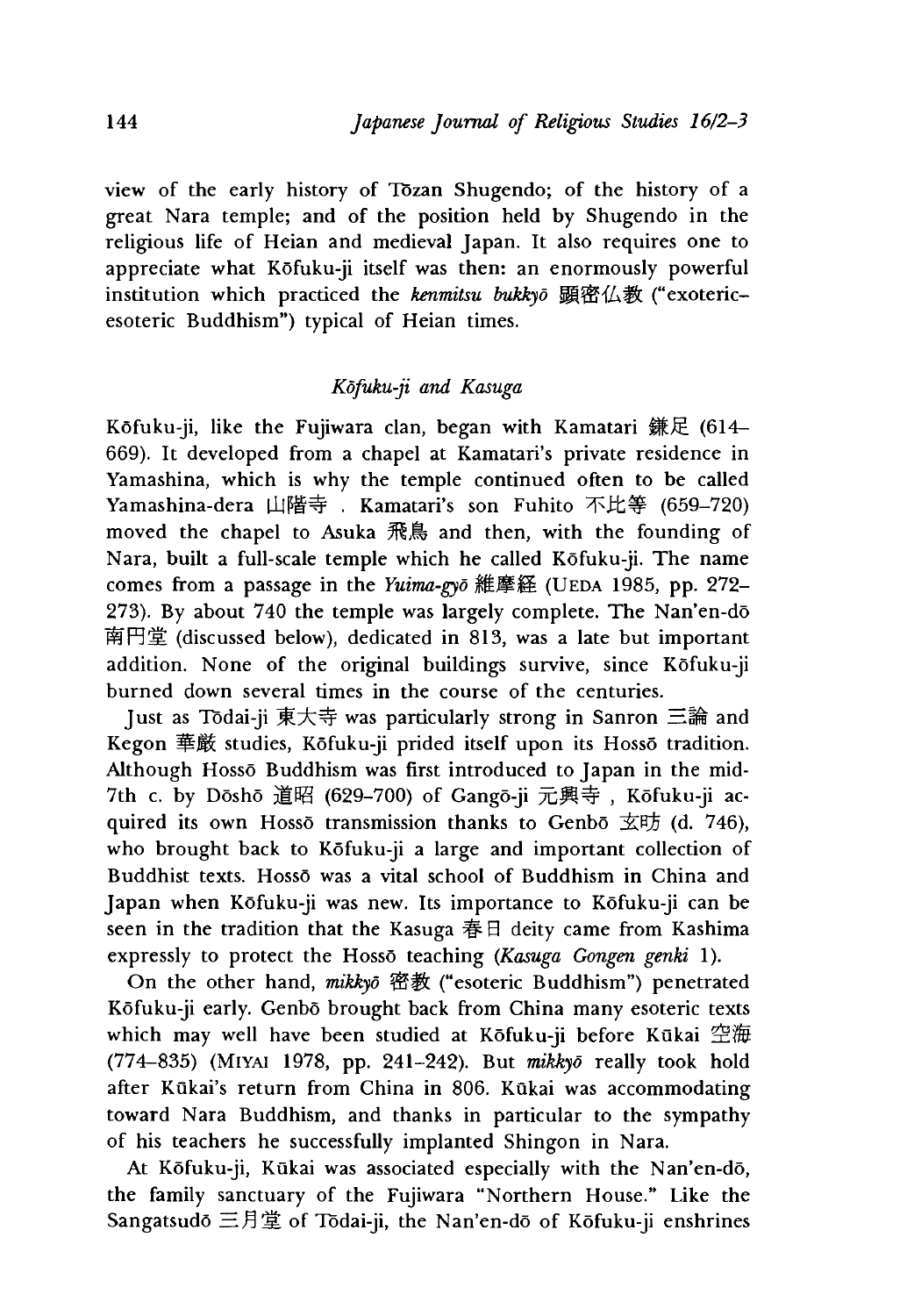Fukūkenjaku Kannon. *Kõfuku-ji ruki* claims that Kūkai consecrated the base upon which the Nan'en-do image was to rest. Whether or not this is historically true, Kukai's traditional association with the Nan'en-dō shows how much he and his teaching came to mean at Kōfuku-ji. A story about the Kōfuku-ji monk Zōri 増利 (836–928) shows *mikkyo* taking root at the temple *(Kasuga Gongen genki* 8, *Nihon kosoden yomonsho* 3, *Sanne joikki).* Zori, who practiced both Hosso and Shingon, was pressed to abandon one or the other. He was vindicated by a sacred dream which, in effect, approved the *kenmitsu bukkyo* characteristic of Kōfuku-ji from then on. A vivid example is Jōshō 定昭 (912-983), who "combined the Hossō and Shingon schools" and served as head monk both of Kofuku-ji and of Toji *(Kofuku-ji betto* shidai, "[ōshō").

To discuss medieval Kofuku-ji is to discuss the Kasuga Shrine. The shrine's various deities were commonly subsumed under the name Kasuga no Daimyōjin 大明神; and Kasuga no Daimyōjin was, in an important sense, the cornerstone of Kōfuku-ji's power. The Kasuga cult, fostered in part by the Fujiwara nobles in Kyoto, but much more directly by the Kōfuku-ji monks themselves, was by the late Heian period a model of syncretic *(honji-suijaku* 本地垂迹) faith. Kōfuku-ji's gradual takeover of the Kasuga Shrine parallels — and was to some extent a precondition for —its domination of Yamato as a whole.

The Kasuga Shrine stands about one kilometer east of Kofuku-ji at the foot of Mikasa-yama 三笠山 (283 m.) It consists of a main sanctuary complex, a much smaller complex for the Wakamiya 若宮, and many secondary shrines. The main deities are those of the Fujiwara 藤原. Kasuga tradition holds that the shrine was founded in 768, when the deity Takemikazuchi 武雷植 reached Mikasa-yama from Kashima in the Kantō. Modern scholars, however, believe unanimously that the shrine is older. Perhaps it too was founded, in some form, by Fuhito (NISHIDA 1978, pp.  $41-44$ ).

The court's departure from Nara in the late eighth century hardly disturbed Kofuku-ji, which began to collect estates in Yamato. The more it acquired, the more it needed armed troops to protect its property, and the better able it became to support such troops. Like any thriving organism, the temple tended naturally to take over its territory.

In the tenth century Kōfuku-ji even took over a tract of land from the Kasuga Shrine (Nagashima 1959, p. 8), and Kofuku-ji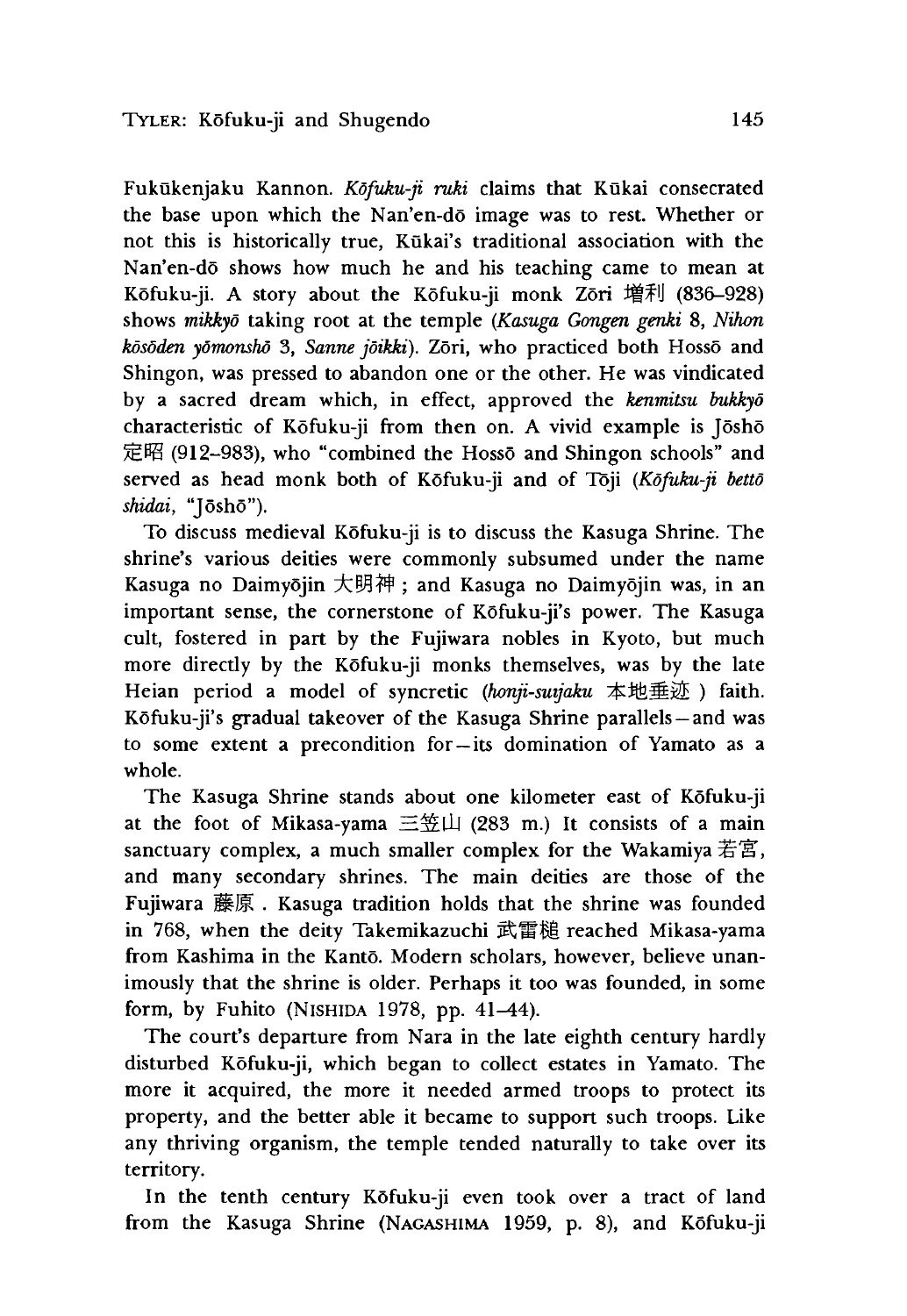monks began to perform rites at the shrine. The temple continued to make gains thereafter in a see-saw battle with the court of the Fujiwara over control not only of Yamato but of the Kasuga Shrine itself. Nagashima (1959, p. 9) put the matter bluntly: "Kōfuku-ji believed that by controlling the Kasuga Shrine, it could exclude the Fujiwara clan and make Yamato its own," The Kofuku-ji/Kinpusen wars of 1093 and 1145, described below, should be seen in the context of Kōfuku-ji's territorial ambitions.

Kofuku-ji achieved a major success when the Kasuga Wakamiya, honored at Kasuga since 1003, was given an independent sanctuary in 1135. Nagashima (1959, p. 9) stated flatly that Kofuku-ji engineered the event in order to strengthen its hold on the Kasuga Shrine. The problem was that Kōfuku-ji monks, although devoted to Kasuga, had no access to the regular Kasuga Festival which honored the four main deities, for on this occasion monks were classed with persons in mourning and pregnant women, and obliged to keep their distance (Miyai 1978, pp. 90-91). The Onmatsuri 御祭 in honor of the Wakamiya was first organized by Kofuku-ji in 1136. Having thus initiated a major Kasuga festival of its own, Kofuku-ji turned it into the great annual festival of Yamato province. And once Kofuku-ji had managed to seize control of the Kasuga Shrine, it gained the final allegiance of the local landowners on estates throughout Yamato (Nagashima 1959, p. 10). The temple was now almost uncontested in its domain. It could even impose a *betto* on other major Nara temples (Nagashima 1944, p. 162). Minamoto no Yoritomo 源 頼朝 recognized Kōfuku-ji's power, for although he placed a constable (shugo 守護) in each province, he left Kōfuku-ji and Yamato alone.

During the thirteenth century Kofuku-ji flourished as before, vexed only by the inevitable conflicts with other institutions or with Kamakura, and by the *akuto* 悪 充 ("troublemakers"〉who came to threaten the temple both as an estate owner and as the holder of police power in Yamato province. Then, in the fourteenth century, turmoil came to Kofuku-ji itself. In the summer of 1351 (in the midst of a seesaw military conflict between the two courts), all-out war erupted between rival parts of the temple, and the temple's greatest annual ceremony, the Yuima-e 唯摩会,had to be canceled *(Saisai yoki nukigaki* for Kan'6 2 *Sanne joikki).* Calm was restored the following vear, but the Yuima-e was still canceled repeatedly between 1353 and 1391. It was during this period of trouble and decline,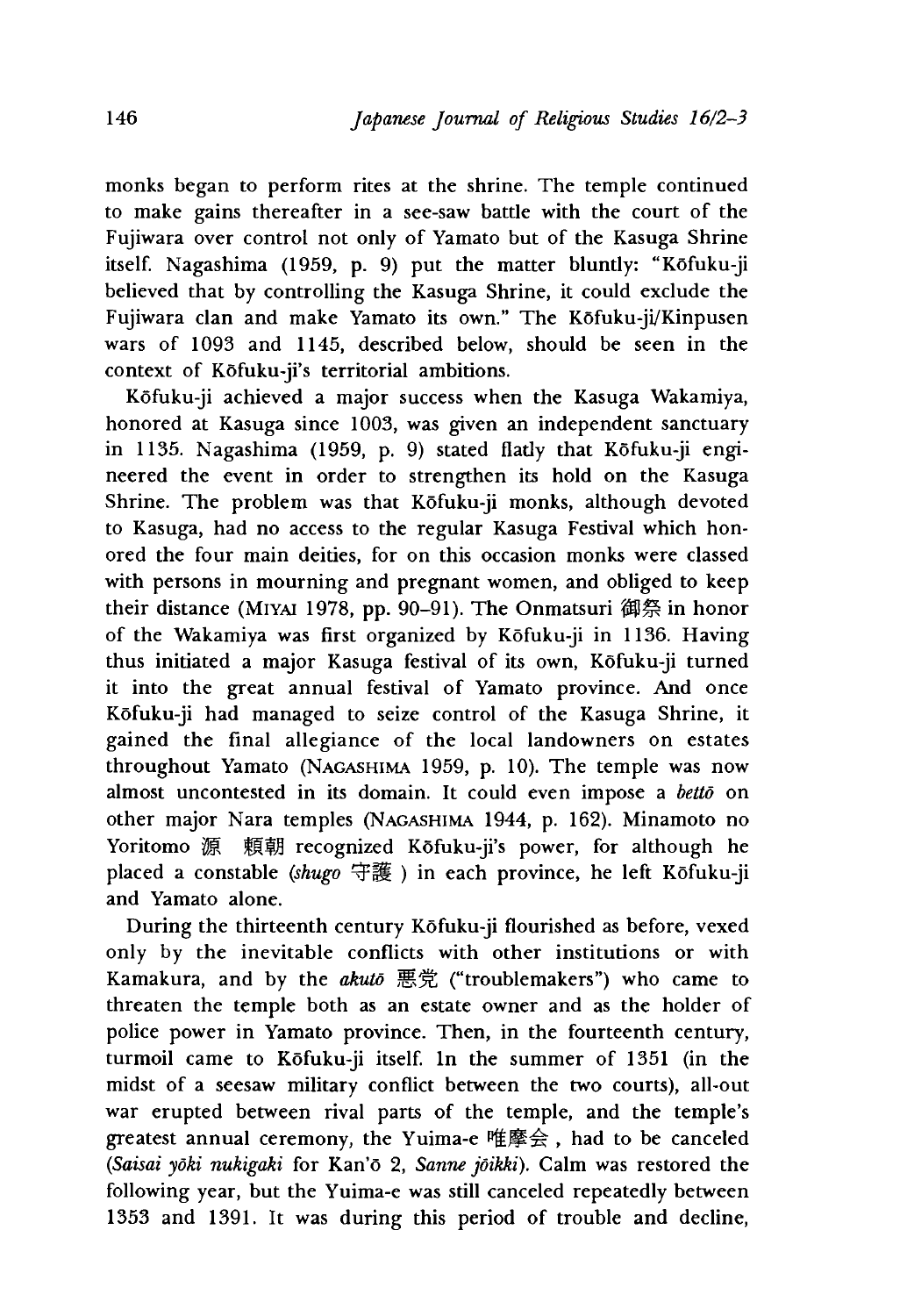from which Kōfuku-ji was never fully to recover, that a monkyamabushi of the East Kondo 東金堂 wrote *Omine tozan honji Kofuku-ji tokondo sendatsu kiroku.*

In the meantime, Kofuku-ji had been thoroughly taken over by monks from the great Fujiwara houses. Knowledge of this trend, like knowledge of the Kōfuku-ji domination of Yamato, is essential if one is to place the Kofuku-ji/Kinpusen relationship in its proper setting. *Kinpusen kengyd shidai* ("The Register of the Kengyo of Kinpusen"), discussed below, is nearly meaningless without it.

Ultimate responsibility for Kofuku-ji as for the Kasuga Shrine lay with the head of the Fujiwara clan, who oversaw the clan's ancestral shrines and temples. He appointed the chief priest *(shd~no~azukari* 正 預 ) of Kasuga and had to recommend the Kofuku-ji *betto.* Originally, the Fujiwara were only patrons of Kōfuku-ji. Nara and early Heian monks of Kōfuku-ji were not usually Fujiwaras. In time, however, the prestige of Buddhism, combined with the pressing need to dispose of excess sons, made the great temples more and more attractive to powerful families. Kōfuku-ji came to be dominated by Fujiwara monks, and especially by the sons of senior nobles *(kugyd* 苦行). For example, more and more Kōfuku-ji monks performed the coveted role of lecturer (koji 講師) for the Yuima-e, and of these, more and more were sons of senior nobles. After the mid-Heian period, a non-Fujiwara monk was unlikely to be appointed lecturer at all. Likewise, a sort of inflation steadily reduced the value of a given *sogo* 僧 綱 (ecclesiastical) rank, and one cause of this inflation was undoubtedly the need to promote Fujiwara sons more and more reliably, higher and higher. Moreover, the Fujiwara invasion of Kofuku-ji fostered the development of private sub-temples, known as *inke* 院家, which sheltered noble sons from temple life and upheld the dignity of their houses. The two major *inke,* Ichijoin 一乗院 and Daijōin 大乗院, came to be known as *monzeki* 門跡. By the end of the Heian period they controlled Kofuku-ji and usually supplied the *betto.* Later, *betto* from elsewhere at Kofuku-ji became rare, and after the Muromachi period the office simply alternated between the two.

Finally, certain aspects of Kōfuku-ji organization bear on what follows. The information given here relies especially on Nagashima 1944, pp. 40-49 and 1959, pp. 14-17. It applies to the late Heian period and after.

The head of Kofuku-ji, the *betto,* was appointed by the emperor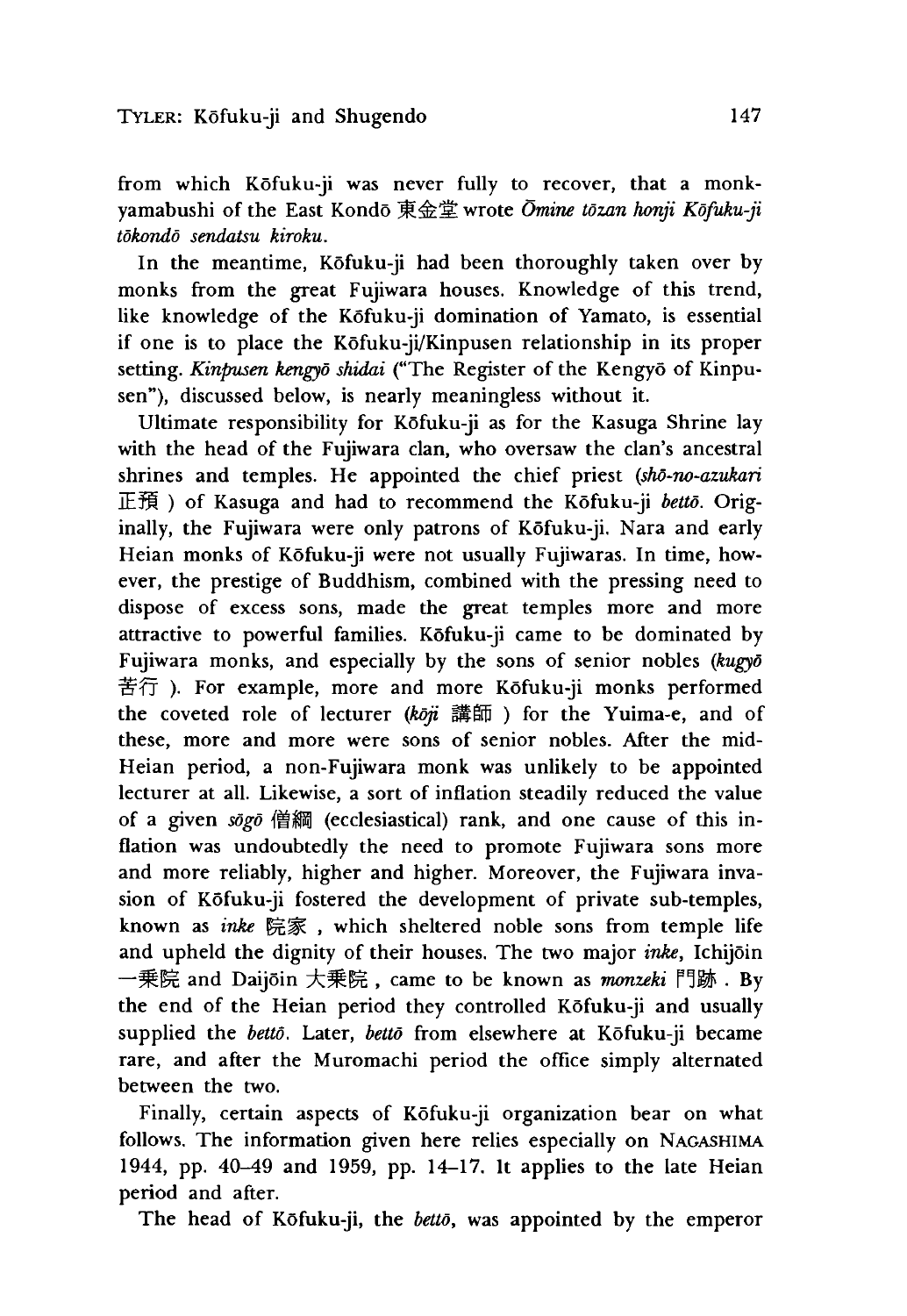on the recommendation of the head of the Fujiwara clan, although a document of appointment issued by the head of the clan was sometimes considered enough. Directly under the *betto* were the *goshi* 五 師 ("five masters"), and under them the *sango* 三綱("temple coundl"). The *goshi* and *sango* managed the daily affairs of the temple (as distinguished from the *inke*, especially the *monzeki*). Sango appointments were generally made from among the monks of the *monzeki.* Other, lower-ranking monks were in charge of such things as the forest in the Kasuga hills and the sacred deer; liturgical chanting *(shomyd* 声 明 ) ; and musicians, dancers, painters, sculptors and other craftsmen. There was also a monk, called *daigydji-sd* 大仃享{曾 or *daidoshi* 大導師,in charge of each one of the seven main halls of the temple: the Central Kondō 中金堂, the East Kondō, the West Kondō 西金堂, the Kōdō 講堂, the Five-Storey Pagoda 五重塔, the Hokuendo 北円堂 and the Nan'en-d5.

These single officers or small governing bodies did not have decisive power in all matters. General assemblies of the monks could make decisions, initiate temple actions or resolutely oppose the *betto* and his colleagues. These assemblies included especially the *gakuryo* 学 侶 ("scholars," the temples's upper class) and the *roppdshu* 六方衆 ("six directions"). There was also a general service class *(gerd* 下臆).

The *ropposhu*, named because of the way Kofuku-ji's territory was divided into "six directions," included both younger scholars who could rise into the *gakuryo* and non-scholars. Both scholars and nonscholars could bear arms. The *roppdshu* played the key role in mobilizing the temple forces in time of emergency. They resembled officers in a military sense, while the *gerd* were the temple's regular troops.

It is uncertain whether all three classes, or only the upper two, made up the *daishu* 大衆, a term common in contemporary documents. *Daishu* decisions were surely reached by the *gakuryo* and *roppo* shu, but when the whole *daishu* took action, it obviously included the *shuto* 衆徒 as well.

*Shuto* appears sometimes to mean the same thing as *daishu.* At other times, however, the two words definitely designate different groups. The *shuto* as distinguished from the *daishu* were men who normally lived not at the temple but scattered throughout Yamato. However, some 2,000 at a time were appointed to reside at Kōfuku-ji for a "four-year" term. They guarded the temple and the shrine, and exercised the police power of Kōfuku-ji throughout Yamato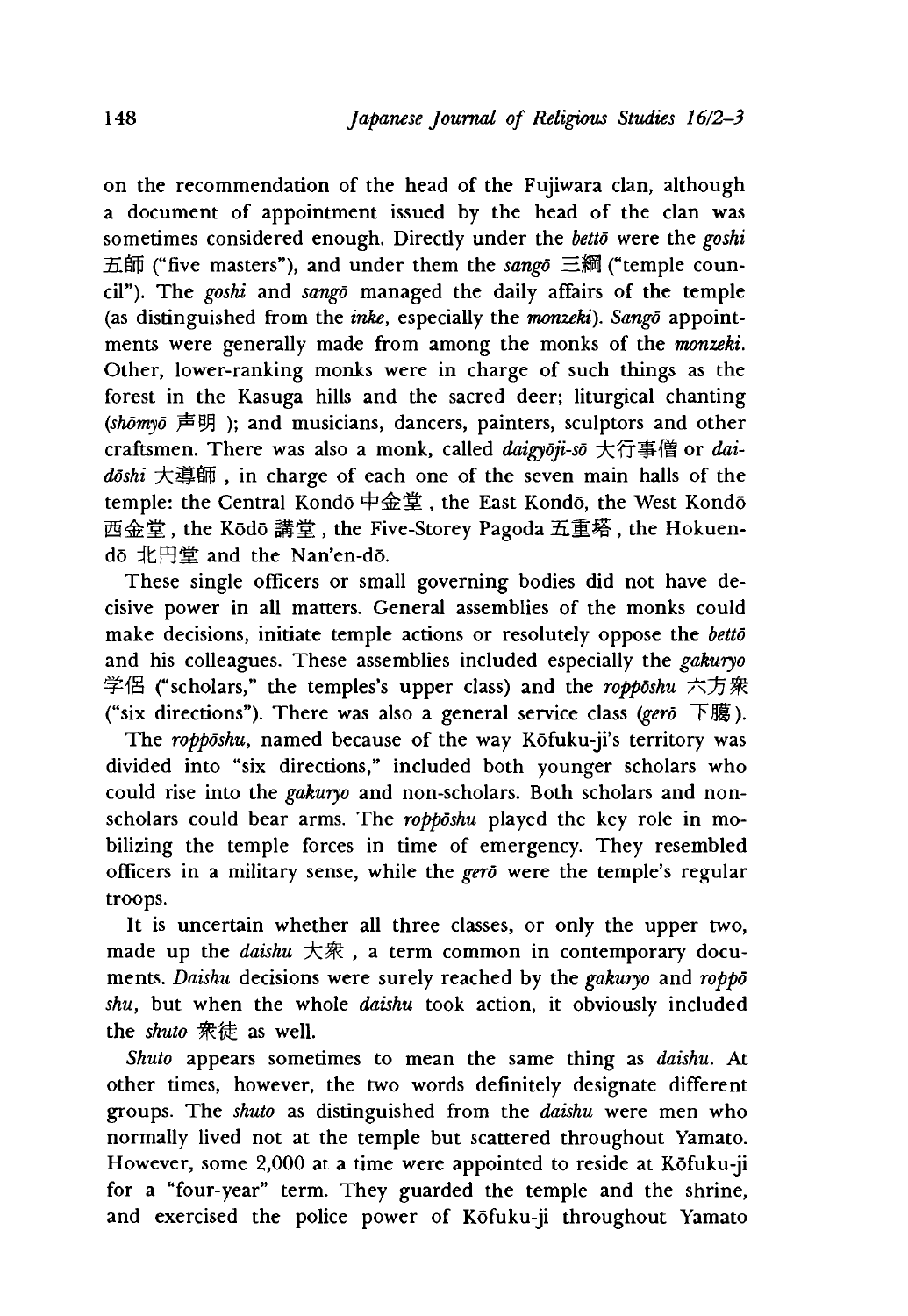province. On military campaigns, the *shuto* also led troops attached to the Kasuga Shrine.

Of special significance were the *doshu* 堂衆 ("those of the halls"), who were attached to the East and West Kondō. These practitioner monks were also known as *zenshu* 禅衆 ("meditators"). Some of them, at least, were yamabushi. The *doshu* of the East Kondo appear in *Omine tozan honji Kofuku-ji tokondo sendatsu kiroku* which mentions Shugendo based at the West Kondō as well. The *doshu* were responsible for the practices in the Kasuga hills, discussed below. They and not the Kasuga Shrine took care of the Kasuga sub-shrines in those hills (OHIGASHI n.d.). Although theoretically of a standing equal to that of the *gakuryo,* they were in fact looked at askance. The *doshu* too could bear arms, and early in the temple's history had constituted its main military strength.

## *Practice in the Mountains and Forests*

The *doshu* monks were not necessarily the only ones at Kofuku-ji who practiced in the "mountains and forests," especially in Heian times and before. For one thing, Kofuku-ji monks, like the monks of other Nara temples, sometimes withdrew from the dust of the world. They might seek boons for themselves or others, or power to shine more brightly in their own estimation and in that of their contemporaries. Some sought only the freedom to practice in solitude. For example, Gomyō 護命 (750-834), a Hossō monk of Gangōji, spent the first half of each month at Hisosan-ji 比蘇山寺, a temple in the mountains above Yoshino 吉野, practicing the rite of Kokūzō 虚空蔵 (SONODA 1957, p. 47). He also placed images on certain Kinpusen peaks *(Kinpusen zakki).*

Sonoda Kōyū, who studied a confraternity of such monks, stressed that they were among the elite of Nara Buddhism. He concluded that such practice was integral to respectable monastic life in Nara times. He also showed that there could be a special relationship between a great temple in Nara and a certain temple in the mountains. Hisosan-ji was associated with Gangō-ji and Fukki-ji 福貴寺 with Hōryū-ji 法隆寺. There was an analogous tie between Kōfuku-ji and Muro-ji 室生寺*,*

Murō-ji grew up in association with the nearby Ryūketsu Jinja 竜穴神社 ("Dragon Cave Shrine"), for which it may originally have been a *jinguji* 神宮寺("shrine temple"). The most sacred spot there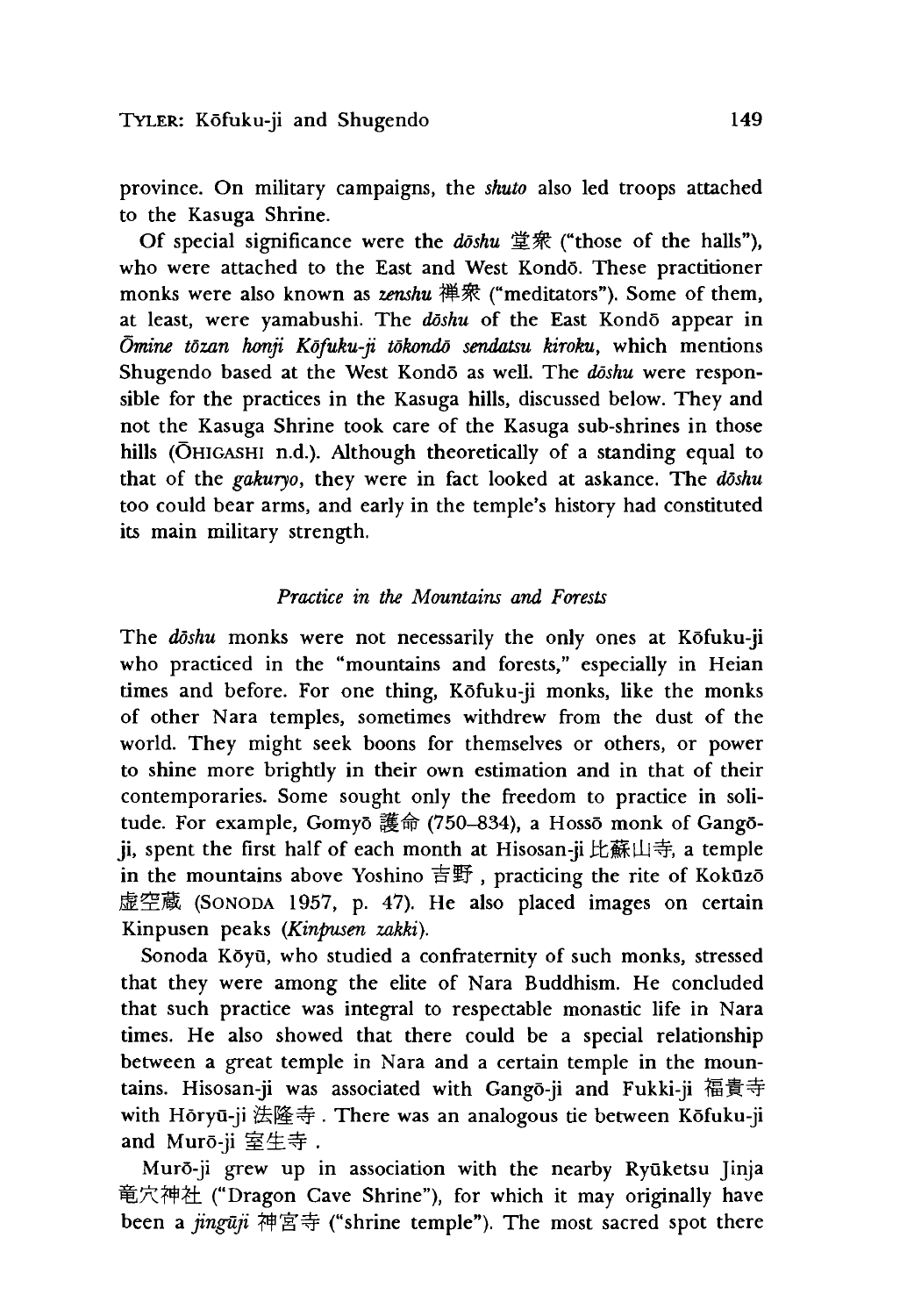is a small hill called Nyoisan 如意山, said to contain at its summit, under a stone stūpa, a *nyoishu* 如意珠 ("wishing jewel") buried there by Kūkai.

In 937 Murō-ji was described as a *betsuin* 別院 ("annex") of Kōfuku $ji$  (INOKUMA 1963, p. 17), and it remained a *matsuji* 末寺 ("dependency") of Kofuku-ji until the Genroku period (1688-1704). In fact, the temple was founded by two Kōfuku-ji monks, Kenkei 賢璟 (714– 793) and Shūen 修円 (771–835). Kenkei appears to have been linked particularly with the West Kondō of Kōfuku-ji. Shūen, a disciple of Kenkei who also received initiation from Kukai, served as *betto* of Kōfuku-ji too (Kōfuku-ji bettō shidai, "Shūen").

Dragons having power over rain, prayers for rain were undoubtedly made at the Muro "Dragon Cave" at least in Heian times, both by monks resident at Murō-ji and by monks of Kōfuku-ji. During the Kenpo era (1213-1219) the court ordered *gakuryo* monks of Kofuku-ji to pray for rain at Muro. When their prayers succeeded, Kofuku-ji received an estate to endow prayers for rain there every summer (NAGASHIMA 1944, p. 438). Thus, the original connection between Kofuku-ji and Muro-ji was often reaffirmed. For example, the famous Miroku 彌勒 incised on a rock face near Muro-ji was made at the order of the Kōfuku-ji *bettō* Gaen 雅縁 (1138-1223), at a location associated with Shūen's memory.

Thus Kofuku-ji participated fully in the Buddhism of Heian times, which included a strong interest in mountain practice or in retirement to the "mountains and forests." Oustanding among many examples of such retirement is Gedatsu Shōnin 解脱上人 (Jōkei 貞慶, 1155-1213), whose defense of the "old Buddhism" against Honen's 法然 nenbutsu 念仏 is particularly well known. In 1193 Gedatsu Shōnin retired to Kasagi 笠置 (288 m.), a mountain associated with the cult of Miroku and with Kinpusen. Then in 1208 he retired to Kaijusen-ji 海住山寺,a mountain temple associated with Kannon's Fudaraku 補陀落 paradise. Kaijusen-ji was, moreover, one of the traditional "Thirty-Six Sendatsu" of early Tozan Shueendo *(Tozan shodai sendatsu),*

# *A Kofuku-ji Line of Ranking Shugendo Adepts*

By the Kamakura period, when the highest-ranking monks of Kofuku-ji were almost all sons of senior nobles, the temple's only practioners of Shugendo proper were, no doubt, the *doshu* of the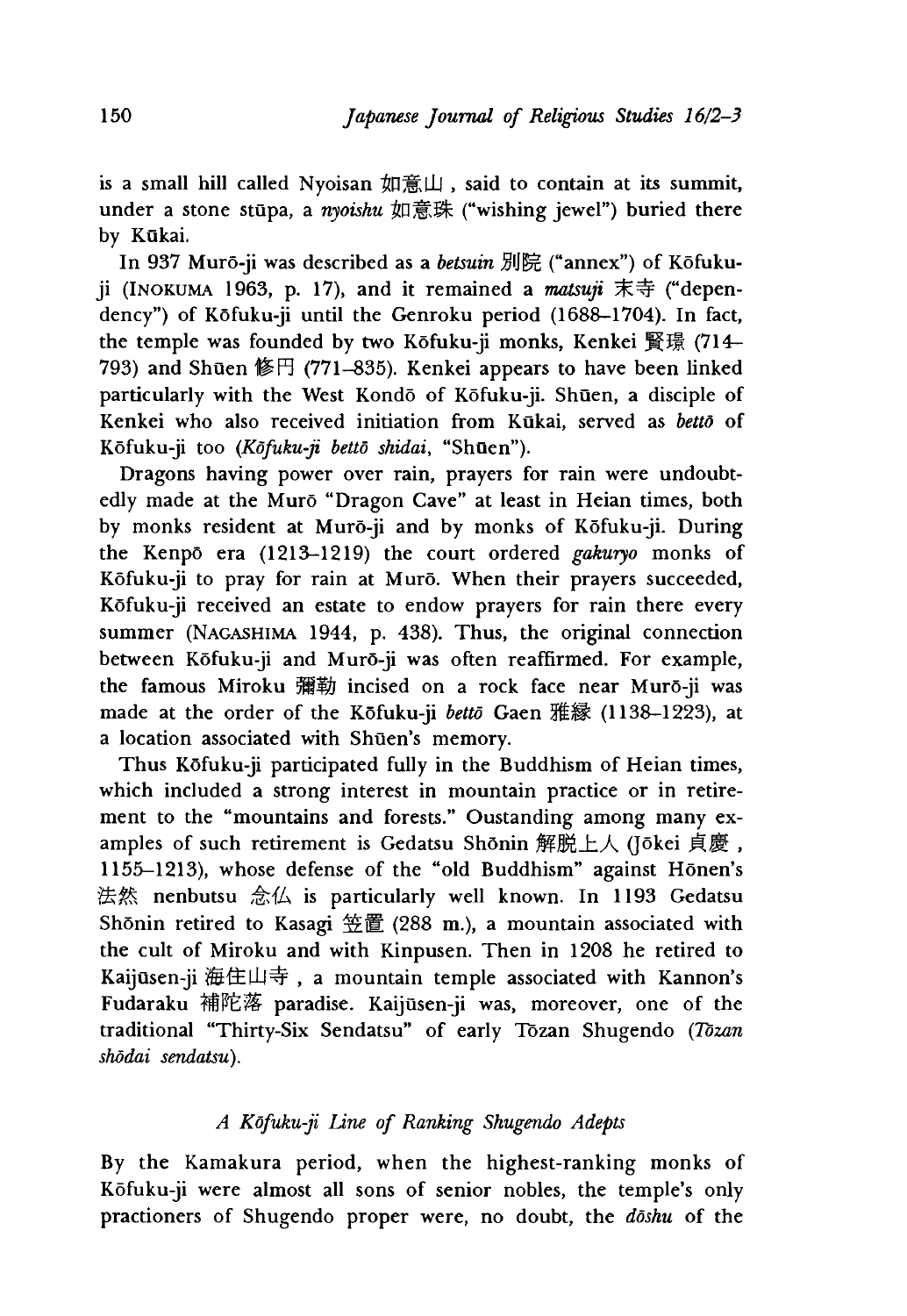East and West Kondō. However, there is evidence that in an earlier time the situation had been different A unique set of stories associated with Kūsei 空晴 (878–957) and his disciples suggests the existence at Kofuku-ji of a line of high-ranking Shugendo adepts.

Kūsei who, like Zōri or Jōshō, studied both Hossō and mikkyō, founded the Kofuku-ji sub-temple of Kita-in 吾多院 and also served as *bettō* (Kōfuku-ji bettō shidai, "Kūsei"; Kōfuku-ji ruki). His pilgrimage to Kongozan 金岡!!山 in 945, described in *Kongdzan naige rydin daidai kokon kiroku* ("Record of past and present, generation by generation, of the inner and outer halls of Kongozan," 1656) and discussed below under the heading for the Katsuragi 葛城 mountains, marks him as a mountain practitioner. So does that of his disciple Shinki 真喜 (930-1000), described in the same source. Shinki, who also served as *betto,* can be associated as well with Kinpusen *(Shozan engi,* p. 96) and with the Nachi 那智 waterfall *(Honchō kōsōden* 9, "Shinki").

Chūsan 仲算 (935-976), another disciple of Kūsei, worked miracles at Nachi, at Minoo 箕面 and elsewhere *(Senjusho* 7/4). He went to Kumano 熊野 with Rin'e 林懐 (950-1025), a fellow disciple of Kūsei and then of Shinki *(Senjusho* 6/3) who also served as *betto* of Kofuku-ji *(Kofuku-ji betto shidai).* One story about Rin'e *(Jihkinsho* 7) identifies him as a healer who controlled guardian spirits. Kyoe 教懐 (1001– 1093), a disciple of Rin'e, retired to Odawara, a *bessho* 別所 associated with Kōfuku-ji, and then to Mt. Kōya 高野山 (Shūi ōjōden, Kōyasan *djoden).* Meanwhile, another figure linked to Rin'e is the ascetic Dōken 道賢 or Nichizō 日蔵 (905?-985?), whose intricate vision of the hells and paradise of Kinpusen is often cited *(Fuso ryakki* 25 for Tengyō 4.3.9). *Konjaku monogatari shū* tells his story, and the compiler added: "These things were related by Rin'e . . . of Yamashina-dera who said that he heard them from [his?] disciple Nichizo." Rin'e cannot really have been Nichizo's teacher, but perhaps he took over some sort of responsibility for Nichizo from Shinki or from Kūsei. Nichizo could have been a student of Kusei himself.

Two students of Shinki, Jōchō 定澄 (935-1015) and Fukō 扶公 (966-1035), were with Fujiwara no Michinaga 道長 (966-1027) in 1007 when Michinaga made the pilgrimage to Kinpusen. Jōchō was *bettō* at the time and Fukō became *bettō* in 1025. En'en 円縁 (990-1060), a student of Fuko, was appointed *kengyd* of Kinpusen in 1049, while Jōzen 貞禅 (1042-1095), a Fujiwara trained at Kita-in, is the first monk listed as *kmgyo* of Kinpusen in *Sanne joikki.* No comparable set of stories and associations exists for any other group of Kofuku-ji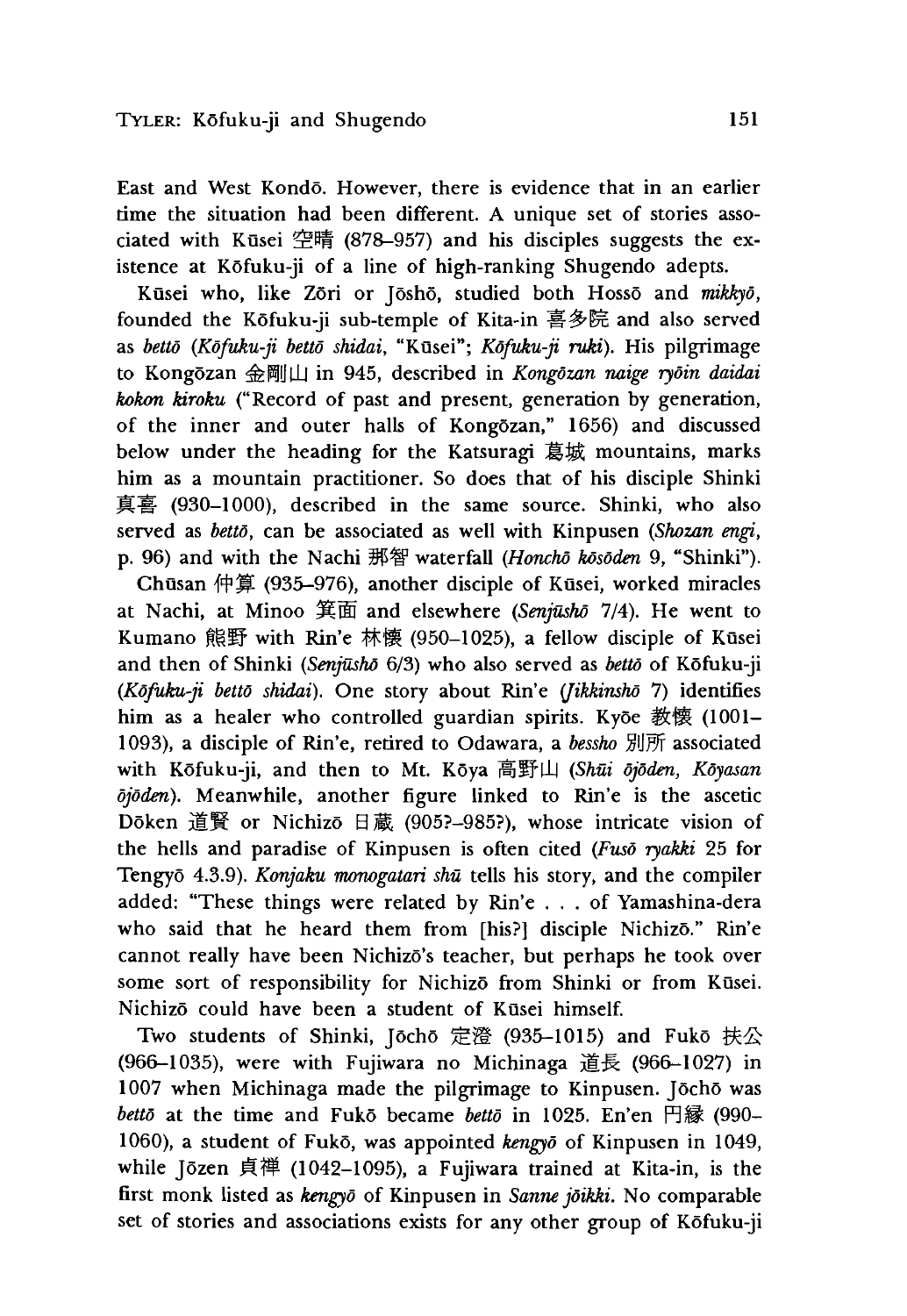monks. At least in the mid-Heian period, the monks of Kita-in clearly had a special connection with mountain practice, and legends about some of them frankly describe miracle-workers.

### *Kinpusen and the Court*

To appreciate fully what Kinpusen meant to Kofuku-ji, one should understand what Kinpusen meant to the Kyoto aristocracy. According to the monks of Kinpusen itself, in 1091, "this treasure-mountain is the holiest spot in all the realm, and Zaō is a divinely manifested lord peerless in Japan" *(Go-Nijd Moromichi ki* for Kanji 5.8.17). Michinaga's pilgrimage to Kinpusen in 1007 is particularly famous. At the other end of the eleventh century, in 1092, Fujiwara no Moromichi 師通 (1062–1099), soon to be regent, noted in his diary, "At the hour of the rat I dreamed of Kinpusen" *(Go-Nijd Moromichi ki* for Kanji 6.11.17). Perhaps one could speculate that since Kyoto honored Kinpusen, Kōfuku-ji could not help wanting to own it.<sup>1</sup>

The tie between Yoshino and the pre-Nara sovereigns is well attested, and ascetics probably practiced in those mountains even in early times. However, the "founder" of Shugendo is of course the shadowy En no Gyōja 役行者 (d. 700?) who, according to a legend which by the late Heian period was a canonical truth, called the Kinpusen deity Zao Gongen 蔵王権現 into manifestation at the top of Sanjō-ga-take. Whatever En no Gyōja's powers and accomplishments may have been, he did not actually organize the cult of Kinpusen or the ritual pilgrimages (nyūbu 入峰, "entry into the peak") which characterized the mature Shugendo of later times. Real organization probably began in the late ninth century under Shobo 聖宝 (832-909), a Shingon monk originally from Tōdai-ji who lived a generation before Kūsei. By the mid-Heian period, Kinpusen was a powerful Buddhist center, patronized and visited by the greatest nobles in the land. It is no wonder that by the end of the eleventh century, Kinpusen-ji 金峰山寺(above Yoshino) was claimed by

 $1$  The name "Kinpusen" loosely designates the whole Ōmine 大峰 range which stretches down the Kii 紀伊 peninsula toward Kumano from the village of Yoshino. It may also apply particularly to the area between Yoshino and Sanjō-ga-take  $\| \pm \gamma \|$  (1719 m.), where Ōminesan-ji 大峰山寺 has stood since the early tenth century. Legend had it that in Kinpusen was stored all the gold with which the world would be made new when Miroku at last came into the world. Kinpusen was therefore associated with the paradise of Miroku, and pilgrims prayed there for a share of this gold, so to speak: for blessings either spiritual, such as enlightenment, or tangible, such as good fortune for oneself or one's descendants.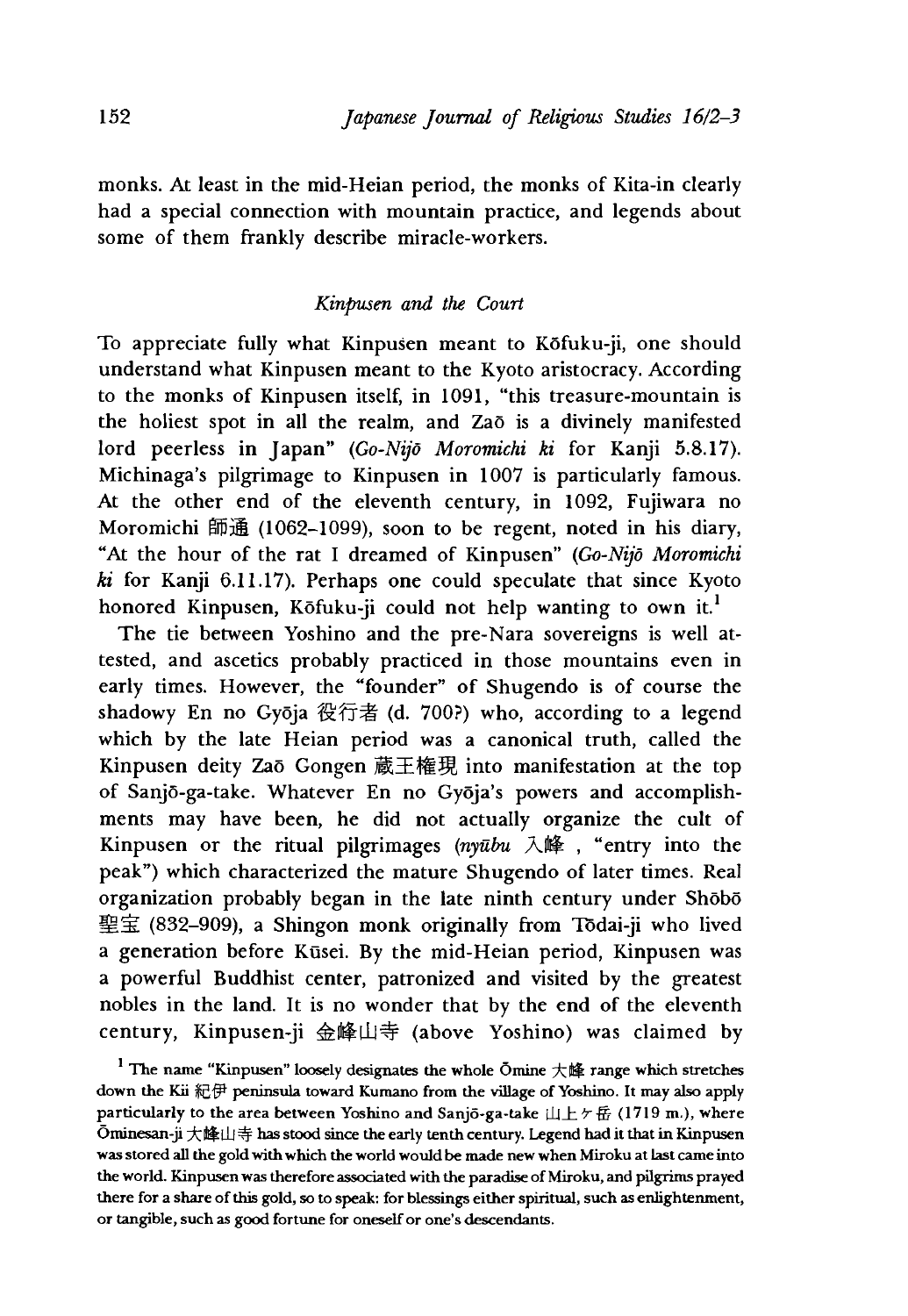### Kofuku-ji as a *matsuji.*

Devotion to Kinpusen by Heian-period emperors began in the early ninth century and took three forms: (1) offering texts and images upon specific peaks; (2) enriching the religious institutions of Kinpusen by donating land or by commissioning temples and rites; and (3) actually going on pilgrimage to Kinpusen.

Seen from Nara or Kyoto, Kinpusen was always another world, numinous and wild. Above all, it was the peaks which first drew people's attention, and the impulse of civilization was to define then in terms of suitably distinguished divinities. *Shozan engi,* which dates roughly from the late Heian period, describes a detailed projection of the Kongokai 金剛界 and Taizokai 胎蔵界 mandalas onto the topography of Kinpusen, although few of the sites mentioned can be readily identified today.

To enter fully into the pantheon, a peak apparently required authoritative recognition. *Shozan engi* describes, for each of the dozens of places it mentions, precise offerings of texts and images by named persons, often noting that these things were buried at the spot. Many donors were monks apparently acting on their own initiative, but even more were emperors who sent monks as envoys to Kinpusen to make offerings on their behalf. *Kinpusen zakki* and *Kinpusen sosoki,* which probably belong to the Kamakura period, include similar information. The list of emperors includes Tenchi 天智  $(r. 661-671)$ , Heizei 平城 (r. 806-809), Saga 嵯峨 (r. 809-823), Ninmyō 仁明 (r. 833-850), Montoku 文徳 (r. 850-858), Seiwa 清和 (r. 858-877), Uda 字多 (r. 887-897), Daigo 醍醐 (r. 897-930), and Murakami 村上 (r. 946-967). Except for Toba 鳥羽 (r. 1107-1123), who appears only in Shozan engi, the three sources agree that this sort of offering ceased after Murakami, although they do not speculate why. Kofuku-ji monks mentioned as imperial envoys to Kinpusen are Zenshu 善珠  $(723-797)$ , an important Hossō scholar, and Chōkun 長訓 (774-855).

Such offerings of images and texts were replaced gradually by gifts to the religious institutions of Kinpusen, although these gifts too could include the burial of sutras and images. Perhaps this trend became more pronounced as the religious institutions became better established and the Kinpusen cult more concertedly organized. Such offerings are listed in *Kinpusen zakki* and *Kinpusen sosoki.* They include gifts by Uda, Suzaku 朱雀 (r. 930-946), Murakami, Reizei 冷泉 (r. 967-969), Ichijō 一条 (r. 986-1011), Go-Ichijō 後一条 (r. 1016-1036) and Shirakawa 白河 (r. 1072–1086), who also played an important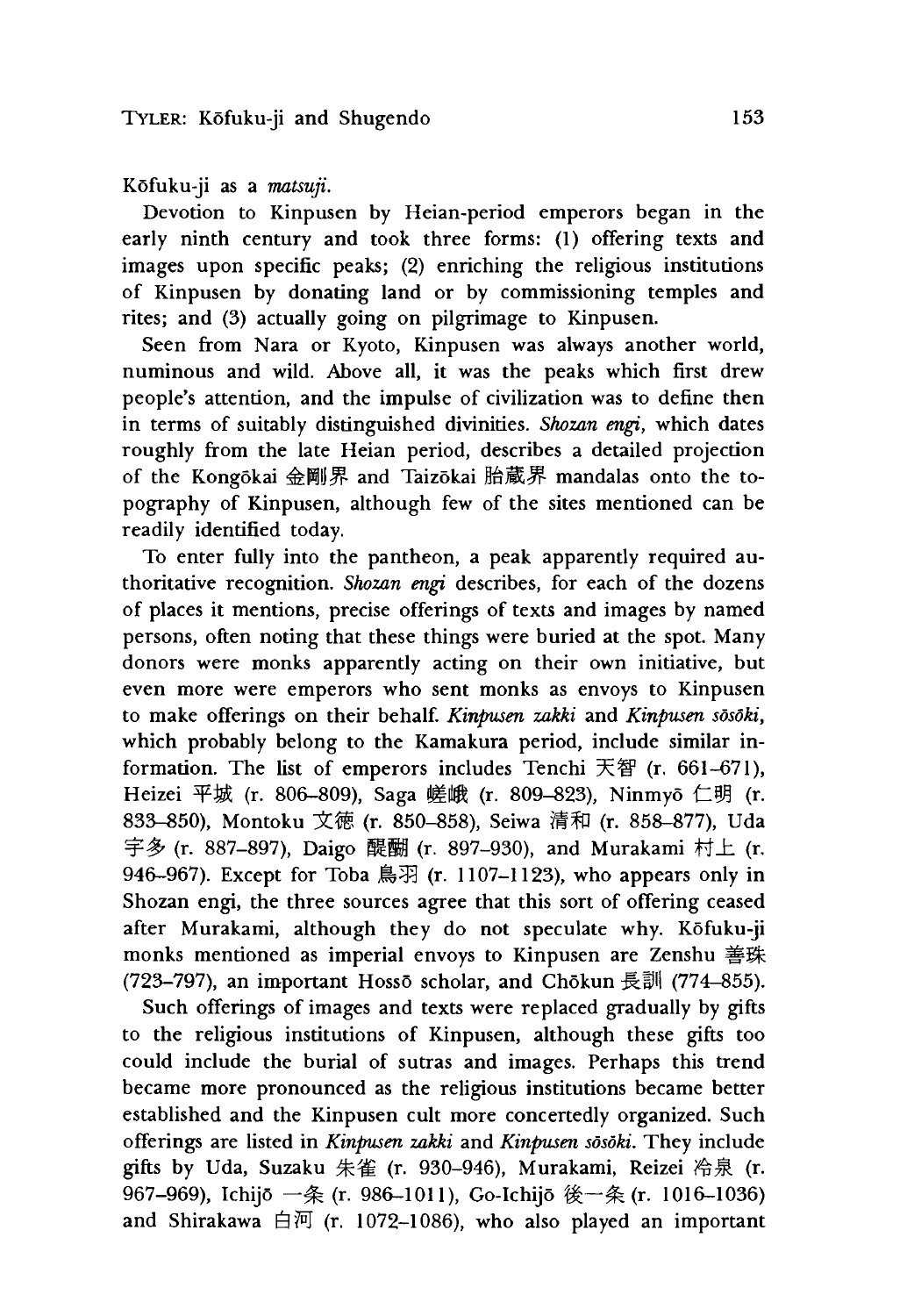part in the development of Shugendo based at Kumano. Toba commissioned several buildings and rites, as did Go-Shirakawa 後白河 (r. 1155-1158). Go-Toba 後鳥羽 (r. 1183-1198) made donations and offered an *Ōmine engi* 大峰縁起, now lost. The latest such gift mentioned is that of Go-Saga 後嵯峨  $(r. 1242-1246)$ . The pilgrimage to Kinpusen was popular among the mid- and late-Heian aristocracy. WAKAMORI Tarō (1972, p. 77) wrote that, for a time, the pilgrimage to Kinpusen must have been something that almost every courtier felt obliged to do at least once. Perhaps the thought of the pilgrimage for a courtier can be summed up by the following dream, noted down by Fujiwara no Yukinari 行康(972-1027) in 1001: "Last night I dreamed I went to Kinpusen and received a golden sword. This is a happy omen" *(Gonki* for Choho 3.4.24).

Pilgrimages mentioned in *Kinpusen sosoki* and in *Kinpusen zakki* include those of Uda (900 and 905), who had a close connection with Shōbō, and of Reizei (969). Fujiwara no Michikane 道兼 (961-995) went in 986. He was followed in 1007 by Michinaga, among whose entourage were the Kōfuku-ji monks Jōchō and Fukō, already discussed.

Other distinguished pilgrims were Fujiwara no Yorimichi 頼通 (990-1074) in 1007, 1014 and 1052; and Fujiwara no Moromichi 師 通 (1062-1099) in 1088 and 1090. Moromichi's diary for 1090 mentions Saijin 済尋 (1029-1095), a Kōfuku-ji monk, as having played an important part in the ceremonies conducted on the mountain *(Go-Nijd Moromichi ki* for Kanji 4.8.10). Then came Retired Emperor Shirakawa in 1092. With him was Minamoto no Masazane 雅実 (1059–1127), a future chancellor who had already been to Kinpusen in 1088 and 1106.

After Masazane, pilgrimages by the members of the highest aristocracy seem to have dwindled. From the late Heian into the Kamakura period, the interest of the court shifted away from Kinpusen and toward Kumano. The day-to-day support of Kinpusen then came gradually to be picked up by warriors and by wealthy Yamato landowners. However, Kofuku-ji interest in Kinpusen was by then thoroughly established, and it was from Kofuku-ji that the *kengyd* of Kinpusen were appointed.

#### *The Kengyd of Kinpusen*

The *kengyd* of Kinpusen was the head monk of Kinpusen-ji (also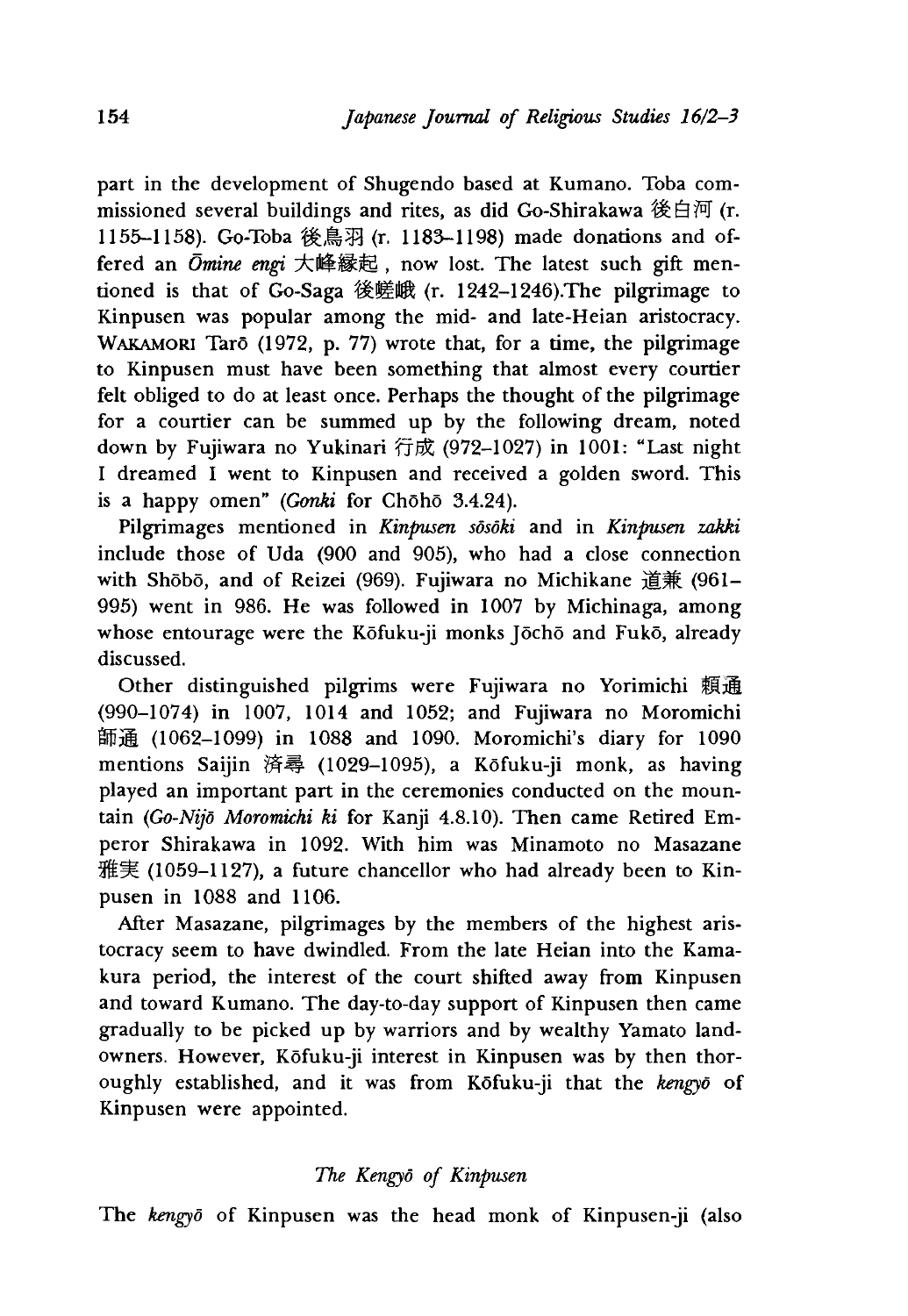known as Sekizō-ji 石蔵寺), situated above Yoshino near the spot now known as Aizen 愛染 . Kinpusen-ji has not survived. It may have been founded in the second half of the eighth century and was probably well established by the beginning of the Heian period (Murakami 1978, p. 75). By the late Heian, it was a complex establishment which included Hoto-in 宝塔院;a Kannon-do 観音堂 which was the Kinpusen headquarters of the Tōzan Shugendo of Ōmine; Sakuramoto-bo 桜本坊, one of the "Thirty-Six Sendatsu" of early Tozan Shugendo; and Yoshimizu-in 吉水院,the single most powerful component of Kinpusen-ji *(Kinpusen sosoki, Tozan shodai sendatsu).*

In 1092, Shirakawa appointed two monks of *hokkyd* 法橋 rank to Kinpusen-ji *(Kinpusen zakki)*. MIYAKE Hitoshi (1973, pp. 54–55) presented this and other evidence to show that the Kinpusen-ji of middle and late Heian times was rather like a government-sponsored temple *(kanjt* 目寺). The principal residents of the temple were divided into *gakuryo* and *mando* 満堂, the counterpart of the Kōfuku-ji *ddshu.While* most of the *gakuryo* were Tendai men, the *mando* were Shingon (Miyake 1973, p. 55). Analogously complicated situations seem to have existed at other mountain temples. These conflicting affiliations must often have caused friction, but with respect to Kofuku-ji, at least, Kinpusen was surely united. Kinpusen clearly did its best to resist coming under even the nominal authority of Kofukuji.T his authority was vested above all in the person of the *kengyd* .

Scattered mentions of the early *kengyd* of Kinpusen suggest that they were appointed from outside, although little about them or their practical functioning is clear. However, they presumably lived at Kinpusen-ji, unlike the later *kengyd* from Kofuku-ji. The title of *betto* also appears in connection with the early *kengyd* of Kinpusen, for in the tenth and early eleventh centuries the two titles were apparently very similar. However, the *kengyd* title may have been higher. There must always have been a *betto* of Kinpusen-ji, but the early *kengyd* seem to have been appointed sporadically, as the occasion prompted. Therefore the *kengyd* title may often have been conferred on the regular *betto.*

Joken 助憲, the earliest known *kengyo* of Kinpusen, was appointed in 900 by Emperor Uda *(Kinpusen sosoki).* His name and that of the next known *kengyō*, Zōsan 蔵算, are associated by *Tōzan shugen dentō kechimyaku* with Shōbō's lineage. Therefore, they probably had no particular connection with Kōfuku-ji.

Kōfuku-ji influence appears first in 1017 with Kinshō 金照 (d.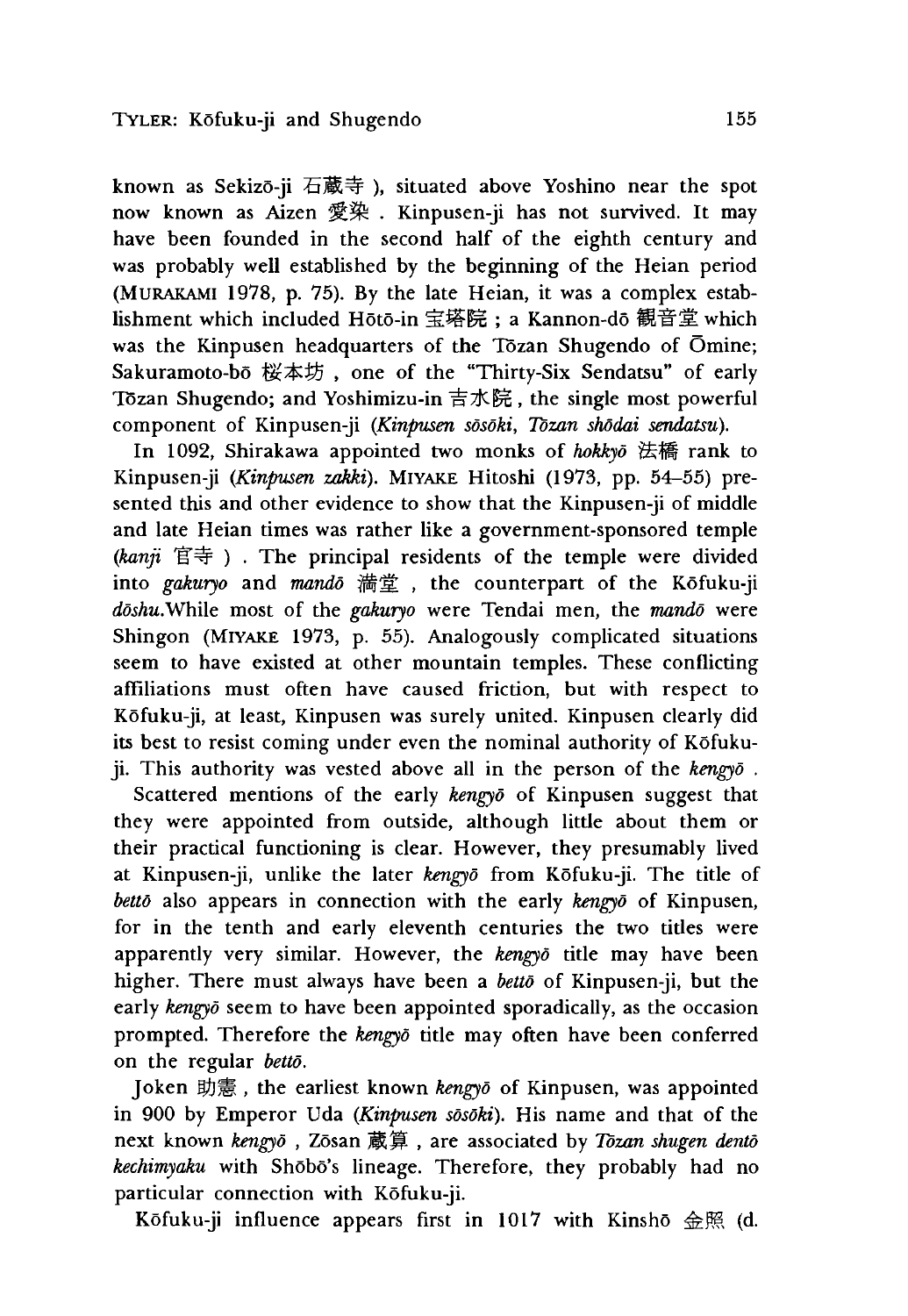1019),whom Michinaga described repeatedly in *Mido kanpaku ki* (Kanji 4.8.10,11,12) as *betto* of Kinpusen. In *Sogo bunin* (Kannin 1 and 3), Kinsho appears not as *betto* but as *kengyo* of Kinpusen. His presence in this record, which is especially sensitive to Kofuku-ji affairs, suggests that whether or not he himself was from Kōfuku-ji, Kofuku-ji at this time considered Kinpusen to be within its domain. However Genjo 元助, the next known *kengyō*, is once again associated, like Joken and Zosan, with the lineage of Shobo. *Nihon kiryaku* for Chōhen 2.5.19 (1029) mentions him being summoned for questioning together with the resident monks of Kinpusen, and he is the subject of an intriguing entry in *Sakeiki* for Chogen 5.6.20 (1032): "On the night of the 18th, Genjo, the *kengyd* of Kinpusen, was killed by the Totsugawa villagers." No motive is given, but the gravity of the incident may have helped to prompt the choice of an unusually distinguished monk as the next *kengyd.*

The earliest *kengyo* unequivocally from Kofuku-ji is En'en, a future Kofuku-ji *betto* (1055), whose appointment in 1049 *(Sogo bunin, Kofuku-ji betto shidai)* may have been intended to assert Kofuku-ji authority after a challenge by Kinpusen. As a student of Fukō, En'en belonged to the lineage of Kusei and Shinki.

At this stage, the appointment of someone of En'en's rank was still unusual, and surviving records mention no replacement for him. Apparently, *kengyd* were still being appointed only as needed. Kaishin 懐 貪 (1008?—1094),the next one, was named *betto* in 1080 *(Sogo bunin*), having risen from *hokkyō* to *hōgen* 法眼 rank, but is mentioned as *kmgyo* in 1092. He may have been a resident monk of Kinpusen-ji itself, like Kōsan 高算 (d. 1096) who was *bettō* in 1092 and 1094 *(Sogo bunin, uragaki* to kan 5; *Chuyuki* for Kanji 7.9.22). After Kaishin, however, all *kengyō* were unequivocally from Kōfuku-ji. This was probably a result of the Kofuku-ji/Kinpusen war of 1093.

## *The Kofuku-ji/Kinpusen War of 1093*

By 1092, Kōfuku-ji's claim to dominion over Kinpusen was embodied in monks appointed from Kōfuku-ji to oversee the religious establishment there. But Kinpusen itself was both strong and remote, and jealous of its own prerogatives. The two often quarreled.

The war they fought in 1093, a year after Shirakawa's pilgrimage, left its mark. Many decades later, Kujō Kanezane noted the disruption it had caused *(Gyokuyd* for Jisho 3.11.27).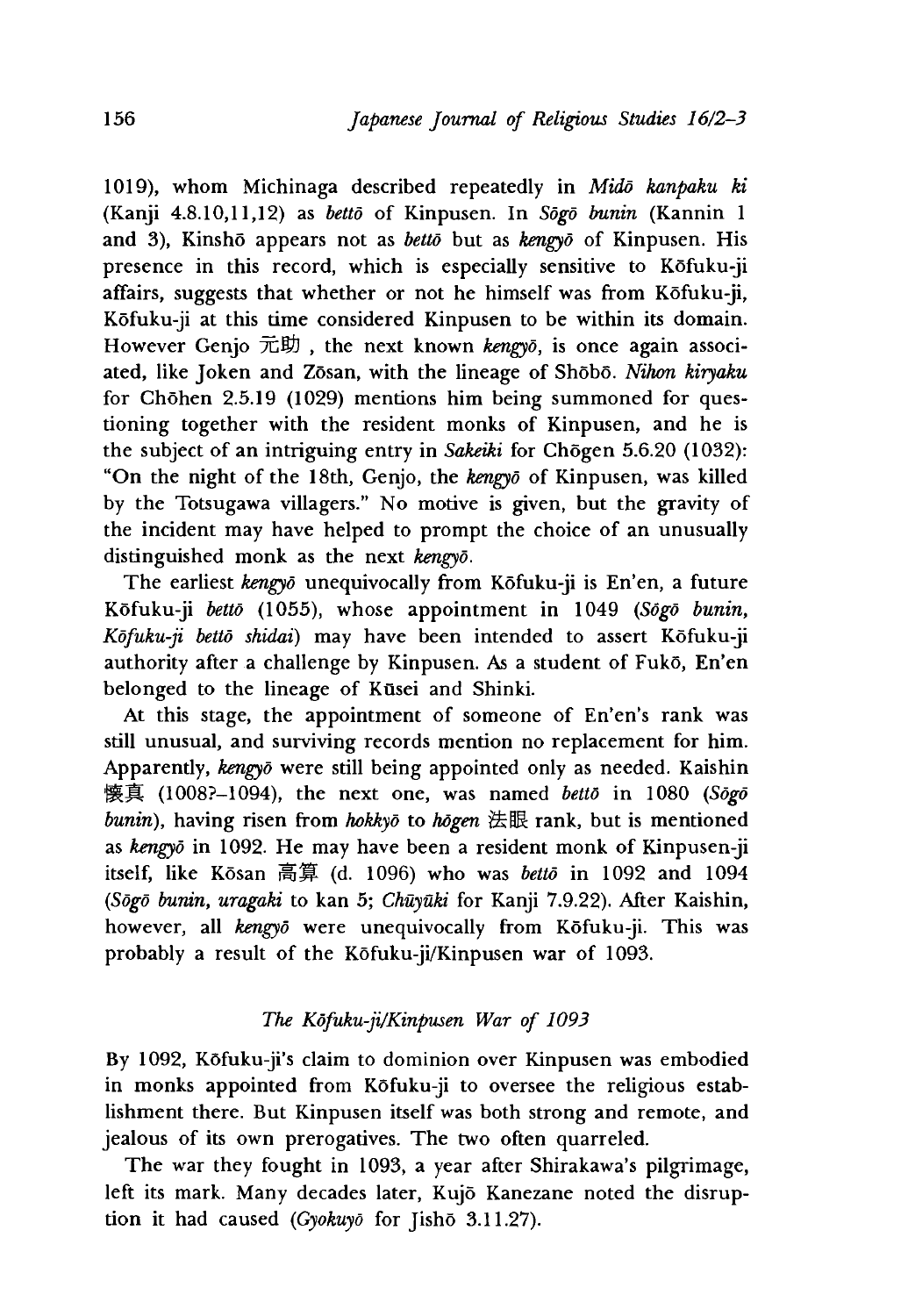On Kanji 7.9.14 (1093), the outraged *daishu* of Kōfuku-ji informed the head of the Fujiwara clan, Moromichi, that they had clashed with Kinpusen while securing the roads in the area *(Go-Nijd Moromichi ki* for that date). Then, on the 21st,"The evil monks of the Southern Capital set out for Kinpusen to fight" *(Hyakurensho* for that date).

According to *Chūyūki*, when they reached Kinpusen, the Kōsan just discussed submitted a letter of apology and the Kofuku-ji side withdrew. However, some elements among the Kōfuku-ji monks were still spoiling for a fight because "Kinpusen was a *matsuji* of Kofukuji." Therefore the court (probably the regent Morozane 師実, since Moromichi's diary does not mention the matter) appointed Jōzen 貞禅 (1042-1095) as *kengyō*, no doubt largely to placate Kōfuku-ji *(Chuyuki* for Kanji 7.10.17). Jozen had been trained at the Kita-in founded by Kusei. He appears to have been of fairly distinguished Fujiwara birth.

When Kinpusen refused to accept Jōzen, Kōfuku-ji attacked and two battles ensued *(Chuyuki* for Kanji 8.3.6). *Chuyuki* does not mention that on 7.22, the day after Kōfuku-ji set out for Kinpusen to fight, the main hall (hoden 宝殿) of Kinpusen burned down. Moromichi, who noted the event, called it "a disaster for the realm." He wrote that he did not know yet whether or not the fire had been set intentionally *(Go-Nijd Moromichi ki* for Kanji 7.9.22 and 7.9.24). However, given the ruthless behavior of the Kofuku-ji forces on many other occasions, they had probably set fire to the building on purpose.

On Kanji 7.11.4, Moromichi heard from the Kofuku-ji *betto* that the Kofuku-ji forces had set off for the Yoshino river *(Go-Nijd Moromichi ki* for that date). On the 13th, according to *Chūyūki*, they were fighting near Kinpusen-ji, and on the 17th the conflict forced cancellation of an important ceremony. In fact, on the night of the 17th, "The Kasuga Shrine rumbled and emitted repeated flashes of light, and the imperial tomb on Fukakusa-yama groaned" (Chūyūki for that day).

On the 23rd of the same month, Moromichi heard that Kōfuku-ji had marched directly against Kinpusen and noted that the temple had to be stopped. Two days later, he wrote that he had sent several proclamations (choja sen 長者宣) to Kofuku-ji, although without effect. He observed, moreover, that the weather continued to be extremely cold with constant snow *(Go-Nijd Moromichi ki* for Kanji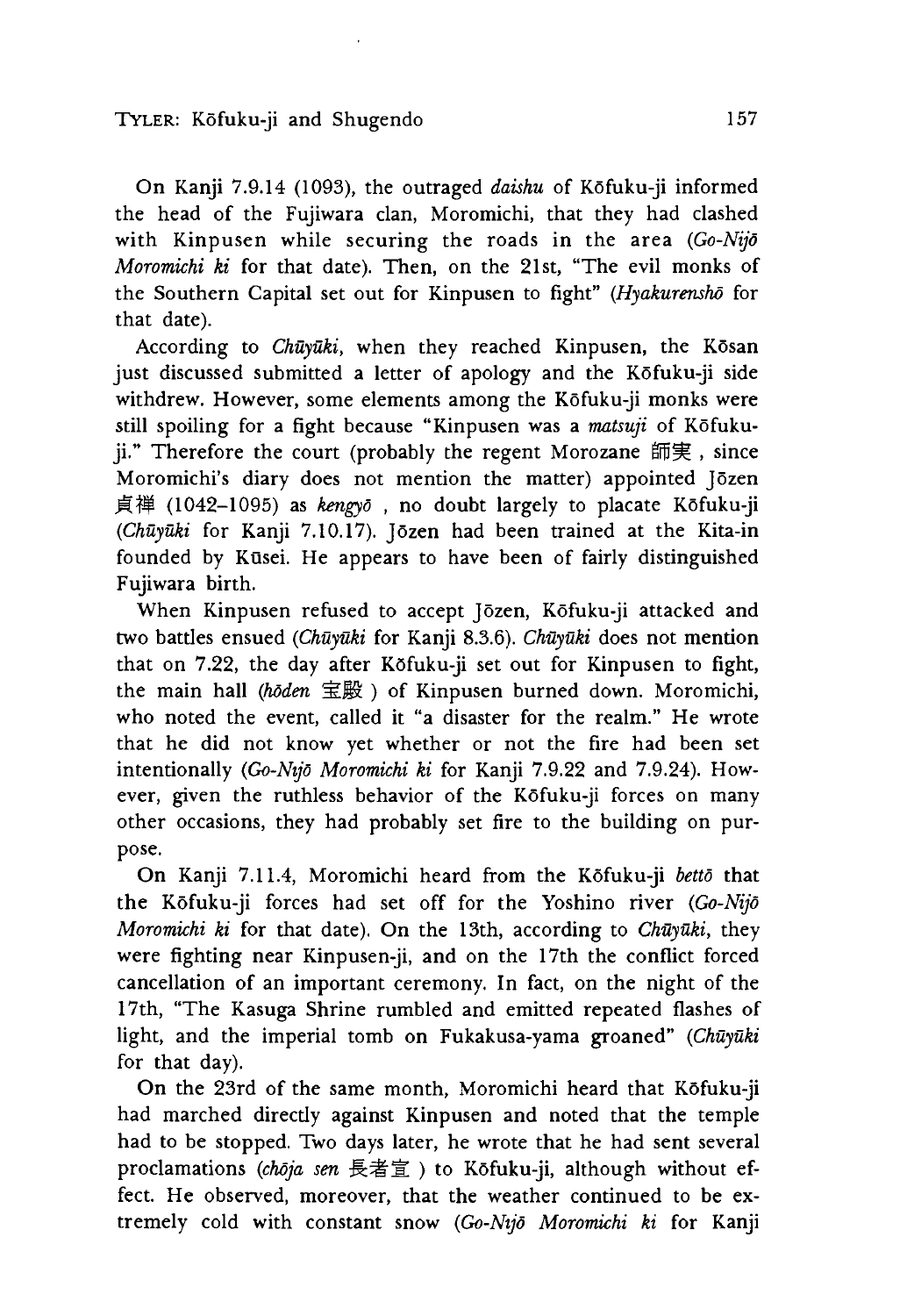7.11.23 and 25). Kofuku-ji had not picked a comfortable season for the fight.

With this, the records of the conflict fade out. However, in the sixth and seventh months of Eichō 1 (1096), Moromichi wrote of discussing the court's contribution to the rebuilding of Kinpusen. The dedication was to be held on Eichō 1.7.15. Three months later, Moromichi dreamed that he went to Kinpusen, where the deity said to him, "I am immeasurably distressed by the affair with Kofuku-ji. That is why I have shown you the Kinpusen deity" *(Go-Nijd Moromichi ki* for Kanji 1.6.27, 7.2, 7.8, 10.11). This dream-reproach from the deity conveys the gravity of the affair.

# *The Kofuku-ji/Kinpusen War of 1145*

*Sanne joikki* records three *kengyd* between 1095 (the date of Jozen's death) and 1130, although it is unclear whether the office was filled continuously during that period. All three were Kofuku-ji scholarmonks who had served as lecturer for the Yuima-e. In the order of this service as lecturer (which suggests an order of seniority among them) they are Gyōshun 行俊 (b. 1052), Raijitsu 頼実 (1050-ca. 1142) and Zennin 禅仁 (1062–1130). Regarding Zennin, the *Chūyūki* diarist called him not the *kmgyo* but the *betto* of Kinpusen when he noted his death and observed that "for the last two or three years he had been in retirement at K6fuku-ji" (Daiji 5.5.18). Apparently Zennin, at least, had actually lived at Kinpusen.In addition, at least three Kofuku-ji monks held high rank on Kinpusen during this period. The *Fusō ryakki* entry for Shirakawa's pilgrimage of 1092, mentioning Kosan\*s promotion to *hokkyd,* notes that the same rank was given also to "a disciple of Bettō Hōgen Kaishin." This must be Kyōshō 経 昭 (1050~1141〉,who in 1092 filled the *hokkyd* position vacated by "the *kengyd* Kaishin" *(Sogo bunin).* Kyosho was promoted to *hogen* in 1101, filling the vacancy left by Kaishin's death, and at last, in 1121, served as lecturer for the Yuima-e. He was a Kofuku-ji monk and a Fujiwara *(Sōgō bunin, Sanne jōikki* for Kōwa 1). Finally, Enkaku 延 覚 (1075-at least 1142) is also mentioned in 1139 and 1142 as a *betto* of Kinpusen. Enkaku, who had served as lecturer too, was the son of a Fujiwara Middle Counselor.

Tension between Kōfuku-ji and Kinpusen continued. In 1114, the daishu of Kofuku-ji sallied forth against Kinpusen "over the affair of the *betto*, " whatever that may have been. Then, in 1139, a monk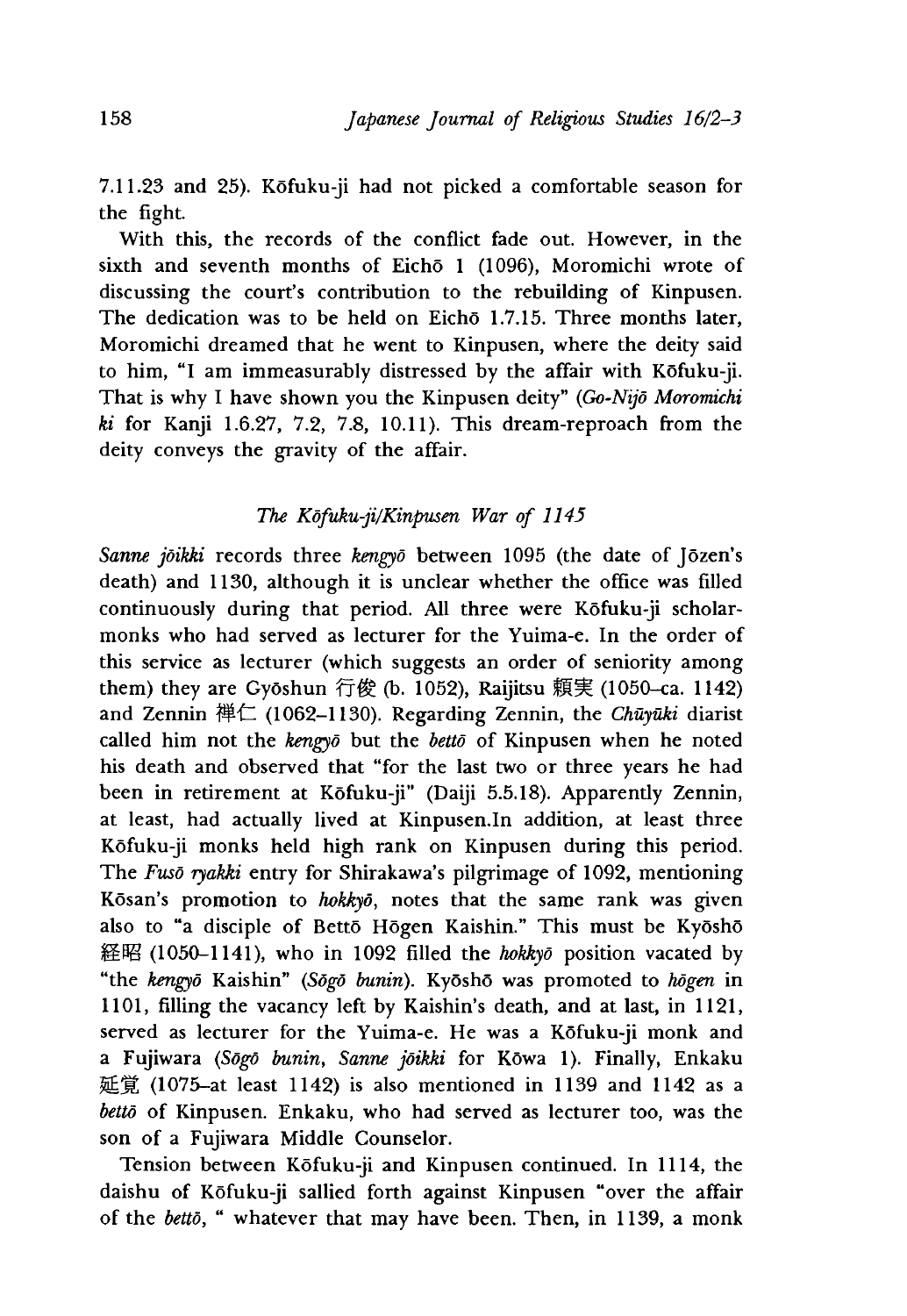of Kofuku-ji was killed in a quarrel with Hoto-in of Kinpusen, and this incident became one motive for the attack of the Kofuku-ji daishu on Ryūkaku 隆覚 (1074-1158), a Minamoto who had just been appointed —to the *Chuyuki* diarist's dismay— of Kofuku-ji *(Denreki* for Eikyu 2.3.29; *Nanto daishu nyuraku ki; Kofuku-ji betto shidai* "Ryūkaku"). In 1145, war broke out again.

The matter first appears in *Daiki,* the diary of Fujiwara no Yorinaga 頼長 (1120-56), in 1145. According to the entry for Ten'yō 2.6.8, word having reached Kyoto that Kofuku-ji meant to go to war against Kinpusen, Fujiwara no Tadazane 忠実 (Yorinaga's father and the *Denreki* diarist) sent a messenger to stop them. Unfortunately, Tadamichi 通 (Yorinaga's brother, the current regent and head of the clan) declined to do the same. Thus, the Kofuku-ji *shuto* set out on 7.12. On 7.26, they were soundly defeated and had to withdraw.

On 9.13, however, they marched forth again and this time prevailed. *Kdfuku-ji ruki* shows the warrior Minamoto no Tameyoshi*為義* (1096-1156) giving tactical advice to the retired emperor (Toba) concerning the war and describes the end of the affair:

The Retired Emperor sent supplies to the Kofuku-ji side and asked Tameyoshi: "Many learned monks of the head temple have died in this conflict with their *matsuji*. Why?"

Tameyoshi replied: "The fortress of Kinpusen is not to be attacked rashly. In my view, one should press it cautiously."

The Retired Emperor objected: "But then, the besieged would kill many of the scholars in their sallies."

"But the fortress would fall," answered Tameyoshi. "Once they had exhausted all their resources, they would surrender."

Sure enough, Nin'e's 仁恵 [the *betto*'s?] servant soon came forth with a message of surrender. After that, the *honji-matsuji* 本寺末寺 tie between Kofuku-ji and Kinpusen was sealed forever.

### *The Register of the Kengyd of Kinpusen*

What happened once the relationship of Kinpusen to Kofuku-ji was sealed can be gathered from two items. The first is a copious account in *Inokuma kanpaku ki* for 1208 (Jogen 2.1 to 2.9) of a quarrel between Kinpusen and the hapless Tendai outpost of Tonomine 多武峰, in which Kofuku-ji became involved on behalf of its *"matsuji."* It is curious to read of Kinpusen destroying Tonomine, since Kofuku-ji usually did so itself.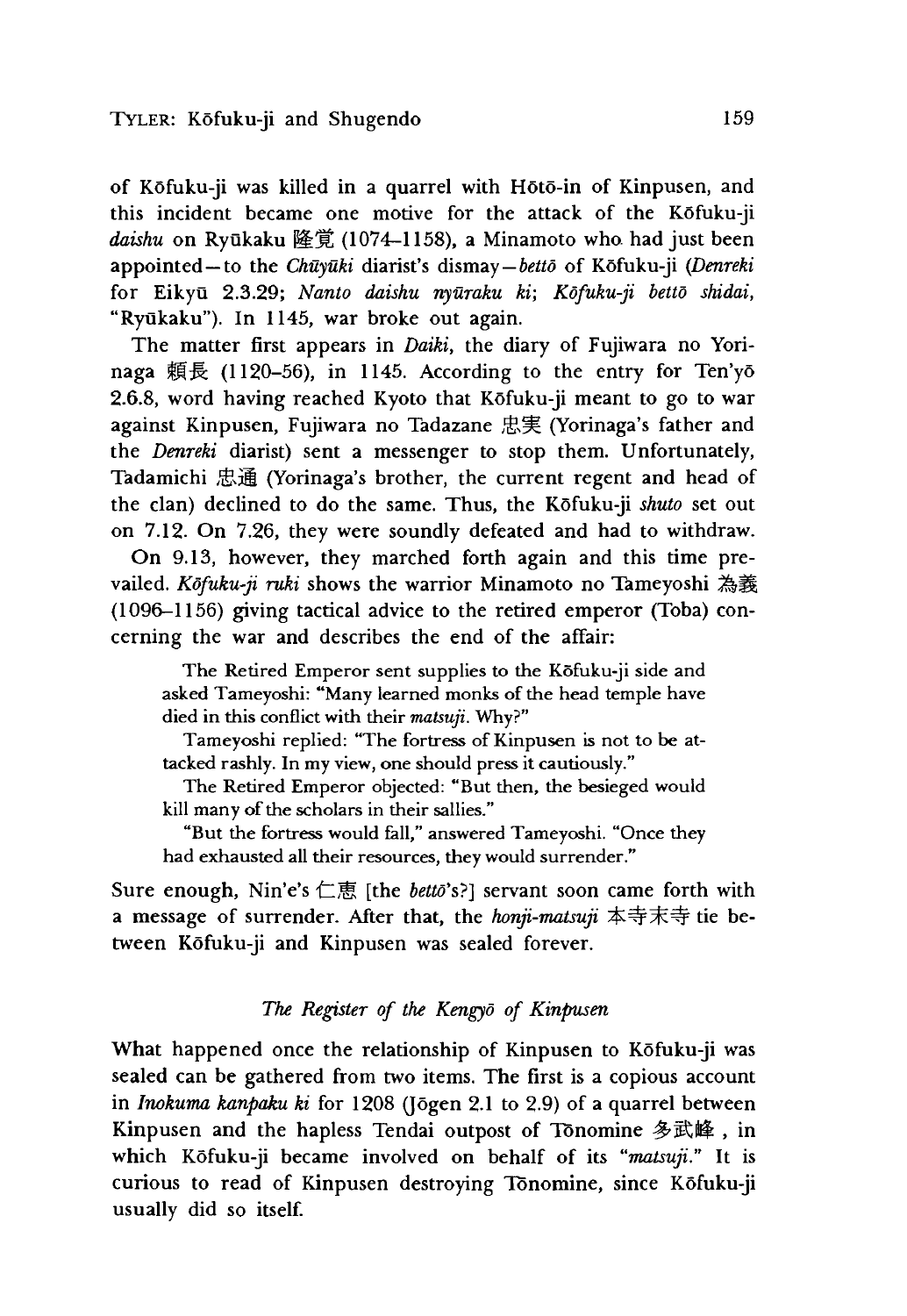The second item is a bare list of twenty names, entitled *Kinpusen* kengyō shidai. Ejitsu 懐実, the first name, accompanied as it is by the note "[in] the Kanji era [1087—1094]," is surely an error for the Eshin described above. (It is unclear why "Ejitsu" should appear when Jōzen and his successors do not.) All the names which follow belong to Kofuku-ji monks of the most exalted rank, that is, sons of Fujiwara regents.

Thus, the list proper begins with the second name, Jinpan 尋範 (1100-1174, appointed in 1145), and records a continuous lineage of highly aristocratic *kengyd* which died out only in the early fifteenth century. Information on these men can be found in *Kofuku-jt betto* shidai, Sogo bunin and Sanne joikki; and since all were head either of Daijoin or of Ichijoin, their appointment to the post of *kengyd* of Kinpusen also appears often in the appropriate lineage in *Shomonzeki fu.* A shorter list of *kmgyo,* recorded by Jinson (1430-1508) in *Daijoin jisha zojiki,* can also provide confirmation. As already noted, *Inokuma kanpaku ki* for Jogen 2.8.28 and 2.9.3 shows in the case of the *kengyo* [isson 実尊 (1180-1236) that they were dismissed or appointed by the current head of the Fujiwara clan. Kofuku-ji had asserted definitive control over Kinbusen. There is no need to discuss these *kengyō* at length. The first seven were in order as follows: Jinpan (son of Fujiwara no Morozane); Eshin 慧信 (1114-1174; appointed in 1156; son of Fujiwara no Tadamichi); Shin'en (1152-1224; appointed 1181; son of Tadamichi); Jisson (appointed in 1208; son of Fujiwara no Motofusa 基房); Enjitsu 円実 (1214-at least 1264; son of Kujō Michiie 九条道家); Jisshin 実信 (1199-1256; appointed after serving as "regent" for Enjitsu in Enjitsu's youth; son of Konoe Motomichi 近衛基通); Enjitsu (reappointed).

Although men like Jinpan, Enjitsu or Shin'en were substantial figures, the careers of their successors visibly became more and more perfunctory. Such monks took over Daijo-in or Ichijo-in at a minimum age, as necessary; served as lecturer for the Yuima-e as expeditiously as possible; could still be young when they became *betto* ; and invariably achieved the highest rank, that of *daisojo* 大僧正. Often they often resigned as *betto* quickly, then were reappointed for short periods during the rest of their career. Perhaps they did not care to shoulder so great burden for too long at a time. The fact that such men were still appointed *kengyo* shows how routine K6fuku-ji's claim to Kinpusen had become.

The first two of these *kengyd* probably served in the order indicated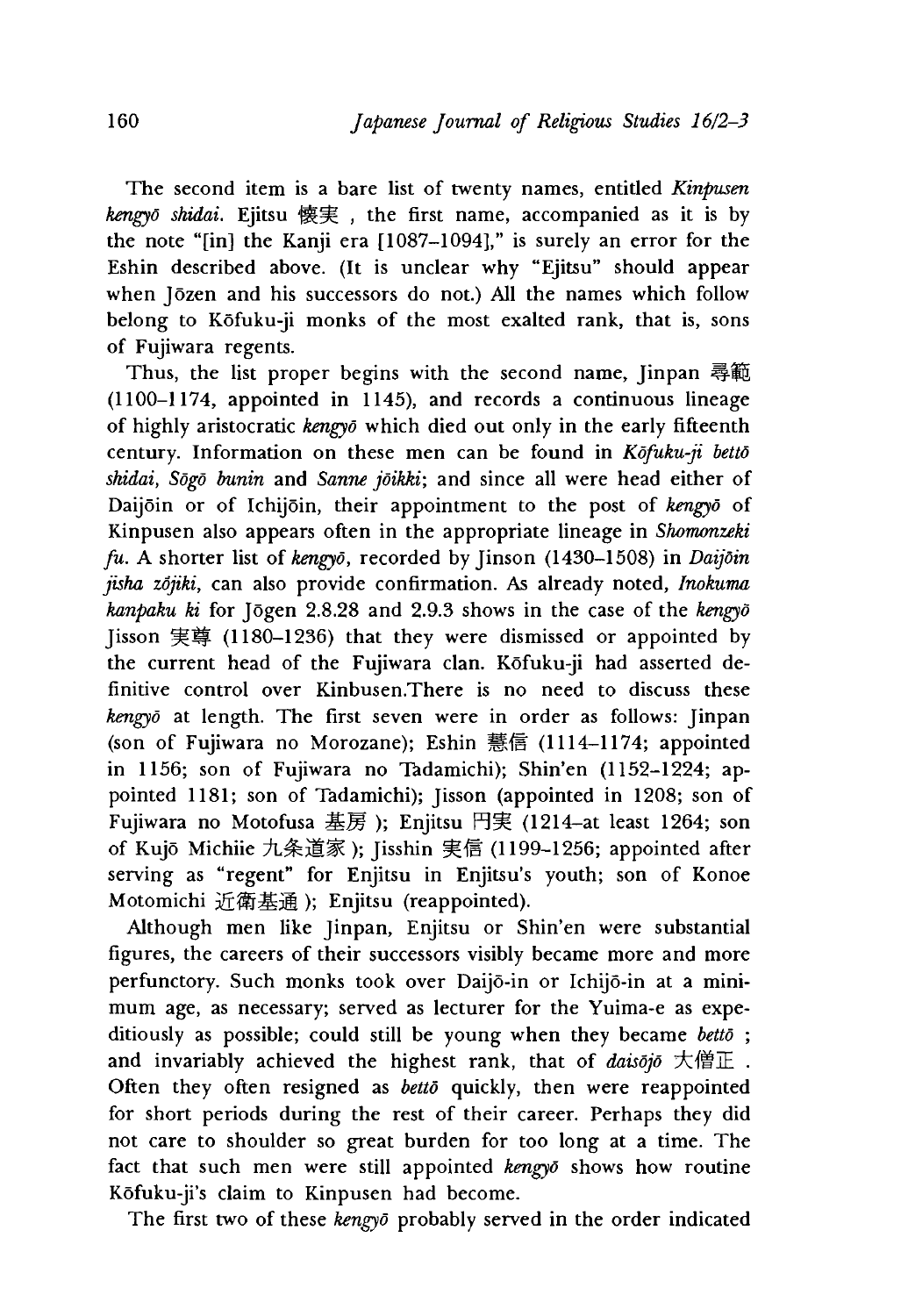by Jinson rather than by *Kinpusen kengyō shidai*: Sonshin 尊信 (1226/8– 1283); Shinshō 信昭 (1247-1286, who ends Jinson's list); Jishin 慈信 (1257-1325); Kakusho 1265-1329); Ryoshin 信 (1276/7-1329, who took part in making *Kasuga Gongen genki*); Ryōkaku 良覚 (1291– 1332); Kakujitsu 覚実 (1306-1351); and Jitsugen 実玄 (d. after 1370, ordained suddenly and irregularly to succeed Kakujitsu as head of Ichijōin); Ryōshō 良昭 (1363-1402); and Ryōken 良兼 (1373?-1409). After a gap in this faltering list, the last identifiable *kengyo* is Shoen 昭円 (1407/8-1437). Yūgen 雄玄, the last *kengyō* mentioned in *Kinpusen kengyd shidai,* is unknown.

Thus the weakened Kōfuku-ji and Kinpusen parted. In 1457, the Kofuku-ji *shuto* sallied forth for what may have been their last attack on Kinpusen, but withdrew hastily after suffering many losses *(Daijoin* jisha zōjiki for Chōroku 1.11.12). Henceforth, the role of Kōfuku-ji in the history of Kinpusen was to be almost entirely forgotten.

# *Kdfuku-ji and Tozan Shugendo*

But in the mid-fourteenth century, before Kofuku-ji lost its last vestige of a claim to Kinpusen, a sendatsu from the East Kondo wrote an account which nicely complements *Kinpusen kengyd shidai.* The writer may have been the anonymous author of *Saisai yoki nukigaki*; who, in turn, may have been one *Jikkai 実快*, two of whose letters to the *matsuji* of Kofuku-ji were recorded *(Saisai yoki nukugaki* for Kanno 2.5.27, 7.28).

*Omine Tozan honji Kofuku-ji tokondo sendatsu kiroku* shows that at least in Kamakura times, Kōfuku-ji took an active part in the Shugendo of Kinpusen. Though undated, the document must have been written late in 1359 or early in 1360, for it contains an account of the *nyubu* of 1359. The writer observed many violations of established practice and noted his desire to pass on the correct tradition to coming generations. He certainly saw, too, the chaos brought to Kofuku-ji by the split between the Northern and Southern Courts.

To evaluate the significance of *Sendatsu kiroku* one must consider the early history of Tozan Shugendo. As already stated, Honzan Shugendo is connected with Tendai, especially with Miidera and Shogoin, and its origins are clear. They are linked with Zoyo of Miidera, who founded Shogoin and whom Shirakawa appointed the first *kengyd* of Kumano.

Tozan Shugendo, on the other hand, is linked with Shingon, and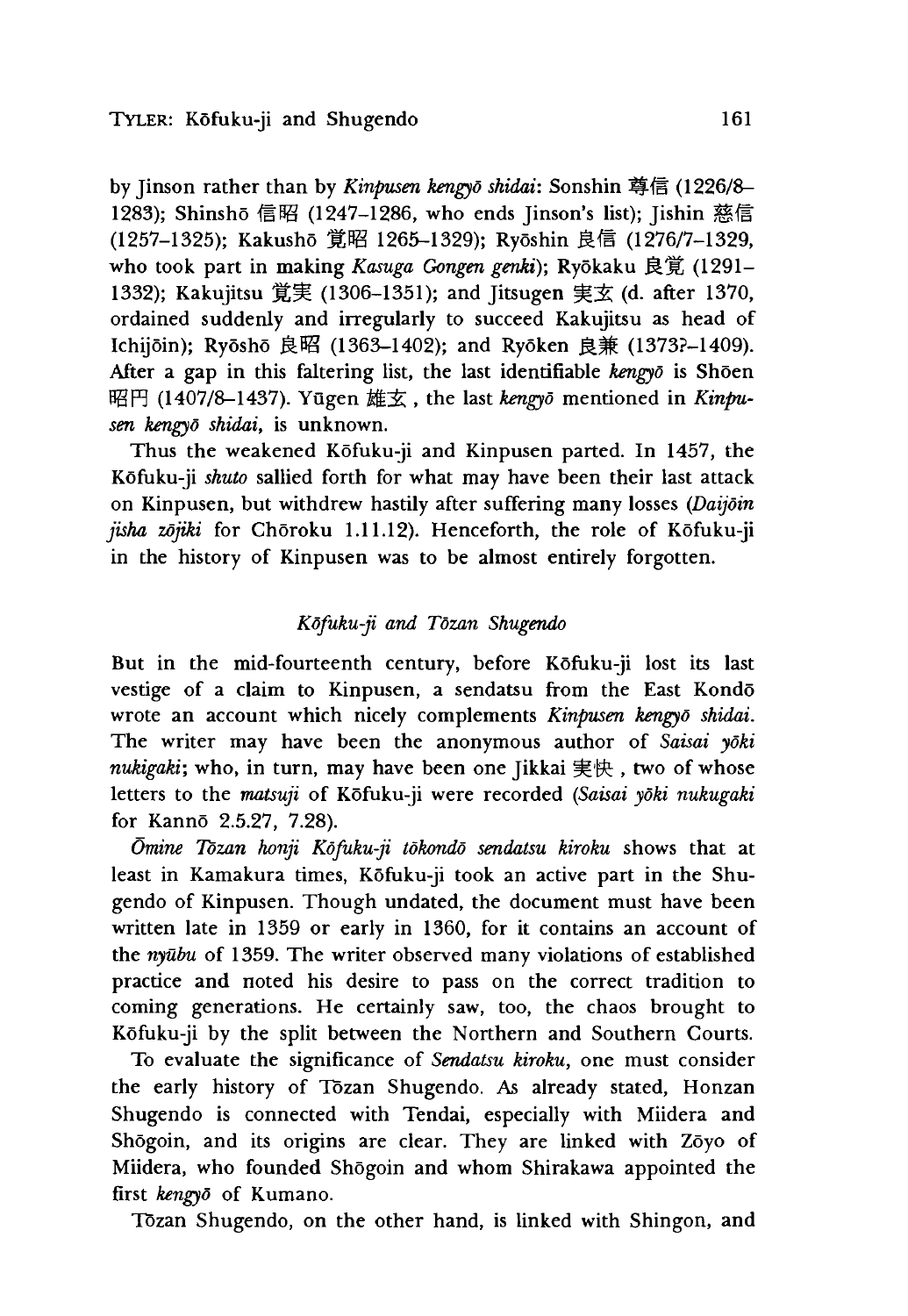its head temple has long been Sanbō-in 三宝院 of Daigo-ji. Daigo-ji was founded by Shōbō, who is honored as the "restorer" of Shugendo after En no Gyoja. The Tozan tradition holds that Tozan Shugendo was begun by Shobo and that from the beginning the line was presided over by Shōbō's successors at Daigo-ji. Few accounts of Shugendo history dispute this tradition, although they may note that the origins of Tōzan Shugendo are unclear. However, SUZUKI Shōei (1967, 1975) contended that Shobo's role in the early history of Tozan Shugendo has been exaggerated and that Daigo-ji had nothing to do with it at all.

Suzuki suggested (1975 p. 78) that a Tozan tradition of "Thirty-Six Sendatsu" accompanying Shōbō into Ōmine in 895 is a later fiction. Moreover, he stressed (1975, p.79) that since the *gakuryo* of Kinpusenji seem to have been Tendai, while only the *mando* were Shingon, Shobo cannot have had a decisive impact on the organization of Kinpusen, whatever he may have done to draw pilgrims there.

With regard to the *kengyō*, SUZUKI recognized the role of Kōfuku-ji. He observed (1975, p. 79) that although the Tozan tradition claims a lineage of Omine *kengyd* parallel to the Honzan *kengyd* of Kumano, most of these (like the early *kengyō* Joken or Zōsan, discussed above) are simply the Sanbō-in lineage under another title and can have had little impact at Kinpusen. Suzuki found no reliable record of Sanboin standing at the head of Tozan Shugendo earlier than 1602. He also noted (1975, p. 80) that Sanbō-in's leadership seems not to have been fully confirmed until it was recognized by Tokugawa Ieyasu in 1613.

The Tōzan tradition makes much of "Thirty-six Sendatsu" who (allegedly under Shobo and his successors) are the chief officers of Tozan Shugendo. These are not men so much as the temples where the sendatsu lineages resided. When the *Sendatsu kiroku* of Kofuku-ji states that "The East Kondō of Kōfuku-ji is the head temple of Tōzan [Shugendo]," it means that the East Kondō presides over the Thirty-Six Sendatsu [Temples]. The text adds,"and one or two men from Kofuku-ji accompany every *nyubu* [from these temples]."

During most of the history of Tozan Shugendo, the number thirtysix has been an ideal rather than an actual figure, and the full count of the sendatsu may never have been entirely real. Certainly, by the early Edo period the active ones had dwindled into the twenties and continued to fall (SUZUKI 1975, pp. 2-4). At any rate, the "Thirty-Six Sendatsu" were all in central Japan and obviously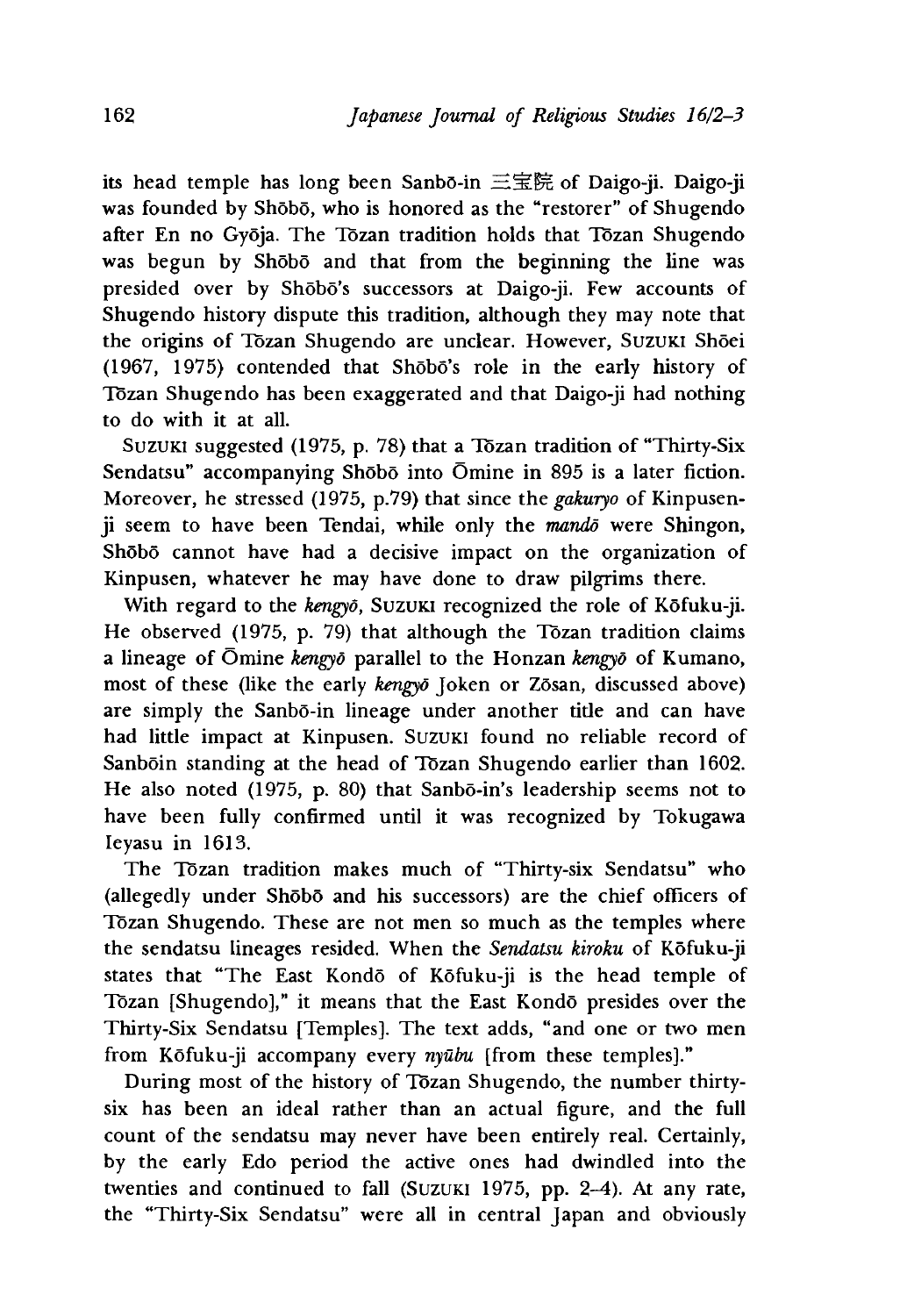concentrated in Yamato. In this respect, the Tozan Shugendo centers (normally Shingon) differed from the Honzan ones (normally Tendai), which were far more widely distributed. Tozan Shugendo was in fact a sort of regional Shugendo association. Most of its temples were *matsuji* of Kofuku-ji, including such well-known temples as Hōryū-ji, Jōruri-ji 浄瑠璃寺, Matsuo-dera 松尾寺, Kaijūsen-ji, Kokawa-dera 粉河寺 and Shigi-san 信貴山. Suzuki held that Tōzan Shugendo was run by these temples before Sanbō-in took it over. He proposed that the temples worked by mutual consultation, though of course there was a hierarchy among them (1975, pp. 80 and 88).

In his 1967 article (pp. 696-697), Suzuki recognized *Sendatsu kiroku* as genuine and significant. Miyake Hitoshi too apparently acknowledged it (without mentioning it) when he wrote (1973, p. 95) that in the Kamakura period it was the East Kondō of Kōfuku-ji which controlled the sendatsu of the Yamato region. On the other hand, in 1975 Suzuki passed it over in silence. Miyake's most recent work (1988) does not mention it either. Still, it surely is plausible that the East Kondo of Kofuku-ji should have claimed in earnest to head Tozan Shugendo, whether or not the company of sendatsu temples consistently acknowledged its authority. Although obviously highly partisan in its use of such material as the Shobo legend, *Sendatsu kiroku* is not necessarily more so than comparable, later documents associated with Sanboin. Moreover *Shobo sojo den* (937), the earliest biography of Shobo, agrees with *Sendatsu kiroku* that Shobo was indeed active at Kofuku-ji. Odd though it may be among Shugendo documents, *Sendatsu kiroku* makes good sense in the context of this study.

#### *The Record of the Sendatsu*

*Sendatsu kiroku* begins with praise of Omine, then recounts the mythical history of Omine and of Shugendo. It first states that the earliest sendatsu of the East Kondō was Ryūchō 竜澄, who became sendatsu in 726, the year when the East Kondō was built. Elsewhere, however, it repeatedly identifies the founder as Keikai 璟海, in 730. Neither can be identified further. The text then tells how the pilgrimage from Kofuku-ji to Kinpusen lapsed, eleven sendatsu later, because the current sendatsu was killed in the Omine mountains by a poisonous serpent. This serpent is a standard feature of the Shobo legend.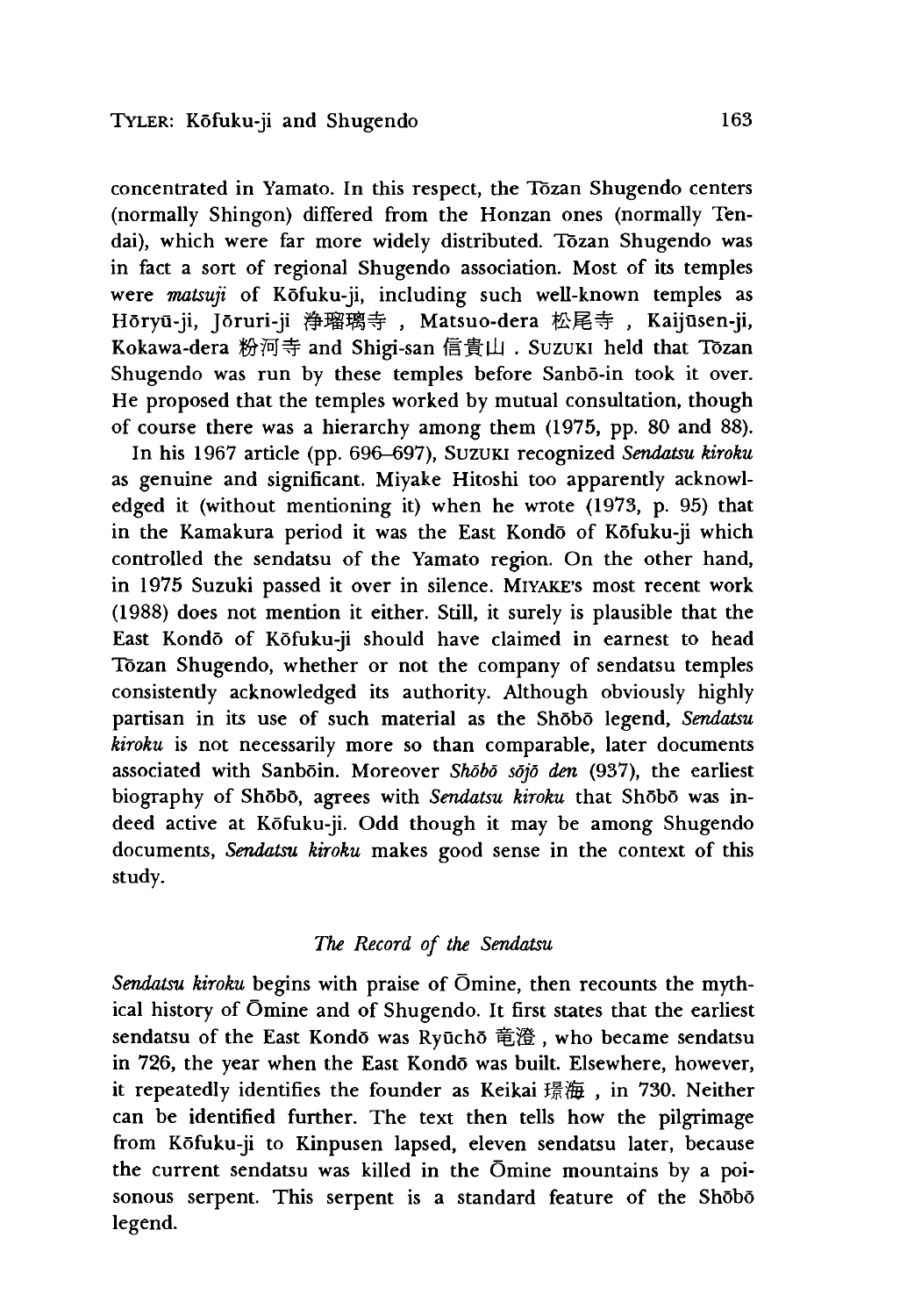At last, Shobo revived the pilgrimage in 895. According to *Sendatsu kiroku,* he prepared for this *nyubu* by praying in the East Kondo before a protector image carved by Kūkai. Shōbō then spent seven days in retreat at Bodai-in 菩提院 (an important Kōfuku-ji sub-temple, originally the residence of Genbo) and Myōjō-in 明星院, practicing the rite of Kujaku Myōō 孔雀明王. Finally, he did a twenty-one day retreat in the East Kondo, and on the last night received a miraculous sign. In the mountains of Kinpusen, Shobo successfully quelled the great serpent and offered one of its teeth, among other relics, to the East Kondo. The next year he went again, quelled a lesser serpent, and offered relics of this pilgrimage to Tonan-in 東南 院, the sub-temple he had founded at Tōdai-ji.

The record then gives a series of comments on various matters, including how to prepare the letter appointing a new sendatsu, how to install the new sendatsu and how to announce the appointment. The procedures center on a feast given by the yamabushi *(kugydsha* 苦行者) of the East and West Kondo for the sendatsu of the other temples. The invitation letter warns, "Non-attendance is forbidden,'' an admonition which is consistent with Suzuki Sh6ei's findings (1975, pp. 87-88/99) about how other Tozan Shugendo events were run.

*Sendatsu Kiroku* also gives the form for the announcing a *nyubu* to Omine and the procedures to be followed when preparing for it. Early in the morning of the departure day, a *saito goma* 採灯護摩 rite was performed at three places. The senior sendatsu presided over a *saito goma* "south of the *natjtn* 内 陣 ("inner sanctum")" of the Nan'en-dō. (The text says, "This has been done since Kōbō 弘法 [Kūkai].") Simultaneously, the second-ranking sendatsu did the the same at Kōzen 香山, and the third-ranking sendatsu at Nagao 長尾. Kozen, especially, will be discussed below. A diagram of the seating arrangement for the final departure ceremony at the Nandaimon 南大門 ("Great South Gate") of Kōfuku-ji shows that the *bettō* himself was present. The *nyūbu* practitioners entered Yoshino on the penultimate day of the sixth month, returning in the middle of the ninth month.

This nyūbu corresponds to the one described by Suzuki Shoei as *gyakubu* ("reverse pilgrimage")or *aki-mine* ("autumn peak"), the most important *nyubu* in Tozan Shugendo. Suzuki (1975, pp. 99-101) cited documents from Todai-ji to show that practitioners from the Hokke-dō 法華堂 there were performing this pilgrimage in the mid-fifteenth century. Moreover, three men from the West Kondo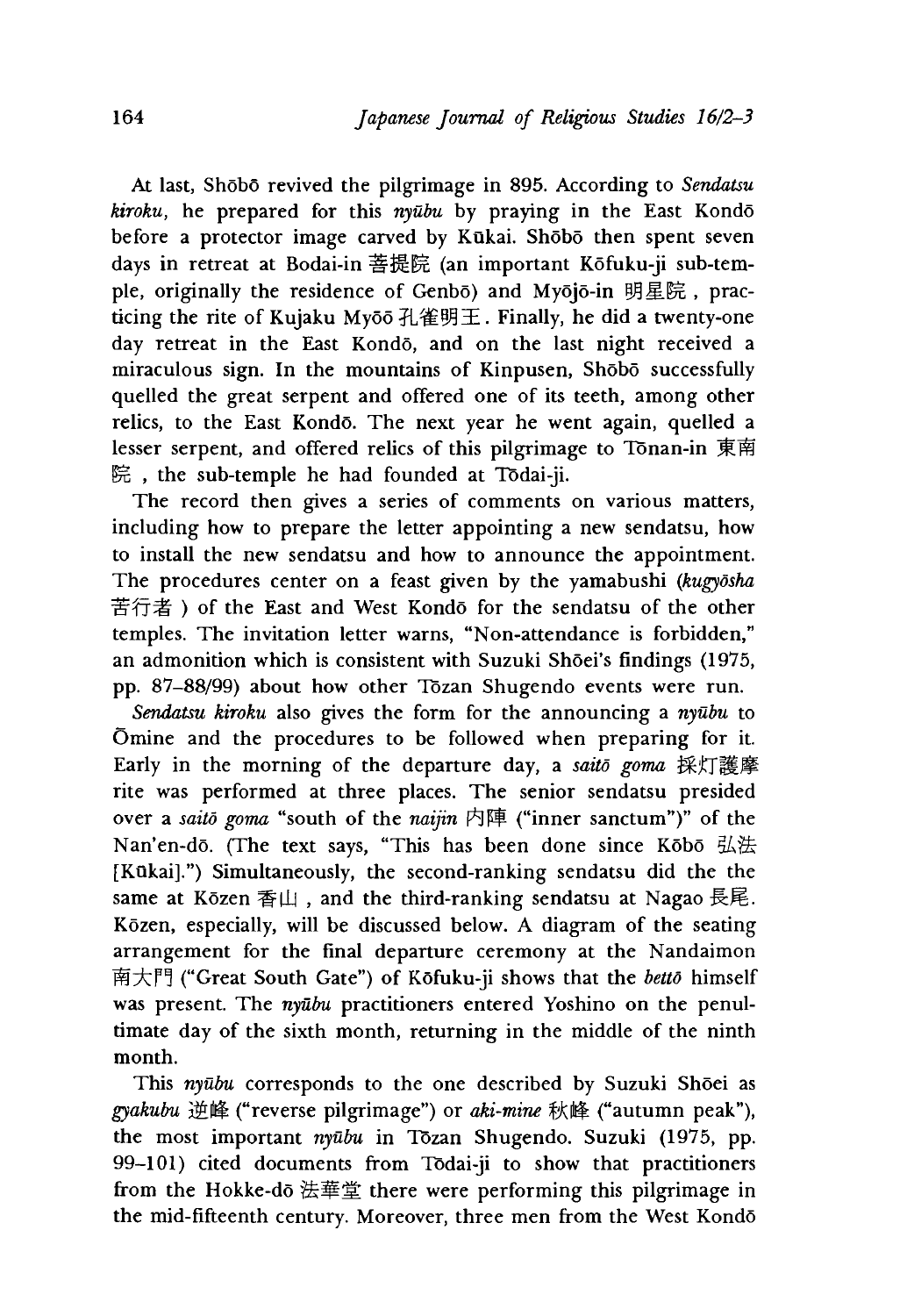of Kofuku-ji appear in the material he quoted. They left for the *gyakubu* on Choroku 4.7.6 (1460) and returned on 9.1.

Next come prescriptions for the *hana-ku no mine* 花供の峰, the pilgrimage to make flower offerings at the mountain shrines of Kinpusen in the fourth month. The practitioners returned in the middle of the fifth month. The route may have started at Dorogawa 洞川 below Sanjo-ga-take to the west. At any rate, the text says that it ended at Mikasane-no-taki 三重滝 (presently Fudō-no-taki 不動滝, below Zenki 前鬼). This spot is still a standard exit point from a *nyubu.* Suzuki (1975 p. 99) cited from Todai-ji records two practitioners from the West Kondo of Kofuku-ji who went on the *hana-ku* pilgrimage in 1460.

A historical synopsis now states, "The founders of [the Shugendo of] the West Kondō in 920 are Kakujitsu 覚実, Jōgen 常玄 and Shinshun 信俊 ." It also declares that while "the Honzan practice goes from Kumano to Yoshino, the Tōzan practice goes from Yoshino to Kumano to Kongōzan to Futagami-ga-take 二上嶽."

Next comes a lineage of the sendatsu of the East Kondō: fifty names, starting with that of En no Gyōja. The twelfth name is Shōbō. Then comes one Seikū  $\mathbb{F}^{\mathbb{C}}$  , with the notation, "The senior sendatsu of this hall." Earlier, *Sendatsu kiroku* stated that "Seikū Daitoku 大徳 performed the *nyūbu* in Kanpyō 8 (896)." In other words, Seikū probably went with Shobo on Shobo's second pilgrimage. The sixteenth name after Seikū is Shun'yū 春有: perhaps the Shun'yū who was a *hokkyd* at Yoshino in 1185 *(Sogo bunin zanketsu).*

The eighteenth name after Seikū is Yōsen 永専, followed by Jitsujō 実乗 and the last name on the list, Zenjitsu 禅実 . These three took part in the *nyubu* of 1359. Among them, Yosen was the *toshi* ("reader," a relatively minor role) for the Yuima-e of 1352 *(Saisai*  $y$ ōki nukugaki for Bun'wa 1). Jitsujō, who belonged to the East Kondō, was the *toshi* for the Yuima-e of 1366 and held the rank of *jishu* 寺主, appropriate for a member of the *sango* (Saisai yoki nukugaki for Joji 5). As for Zenjitsu, there survives a record of a conversation between him and Jitsugen, the head of Ichijoin *(Saisai yoki nukugaki* for Bun'wa 4.11.29).

The *nyūbu* of 1359, described in *Sendatsu kiroku*, corresponds to the Yoshino-iri 吉野入 ("entry into Yoshino") in the 6th month, the period for "nyūbu by the yamabushi of the various provinces" *(Kinpusen sosoki). Sendatsu kiroku* lists twenty-two men as having taken part. Of these, eight are mentioned in *Saisai yoki nukigaki.* Apart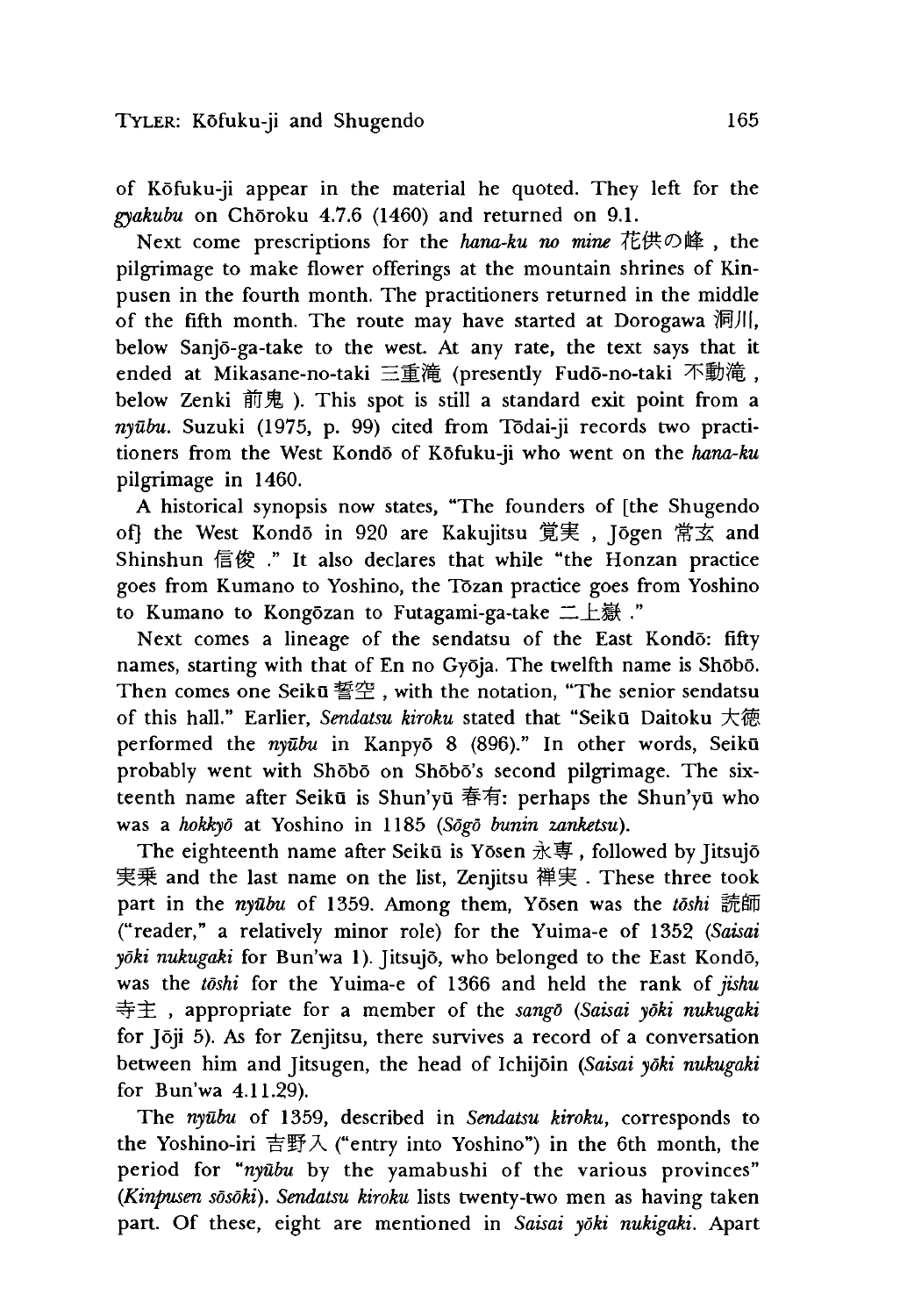from the three sendatsu just discussed, they are Shōshun-bō 聖舜房 (Gan 8.9.17), one of the two *dengaku-gashira* 田楽頭 ("directors of the dengaku") for the Onmatsuri of that year; Zenkaku-bō 善覚房 (Jōji 5.8.10); Shinkaku-bo 覚房(Oan 4.2.3), who took part in the latenight Shusho-e 修正会 observance of that year; Jokei Ajari 乗慶 阿闍梨, the *tōshi* for the Yuima-e of 1387; and Jitsujō Ajari (apparently different from the Jitsujo just mentioned), the *toshi* for the Yuima-e of 1370.

## *Models of Kinpusen Elsewhere in Kdfuku-ji's Domain*

Thus the Kofuku-ji of Heian and later times was fully engaged in a religious world where mountain practice was a normal aspect of a major temple's activity. In this context, the temporally ambitious Kofuku-ji was inspired to assert control over Kinpusen and over the Shugendo confraternity in Yamato. Elsewhere in the Kofuku-ji domain, the same interest in Shugendo inspired the assimilation of certain lesser sacred mountains to Kinpusen. Four such temples appear among the *matsuji* of Kōfuku-ji in Kōfuku-ji kanmu chōsho ("Register of Temples in the Fujiwara Domain under Kōfuku-ji," 1441), which does not include Kinpusen itself. These are (1) Kinpusen-ji in Ōmi  $\overline{\text{H}}\mathbb{I}$ , founded in 906, allegedly but implausibly by Nichizo; (2) Jubusen-ji 鷲峯山寺 in Yamashiro 山城, founded in 675 by En no Gyōja, rebuilt by Taichō 泰澄 (682-767) and restored in 807 by the Kōfuku-ji monk Gan'an 願安; (3) Jindōji 神童寺 in Yamashiro, founded in 682 by Gien 義淵, a Hossō master active at Kōfuku-ji and Gangō-ji, and rebuilt in 1399 by "the four houses of the Fujiwara"; and (4) Kasagi, to which Gedatsu Shōnin retired (*Jindō-ji engi*; Toyoshima 1978).

Kinpusen was also brought into the Kofuku-ji-Kasuga complex itself as the divine presence in a sub-shrine named Sanjuhassho-sha 三十八所社 ("Shrine of the Thirty-Eight Deities"), near the Kasuga Wakamiya. *Kinpusen himitsu ki* states that "a certain practitioner brought to Jinzen 深仙 [a key sacred spot in Kinpusen] thirty-eight great deities from all over Japan," and mentions particularly Hachiman 八幡, Kamo 賀茂, Kasuga and Kumano (SATO 1957, p. 43). Later, the same source gives the "secret explanation" that the deities are principally the Sanjūbanjin 三十番神 ("Thirty Guardian Deities") who protect the Lotus Sutra, plus eight others who, except for Sukunabikona 少彦名, are all of Kinpusen. On the other hand, *Yoshino*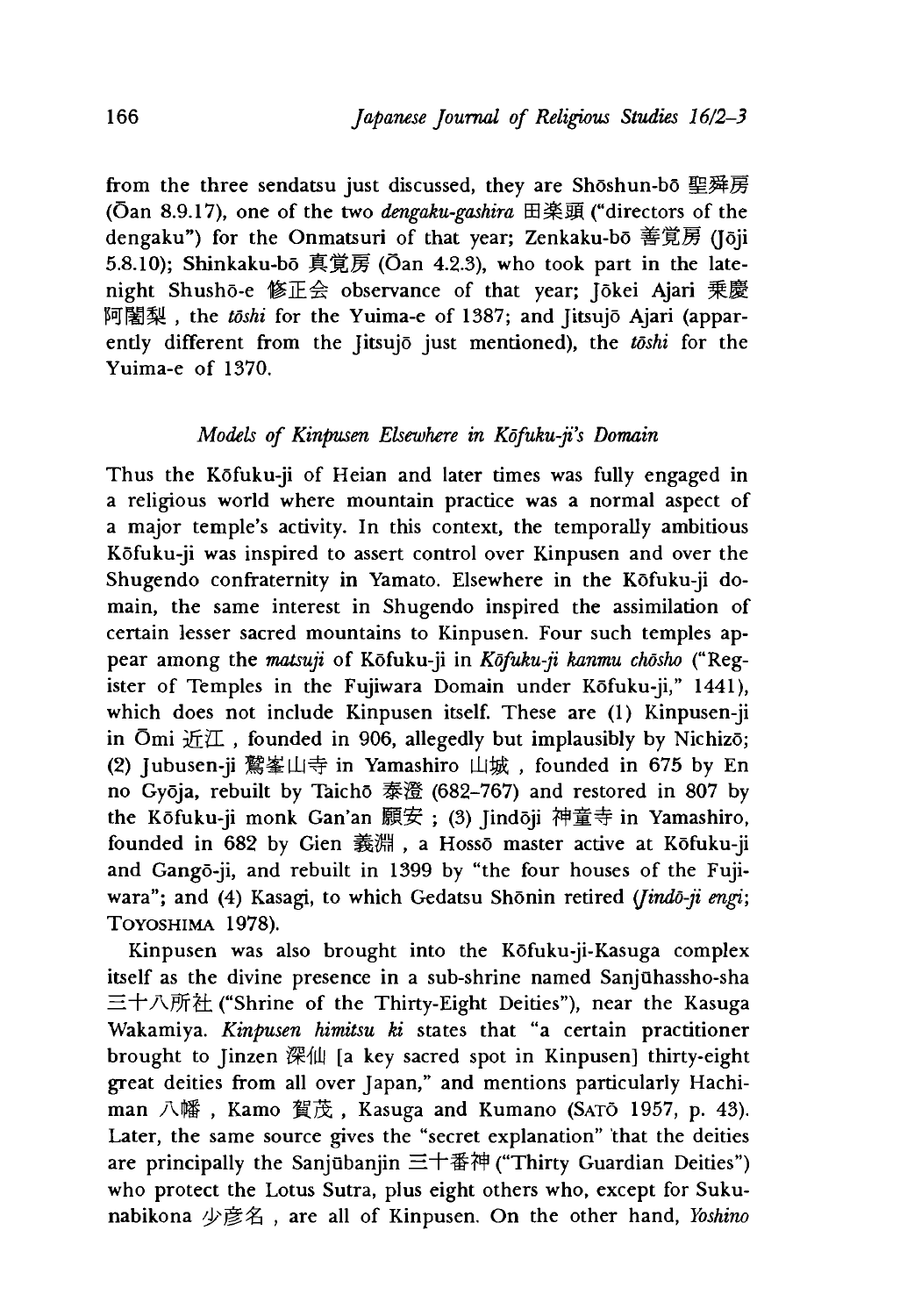*kyuki* identifies the deity of the Sanjuhassho Jinja simply as the ubiquitous Sukunabikona (SATO 1957, p. 43). The Sanjūhassho shrine appears in Fujiwara no Michinaga's account of his pilgrimage to Kinpusen in 1007 *(Mido Kanpaku ki* for Kanko 4.8.11). Moromichi visited it during his second pilgrimage to Kinpusen in 1090 *(Go-Nijd Moromichi ki* for Kanji 4.8.11). Another pilgrim to the shrine was Egyō 恵暁 (1085-1164) of Kōfuku-ji who, in 1129, was exiled to Shoshazan 書写山 in connection with a murder. During his exile, Egyo went to Kinpusen and prayed at the Sanjuhassho shrine for reinstatement at Kofuku-ji *{Kdfuku-ji ruki).* His prayer was eventually granted.The deities of the Sanjuhassho-sha of Kasuga are now Izanagi 伊弉諾 and Izanami 伊弉冉, but in 1485, Jinson defined them as the Nijūhachibu-shu 二十八部衆, the "twenty-eight races" of protectors of the *Lotus Sutra (Daijoin jisha zdjiki* for Bunmei 17.2.29). Meanwhile, an entry in *Kdfuku-ji ranshoki* mentions Izanagi and Izanami, yet defines Izanagi and Izanami respectively as Komori Myōjin 守明神 and Katsute 勝手 Myojin, two important Kinpusen deities.

Fortunately, *Kyūki shōshutsu* (extracts from the diary of the Kasuga priest Nakatomi no Sukefusa 中臣祐房, 1078–1152) contains an entry on the establishment of the shrine. The Sanjuhassho-sha of Kasuga was finished on Kyūan 2.10.23 (1146), and on 10.28 the deities were installed: Kongō Zaō 金剛蔵王 (i.e. Zaō Gongen), Komori, Katsute and Chūzai Kongō 忠際金剛. The link with Kinpusen could not be clearer. This was the year after Kofuku-ji had bested Kinpusen in the war of 1145. The installation of the shrine at Kasuga may well have marked this triumph.

Finally, one can also discern a connection between Kinpusen and the Nan'en-do. As already noted, a *saitd goma* rite was held at the Nan'en-do by the senior sendatsu before a *nyubu* into Omine. In addition, *Eishoki* for Ten'ei 1.6.15 (1110) states:

Tonight I went to the Central Kondō, and offered lamps and read the scriptures there. After that I went on to the Nan'en-d5 and offered lamps as above. On the southern altar I worshiped Kasuga no Daimyojin. Then I faced the southeast and worshiped Kinpusen and Hachiman Daibosatsu.

It is unclear whether there were images of these deities in the Nan'en-dō itself, or whether this was a form of *yōhai* 遙拝, "worship from afar."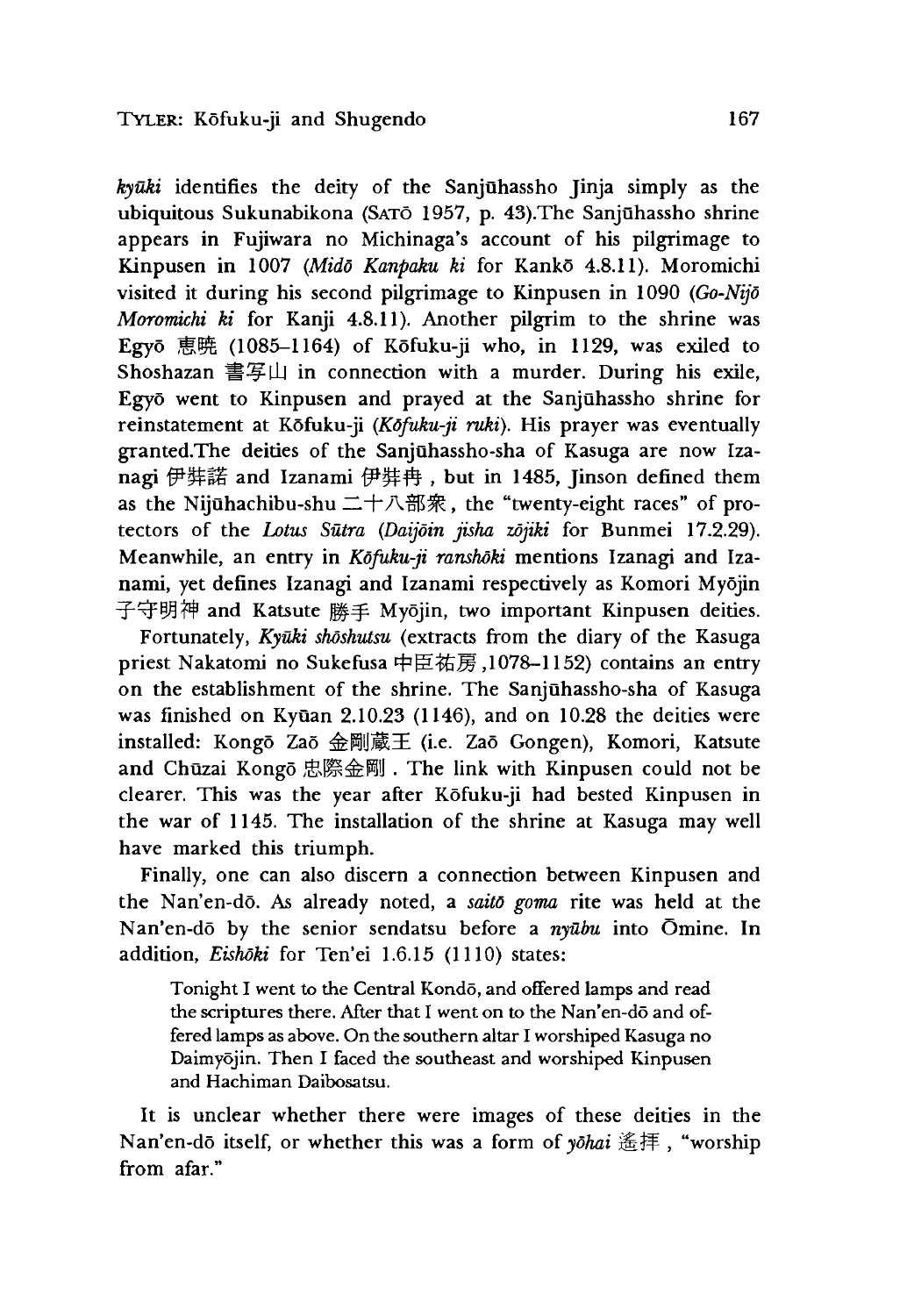# *Kdfuku-ji and Katsuragi*

Having such a connection with Kinpusen, Kofuku-ji inevitably had ties also with the Katsuragi Mountains, which had been a site of Shugendo practice ever since the time of En no Gyōja. Gorai Shigeru (1978, p. 12) characterized the Shugendo of Katsuragi as principally Tendai (Honzan) in character. However, he also identified a Shingon presence there. Sure enough, Tenborin-ji 転法輪寺 on Kongozan and Taima-dera 当麻寺 beneath Futagami-ga-take are both Shingon, and both were once *matsuji* of Kōfuku-ji (Kōfuku-ji matsuji chō).Kongōzan is associated with the Hōki Bosatsu 法起菩薩 of the Kegon-gyō 華厳経. *Shozan engi* identifies Hoki Bosatsu with En no Gyoja, in agreement with a Tenborinji document of the early Kamakura period (FUJITA 1976, p. 95). The same document describes the shrine component of Tenbōrin-ji as protecting at once Hossō Buddhism and the imperial capital, a role which recalls that of the Kasuga Shrine and which betrays obvious Kōfuku-ji influence. Tenbōrinji and nearby Takama-dera 高天寺 were among the Thirty-Six Sendatsu of Tozan Shugendo *(Tozan shodai sendatsu).*

The origin of the Kōfuku-ji/Kongōzan connection is described in *Kongdzan naige rydin daidai kokon kiroku,* which relates that in Tenpyo Hōji 3.10 (759), the Kōfuku-ji monk Ninsō Shōnin 仁宗上人 performed austerities on Kongozan and was dismayed to see the ruined condition of the temple there. Wishing to rebuild the temple, he prayed for success during a twenty-one day retreat. On the last day, a young boy appeared, introduced himself to Ninso as the protective deity of the mountain and exhorted Ninso to fulfill his wish. Deeply impressed, Ninso returned to Kofuku-ji and "solicited support from all the people of Yamato and everyone at Kōfuku-ji, including the *bettō.*" The work was completed on Tenpyō Hōji 5.2.10 (761). The *bettō* in question was Jikun 慈訓 (d. 777), the first *bettō* of Kōfuku-ji. When the temple burned down in 877, the Kōfuku-ji *bettō* Kōchū  $\#E$  (815-882) helped to rebuild it.

In 945, Kūsei went to Kongōzan on the pilgrimage already referred to. In answer to his presence, a divine boy came forth from the sanctuary and gave him a "wishing jewel" which he took back to Kōfuku-ji and buried in a gold box under the altar of the [Central?] Kondō. Such a jewel is mentioned also in the *Shozan engi* entry (p. 125) for Kongozanji (Tenborinji). This story apparently has to do with incorporating the power of Kongōzan into Kōfuku-ji itself.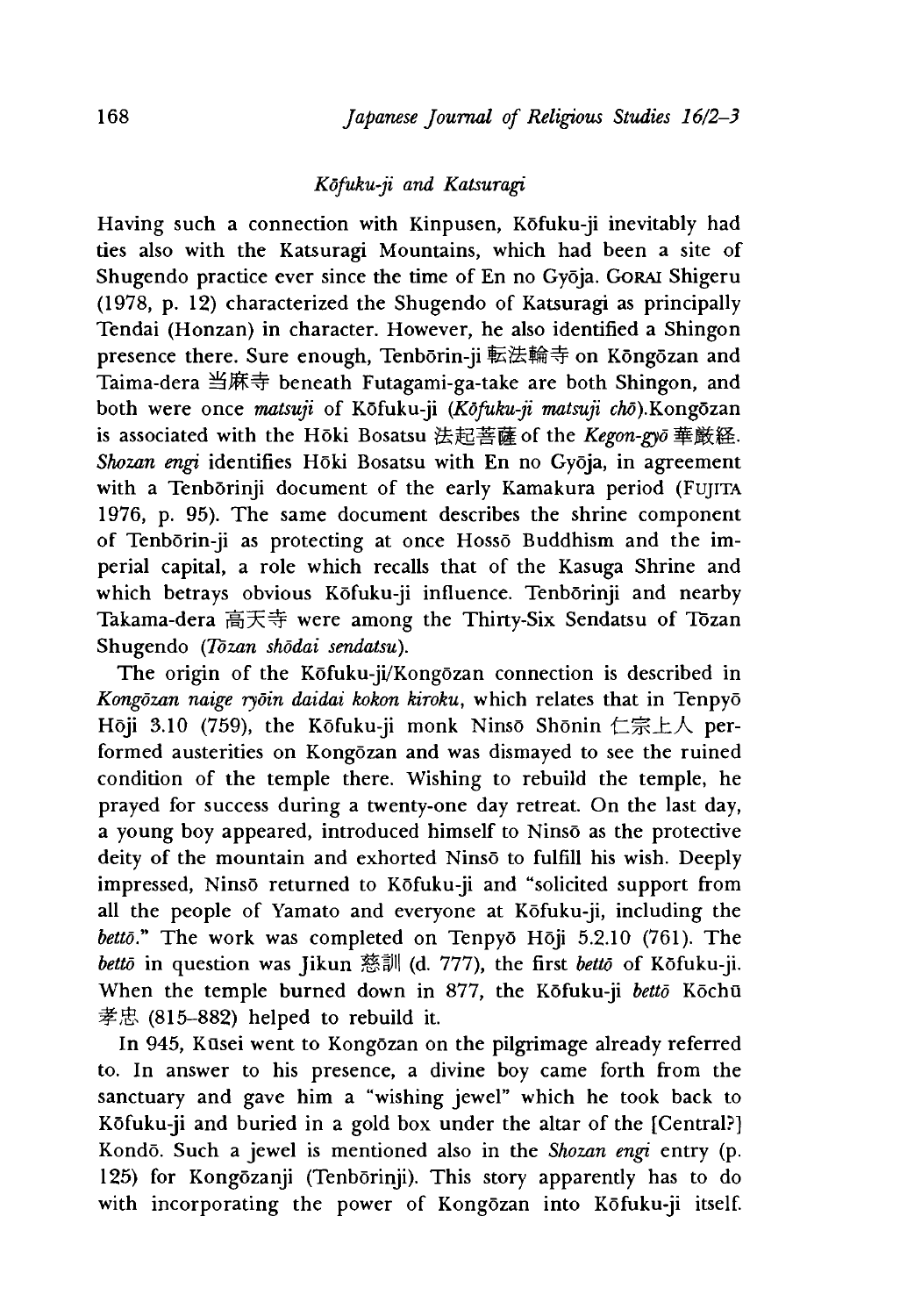*Daidai kokon kiroku* also evokes worship of Kongozan from the Kasuga-Kofuku-ji complex, just as Muro-ji must have been worshiped. In 986, Kūsei's disciple Shinki went to Kongōzan and expounded for the deity there the *Yuishiki ron* 唯識論, a text much favored by the Kasuga deity *(Kasuga Gongen genki* 14). At last, a gentleman came forth from the sanctuary and said, "I am the old man of Kasuga." He then gave Shinki a little history of Ise 伊勢 and Kasuga, and told Shinki that even at Kōfuku-ji, Shinki should face Katsuragi and offer the Teaching (hosse 法施).It is noteworthy that a Hitokotonushi 一言主 Jinja, which was explicitly "the sacred presence of Katsuragi in Yamato" (Kōfuku-ji ranshō-ki), existed at Kasuga since at least 1133. Moreover, a Kazuraki (Katsuragi) Jinja was associated with the Kasuga Wakamiya as early as 1266 *(Kōfuku-ji*) *ranshu-ki).* Katsuragi, like Kinpusen after 1146, was honored at Kasuga as well.

The ties between Kōfuku-ji and Futagami-ga-take (or Nijō-san  $\pm\pm$  $\uparrow$ ), at the north end of the Katsuragi range, are less clear and less picturesque. The area was important to Kofuku-ji because its Hirata  $\overline{H} \boxplus$  estate, the single largest estate in Yamato, was located there. Taima-dera, below Futagami-ga-take, was closely associated with En no Gyoja. *Sendatsu kiroku* makes it clear that for the *nyubu* known as *aki-mine,* some Kofuku-ji yamabushi returned from Kinpusen via the Katsuragi mountains. It also shows that Kofuku-ji claimed the authority to appoint "the head of Futagami-no-iwaya" on Nijōsan. *Shozan engi*, for its part, referring to Futagami-no-iwaya, states that "Chijo Sennin 智助仙人 is at [the twin standing rocks?] Seshin 世親 Bosatsu and Mujaku 無着 Bosatsu." These are the names of the two Hossō founders Vasubandhu and Asanga, who have no business being on Nijo-san unless Kofuku-ji practitioners put them there. *Shozan engi* also lists, under the heading for Nijo-san, a prominence named Yuishiki-ga-dake, "Yogacara Peak." Finally, Futagami Gongen was the protector (chinju 鎮守) of Bodai-in at Kōfuku-ji.

## *Kdfuku-ji and Kasuga-yama*

There is no need to go far from Kōfuku-ji to find traces of Shugendo activity, for Shugendo practices were done in Kasuga-yama as well. "Kasuga-yama" designates the hills, including Mikasa-yama, which rise beside the Kasuga Shrine. The highest point of the long ridge behind Mikasa-yama is Hana-yama  $\vec{\textbf{t}}$  (498 m.). At its southern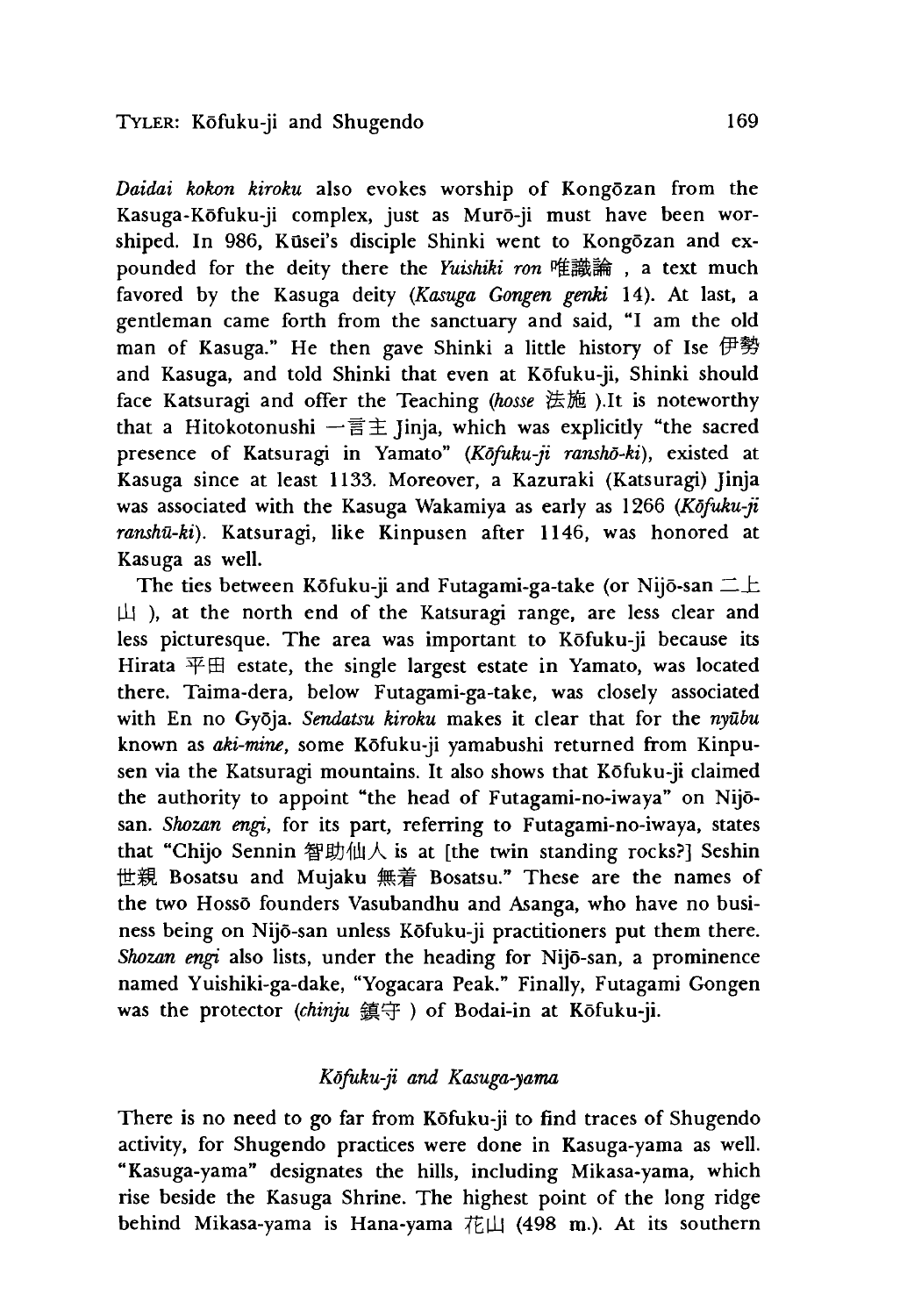end is a prominence called Közen, the source of a stream called Noto-gawa 能登川 or Iwai-gawa 岩井川. There are numerous *sekibutsu*  $\overline{A}$  (buddhas carved or incised on rocks) in these hills, especially around the upper valley of Noto-gawa. This area is known as Jigokudani 地獄谷 ("Hell Valley"), a name which recalls ancient practices of disposal of the dead.

The Kasuga Shrine has not always had charge of its present subshrines high up in Kasuga-yama. These include Hongu 本宮 Jinja on the summit of Mikasa-yama, Naruikazuchi 鳴雷 Jinja at Kōzen, and Kami-Mizuya  $\pm \pi \hat{B}$  Jinja at a spot north of Hana-yama named Nagao. The latter two appear in *Sendatsu kiroku* which states, as already noted, that before the departure for a *nyubu,* the senior sendatsu burned goma by the Nan'en-dō; the second-ranking sendatsu did the same at Kozen; and the third-ranking sendatsu the same at Nagao. Other Kōfuku-ji documents mention Kōzen in particular quite frequently, but these places are absent from Kasuga records. They were in fact under the care of Kofuku-ji, specifically of the *doshu* of the East and West Kondo (OHIGASHI n.d.).

There once existed at Kofuku-ji, as at Todai-ji, a regimen of practices which took members of the *doshu* of each temple regularly into Kasuga-yama. This regimen was called *tōgyō* 当行, which might be translated simply as "our practice." One finds, for example, the following passage *(Saisai yoki nukugaki* for Joji 5.1.1):

I visited the [Kasuga] Shrine as usual; the sacred tree [the vehicle of the deity] was away in Kyoto. Both halls [the East and West Kondō] were closed. I spent the night on the  $t\bar{o}gy\bar{o}$ .

*Togyo* had to do with gathering flowers and holy water in the mountains, to be offered in the appropriate hall of the practitioner's temple; and with making offerings of flowers and water at sacred places in those same mountains. The term was in general use in Shugendo, since *togyo* was done in the neighboring hills or mountains by yamabushi of most Shugendo centers. At Todai-ji it was associated with the Hokke-dō founded in the Nara period by Rōben 良弁 (689-773), and at Kofuku-ji with the East and West Kondo.

*Kinpusen sosoki* mentions a *togyo* several times in connection with Omine. For example, the heading "Ceremonies on the Mountain" has a subheading for "togyo" and specifies, "Holy water drawn at the hour of the Ox; prostrations at the hour of the Tiger." The text also mentions a *togyo* for perpetual flower offerings *(fudan huge*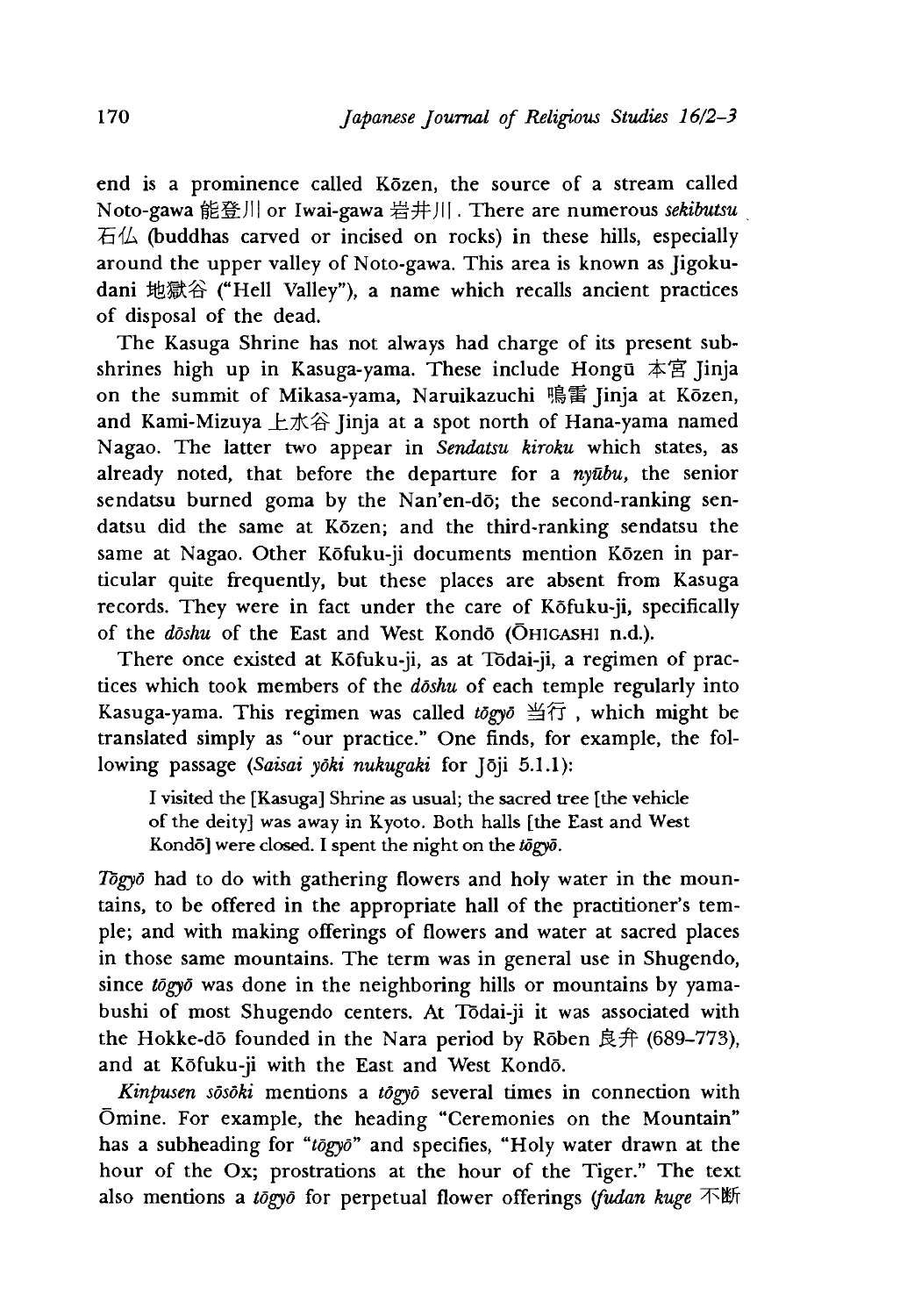供花), to begin on the 8th day of the 4th month. This refers to *utogyo* for flower offerings in the three months of summer" *(ichige* kyūjun hana-ku tōgyō 一夏九旬花供当行) or "flower offerings for the summer retreat" *(ango huge* 安居供花) . The practice began on the 8th day of the 4th month, the Buddha's birthday in the old calendar.

The material cited here from *Kinpusen sosoki* evokes *togyo* as a nighttime, summer practice, but the passage quoted above concerns *togyo* in winter. Actually *togyo,* at least at Todai-ji, had both summer and winter, and day and night phases. Clues to the *togyo* at Kofuku-ji are scarce, but materials on the Todai-ji *togyo* have been preserved, and although these date from the Edo period, one may reasonably hope that they preserve the earlier tradition.

A useful summary of the Todai-ji *togyo* can be found in the brief article entitled "Hokke-dō no tobira ni tsuketaru hashira rakugaki":

There were two kinds of togyo, the summer and the winter. These were done in opposite directions, and were called the Kongokai and 1 aizokai *(kontai ryobu* 金胎両部*)•* The summer *tdgyd* was also called "flower offerings of the summer retreat," and started in the fourth month. The winter *togyo* was also called the "year-end retreat" *ifuyugomori* 冬籠),and began in the tenth month.

Thus, the entry just quoted from *Saisai yōki nukigaki*, and other similar ones for the first days of 1381 and 1385, refer to a winter togyo that was current in the fourteenth century at Kofuku-ji and had a counterpart at Kinpusen. Moreover, the *tdgyd* of the tenth or eleventh months can also be discerned in *Saisai yoki nwagaki* under the name *Hana-yama junken* 花山順検, or "inspection tour of Hanayama." The entry for Shitoku 3.11 (1386) speaks of the *doshu* of both Kondo taking part in this practice and gathering, on the way, many loads of pine branches to roof the pavilion for the *ennen* 延年 (entertainment) which followed the Yuima-e.

Perhaps the *Hana-yama junken* of Kofuku-ji was analogous to a form of Todai-ji togyō known as toyama 遠山, or "far mountain" ("Hokke-dō no tobira"). This took the practitioners into Hana-yama to gather flowers, whereas usually they went to the vicinity of Tenchiin 天地院, for which the Kōfuku-ji counterpart was Kōzen. Both places were undoubtedly connected with the summer and the winter *togyo* for flower offerings at Kofuku-ji and Todai-ji, respectively. The Tōdai-ji record *Tōgyō mikki*, in a section dated 1616, compares the Todai-ji usage on a small point of ritual with that of Kofuku-ji. If the Kofuku-ji *tdgyd* had not been close to that of Todai-ji, such a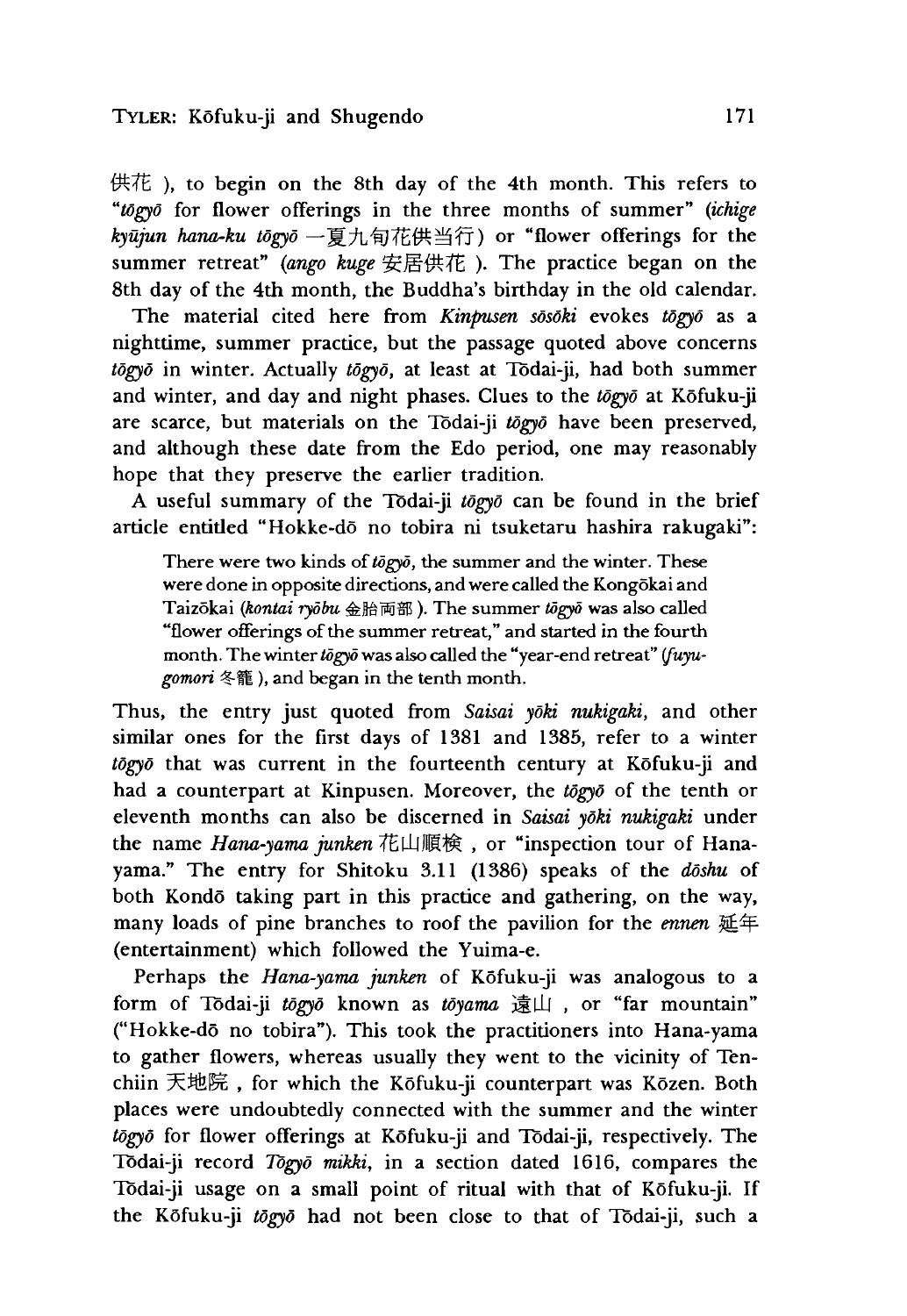matter would not have been cited at all.

The Todai-ji *togyo* could be done early in the morning *(asayama* 朝山, "morning mountain"); in the middle of the day *(nakayama* 中山, "midday mountain"); and in the early evening *(yūyama 夕*山, "evening mountain"). Kofuku-ji probably had these practices too. Apart from the question of season, however, the most important time for the *togyo* was the night. The night *togyo* is attested for Kofuku-ji. *Togyo mikki* stresses the night practice greatly. One passage states that these flowers and water of the deep night increase the radiance of the *honzon* 本尊 (of the Hokke-dō, Fukūkenjaku Kannon); another compares long repetition of the practice to the Buddha's repeated entries into the world. Elsewhere, *tdgyd mikki* admonishes the practitioner: "The *tdgyd* practitioner must do no other practice. This is a practice of singleminded concentration *[ikko sanmai no gyd* 一向三昧の行]." Thus the *togyo* was a serious matter, and at least for some men a full-time occupation.

The *togyo* of Todai-ji took its practitioners into the hills immediately east of the Hokke-dō, up to the site of the former Tenchiin, where there was a spring named *aka-i* 閼伽井 ("holy water spring"). This spring at the northern end of Kasuga-yama had a counterpart at the southern end: the spring at Kōzen.

The famous Tōdai-ji map of 756 (Tōdai-ji sangai shishi zu 東大寺山堺 四至図) shows a "Kōzen-dō" 香山堂 in the vicinity of Kōzen, and a Shōsōin 正倉院 document of 762 mentions further building there (KENZOBUTSU KENKYŪSHITSU, 1967). By the later Nara period there was a full-scale temple at the spot, dedicated to Yakushi 薬師 (MŌRI 1947). Kozenji was a counterpart to the Tenchiin near Todai-ji. Today, nothing remains of either except a few bits of broken tile. Kozenji seems to have vanished by the late Heian period. However, its history speaks of the religious significance of the place.

The Kōzen mentioned in medieval documents was a spot nearby. The stone-lined, spring-fed pool there corresponds to the spring of the Tōdai-ji *tōgyō*. Above the pool, near the crest of the ridge, stands the Naruikazuchi Jinja ("Clap of Thunder Shrine"), known in the fourteenth century as the Kōzen Ryūō Sha 香山竜王社, or "Dragon King Shrine of Kōzen." Prayers for rain were often offered at Kōzen, beginning at the latest in the late Heian period and ending in this century. Medieval records frequently refer to these prayers, made by monks from Kofuku-ji, and they also mention a regular Buddhist observance there known as *Kozen hakko 八 講* (for ex., *Saisai yoki*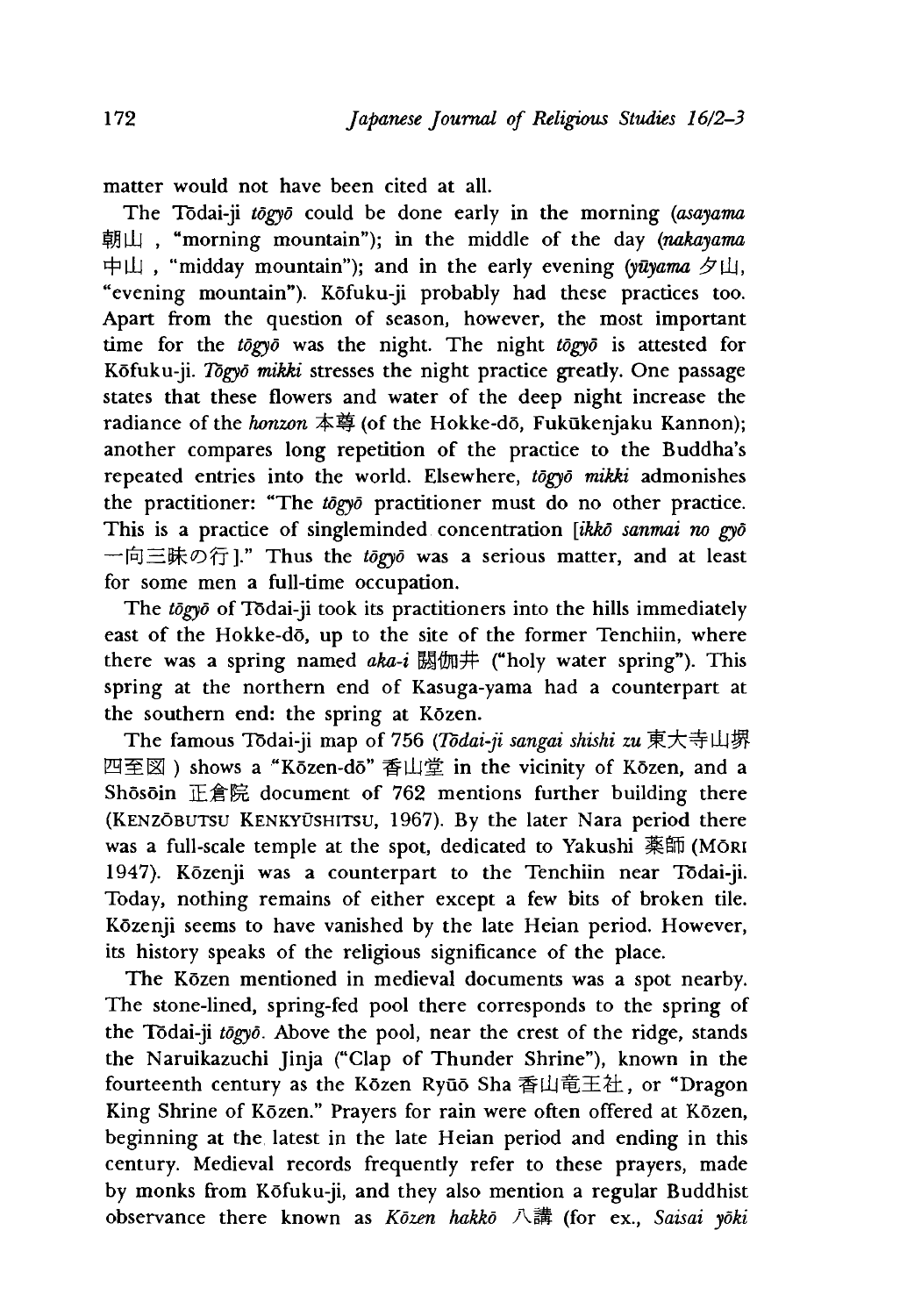*nukugaki* for Shitoku 3.7.16).

Thus Kōzen was like the Ryūketsu Jinja at Murō, where Kōfuku-ji monks also offered regular prayers for rain. Moreover, Kozen also resembled Kōfuku-ji itself, for both-surprising to tell-were inhabited by dragons. The Nandaimon of Kofuku-ji, now gone, stood at the top of a steep slope above Sarusawa Pond 猿沢池, with a flight of fifty-two stone steps leading up to it; and at Kozen, too, stone steps rise out of the pool in the direction of the dragon shrine. Once, a monk entered a hole at the foot of a tree on the slope between the Nandaimon and Sarusawa Pond and came to a "dragon palace" under the Central Kondo *(Kdfuku-ji ruki).* Thus, Naruikazuchi Jinja and the Central Kondō of Kōfuku-ji were both, in terms of this sort of lore, "dragon palaces." This similarity helps to explain a story in *Kojidan* 5, according to which the dragon of Sarusawa Pond passed from there to Közen and then to Murō. In a sense, all three were the same place.

Below the pool at Kōzen is a huge trough *(iwabune 岩船)*, carved from a single block of stone, which was placed there in the fourteenth century by the monks of the East Kondo of Kofuku-ji; and not far away is a similar one placed there by the West Kondo contingent. The two troughs, which are identified by inscriptions, speak of intense rivalry between the two Kondō in the performance of the *tdgyo,* and of the importance of the Kozen site. At the spring at the Tenchiin site, flowers cut on the mountain were left for a time to drink the spring's holy water before being taken down to the Hokke-do. The Kofuku-ji monks may well have left their flowers in the pool at Közen, or in the stone troughs, before taking them down to the East and West Kondo.

Thus the *doshu* of the East and West Kondo were active both in Kasuga-yama and in Kinpusen, and their *togyo* existed in Kinpusen as well. Perhaps the togyo of Kofuku-ji included a ritual assimilation of Kasuga-yama to Kinpusen. Indirect support for this proposition is to be found in *Togyo mikki.* This Todai-ji text links the *tdgyd* explicitly with Kinpusen. It speaks of Kinpusen, En no Gyoja and Shobo just as *Sendatsu kiroku* and other Tozan Shugendo writings do. The ritual procedure it describes for the *tdgyd* includes prostrations done toward Kinpusen, with repetition of the mantra of Miroku. Moreover, there was a small shrine to Zaō Gongen near the Tenchiin spring. *Togyo mikki* says of the spot: "This area is to be imbued with the sacred power of Omine."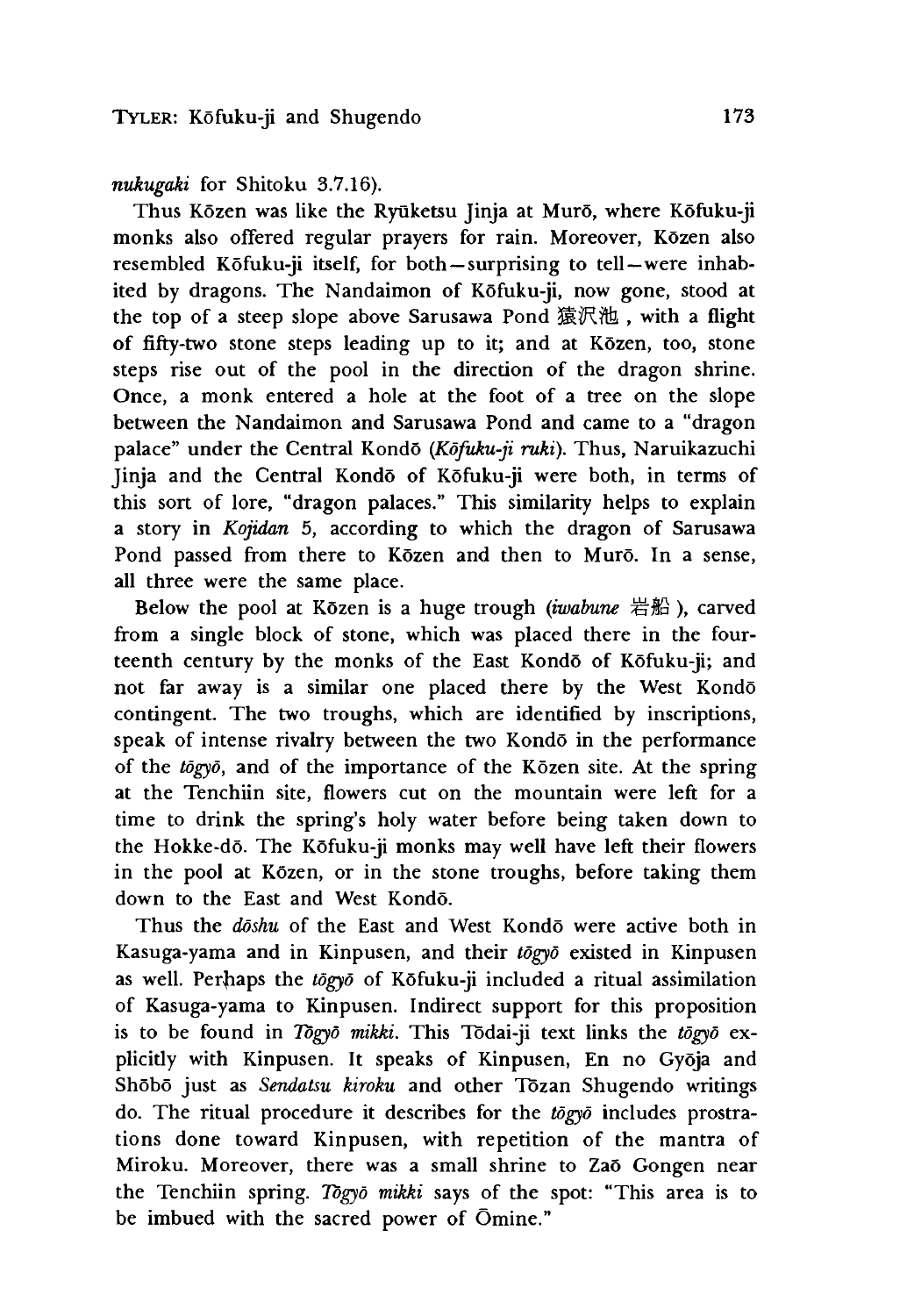If *goma* was burnt at Nagao, Kozen and the Nan'en-do before a departure from Kōfuku-ji to Ōmine, and if one could worship Ōmine from the Nan'en-dō, then it seems natural that the *togyo* of Kōfuku-ji should also have acknowledged Omine and that the practitioner should have called the sacred power of Omine into Kozen as well. He may also have invoked Murō, and perhaps the Katsuragi mountains. The Todai-ji practitioner invoked other powers beside Omine (though not the three just named), including Hachiman, the protector of Todai-ji; Kamo in Kyoto, the protector of the imperial house; and Shigi-san. By doing so he infused the spring site with the powers of a vaster world. Perhaps the Kofuku-ji practitioner, in the time of Kofuku-ji's proud dominion over Yamato, did the same.

## *Conclusion*

The names of such great Nara temples as Todai-ji and Kofuku-ji, though familiar in Japanese history, evoke in general rather early times. Being associated with "Nara Buddhism," these temples and their activities seem to have become in some sense obsolete after the capital moved to Heian-kyo, and after the great Shingon and Tendai founders had done their work. Of course, the armed might of the monks of the "Southern Capital" in late Heian or Kamakura times is well known; and the burning of Nara, particularly Todai-ji and Kofuku-ji, by the Taira forces in 1180 is especially famous. Still, the Buddhism practiced at these temples after the Nara period is often poorly understood.

This study has sought to show how Kōfuku-ji participated in one characteristic aspect of the life of Heian and post-Heian religion: the cult of sacred mountains, and the complex of faith and practice known as Shugendo. The evidence is fragmentary, and much of it is indirect or circumstantial. Still, there emerges from it the picture of a great temple which, despite the doctrinal differences between Hossō and Tendai, in many ways and on many levels resembled Mt. Hiei. No wonder the two were such bitter rivals. Both had extensive connections with the court, but also bullied the court at times, striving to reduce the court's influence over what they claimed as their own domain. Their temporal prominence and their aristocratic ties helped to ensure that, whatever their formal doctrinal affiliation, their religious life should actually share a great deal. Both, in fact, embraced esoteric Buddhism and developed model syncretic cults.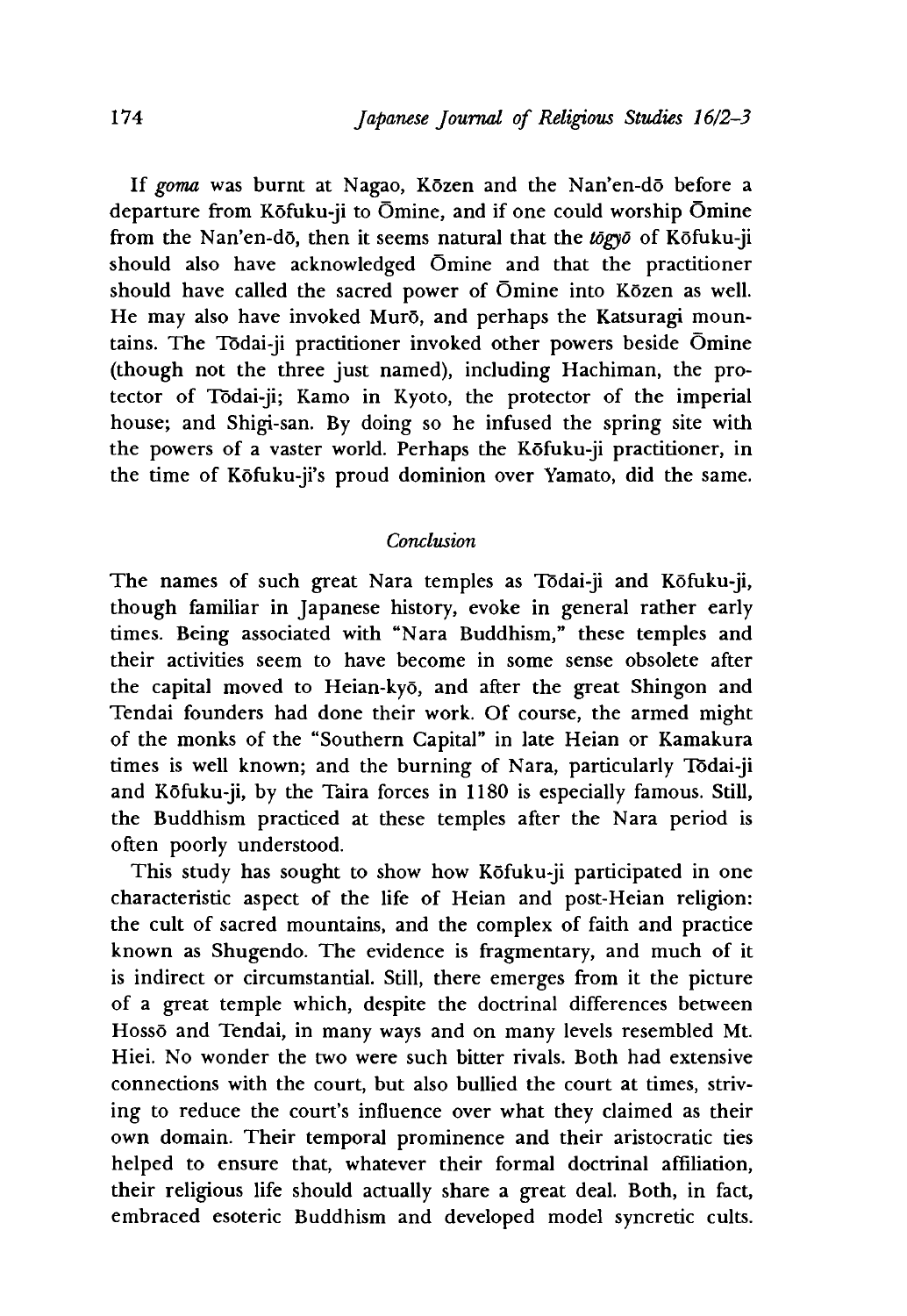While the Shugendo associated with Mt. Hiei is too well known to need further emphasis here, the connection between Kofuku-ji and Shugendo has been forgotten. Yet this connection, when viewed in the proper context, seems not anomalous but wholly predictable.

The history of Kōfuku-ji suggests that when Shugendo first took shape, in about the time of Shobo, it gained enthusiastic court patronage; that it then entrenched itself in Japanese religion thanks in part to this high recognition; became old-fashioned in its turn; and lived on long past the middle ages as an aspect of folk religion. In the mid-Heian period a courtier of the highest rank might go on pilgrimage to Kinpusen, accompanied by ranking monks from Kofuku-ji and elsewhere. In those times, the *betto* of Kofuku-ji could be an active mountain practioner like Kūsei or Shinki. Later, such pilgrimages ceased and the *betto* (who were the sons of regents) were no longer mountain practitioners themselves. Instead, they assumed the presumably honorary title of *kengyd* of Kinpusen, perhaps without ever visiting the mountain. In the meantime, the *doshu* of the East and West Kondō continued to practice Shugendo. But whatever their theoretical rank or accomplishment, the *doshu* practitioners did not enjoy the same prestige as the *gakuryo* scholars. The difference in standing between them and the *gakuryo* foreshadows the way Shugendo came eventually to be treated as a "lower" order of religious phenomena. I hope this study of Kōfuku-ji's role in Shugendo history will have helped to illuminate a little-known passage in the evolution of Japanese mountain religion.

### ABBREVIATIONS

- BK-DBZ *Dainihon bukkyd zensho* 大日本仏教全書. Bussho Kankokai, ed. Tokyo: Bussho Kankōkai, 1911-1922.
- SGZ-DBZ *Dainihon bukkyd zensho.* Suzuki Gakujutsu Zaidan, ed. Tokyo: Meicho Fukyūkai, 1979 (reprint).
- GR Gunsho ruijū 群書類従. Hanawa Hokiichi 塙保己一, ed. Tokyo: Keizai Shuppansha, 1893-1902.
- NDSS Nihon daizōkyō, Shugendō shōsho 日本大蔵経修験道章疏. Nihon Daizokyo Hensankai, ed. Tokyo: Meicho Shuppan, 1985 (reprint).
- NKBT Nihon koten bungaku taikei 日本古典文学大系, 66 vols. Tokyo: Iwanami 5hoten.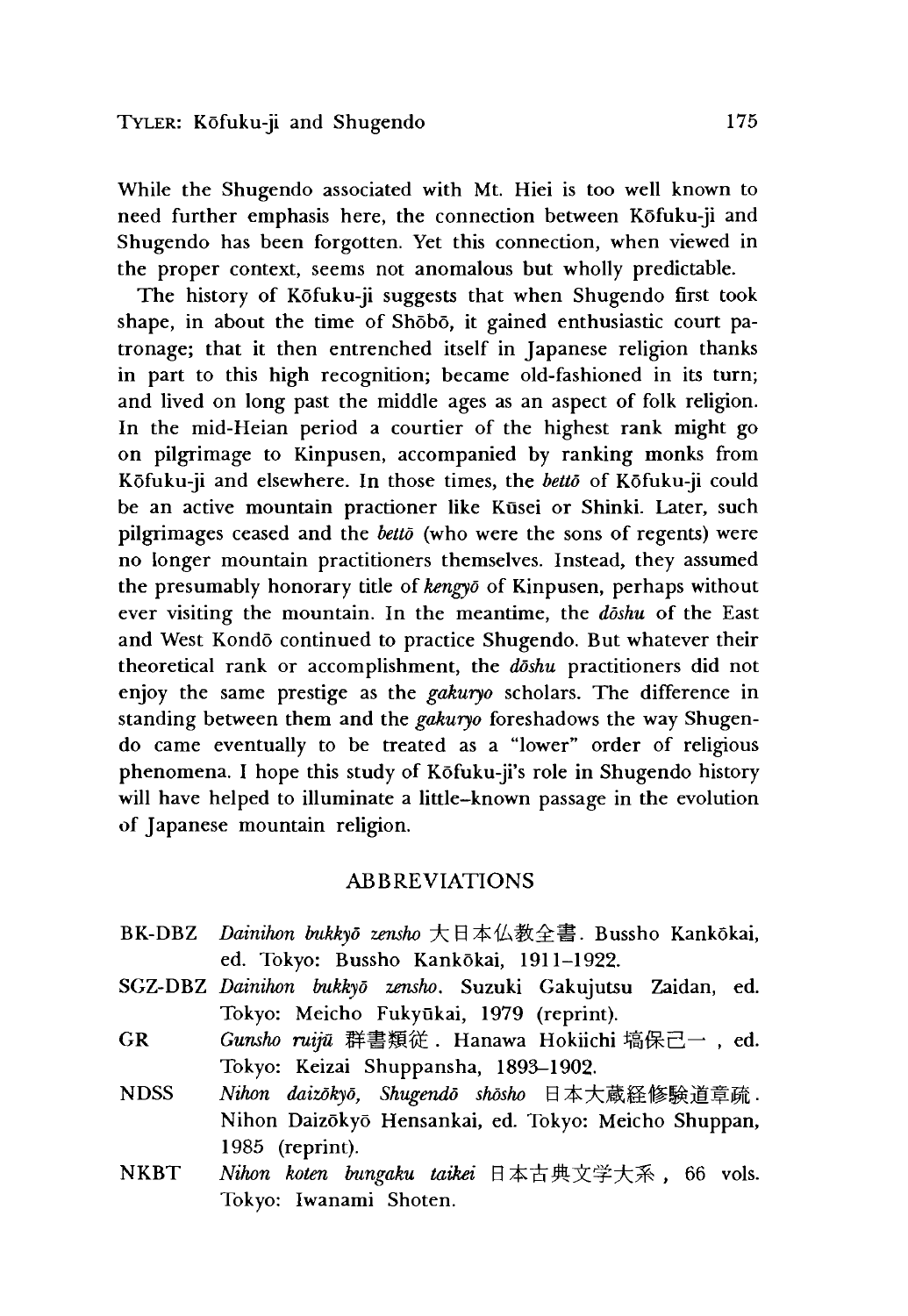- NST Nihon shisō taikei 日本思想大系, 67 vols. Tokyo: Iwanami Shoten.
- SSKS *Sangaku shukyd ski kenkyu sOsho* 山岳 史研究叢書,18 vols. Tokyo: Meichō Shuppan, 1975-1983.
- ZGR *Zoku gunsho ruiju* 続群書類従. Hanawa Hokiichi, ed. Tokyo: Naigaishoseki, 1931-1933.

### REFERENCES

Chuγūki 中右記

- 1932-33 Kawamata Keiichi 川俣馨一, ed. Tokyo: Naigai Shoseki. 7 vols.
- *Daijdin jisha zdjiki*大乗院寺社雑事記

1931-37 Tsuji Zennosuke 辻善之助, ed. Tokyo: Sankyō Shoin.

*Daiki* 台記

1929 In *Zōho shiryō taisei* 増補史料大成, vol. 23, Kawamata Keiichi, ed. Tokyo: Naigai Shoseki.

*Denreki* 殿暦

1968 In *Dainihon kokiroku* 大日本古記録,TOkyO Daigaku ShiryO Hensanjo 東京大学史料編纂所, ed. Tokyo: Iwanami.

*Eishoki*永昌記

1940 In Shiryō taisei 史料大成, vol. 38, Kawamata Keiichi, ed. Tokyo: Naigai Shoseki.

Fujita Tsuneyo 藤田経世, ed.

1976 *Kōkan bijutsu shiryō* 校刊美術史料, vol. 3. Tokyo: Chūō Kōron Bijutsu Shuppan.

*Fuso ryakki* 桑略記

1900 In Kaitei shiseki shūran 改訂史籍集覧, Kondō Heijō 近藤 瓶城, ed. Tokyo: Kondō Kappansho.

*Go-Nijd Moromichi ki* 条師通

1956-58 In *Dainihon kokiroku,* Toky5 Daigaku Shiry6 Hensanjo, ed. Tokyo: Iwanami. 3 vols.

*G onki*

1939 In *ShiryO taisei,* vol.35, Kawamata Keiichi, ed. Tokyo: Naigai Shoseki.

GORAI Shigeru 五来 重

1975 Yoshino, Kumano shugendo no seiritsu to tenkai 吉野 • 熊野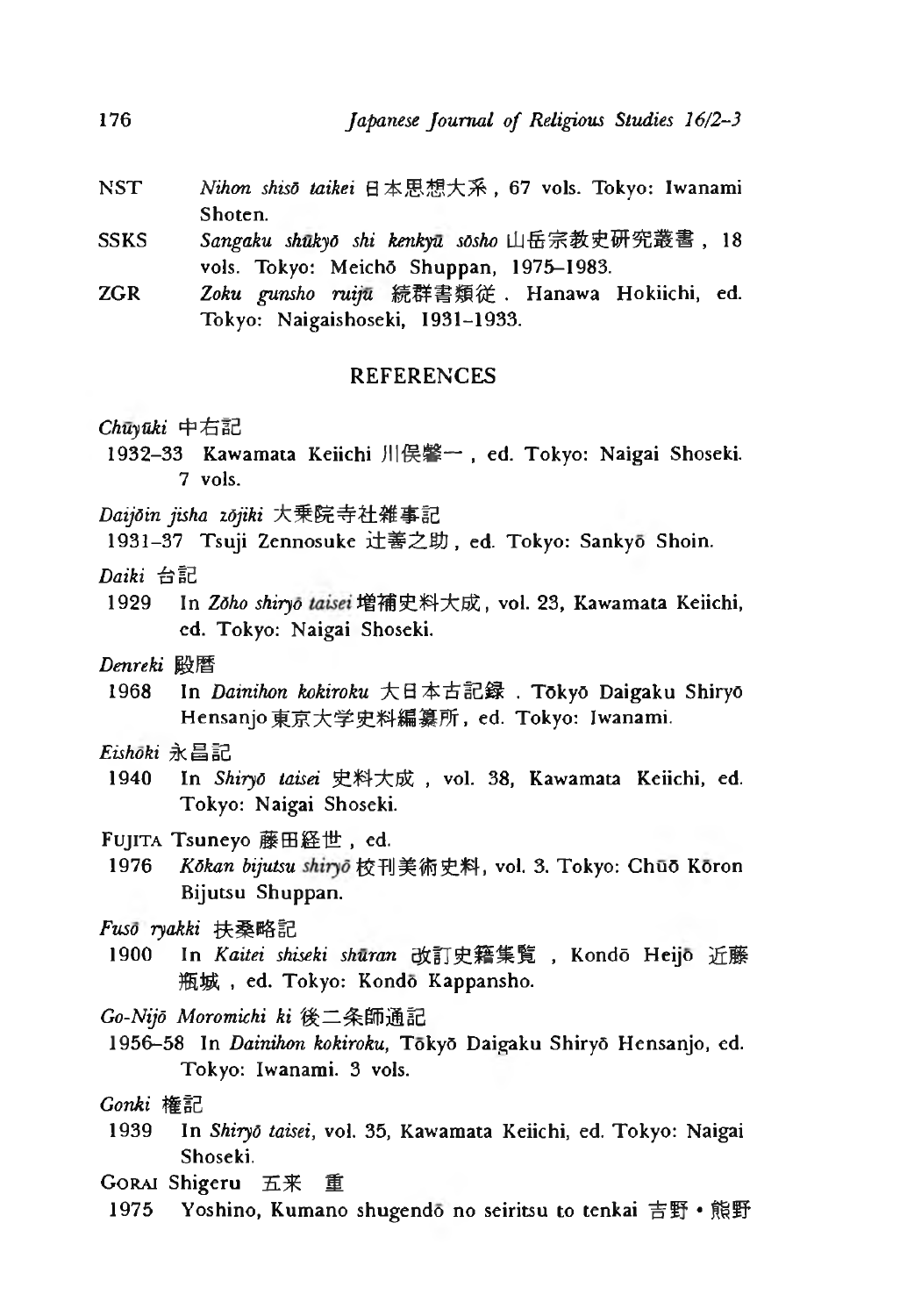の成立と展開. In *Yoshino, Kumano shinko no kenkyu* 吉野 • 熊野信仰の研究, SSKS vol. 4, Gorai Shigeru, ed. Tokyo: Meicho Shuppan.

- 1978 Katsuragi-yama no shugendo 葛木山の修験道 . In Kinki reizan to shugendo 近畿霊山の修験道 SSKS, vol. 11, Gorai Shigeru, cd. Tokyo: Meicho Shuppan.
- 1980 Shugendō nyūmon 修験道入門 . Tokyo: Kadokawa.
- *Gyokuyd* 玉葉
- 1898-1907 Kokusho Kankōkai 国書刊行会, ed. Tokyo: Kokusho Kank6kai. 3 vols.
- Honchō kōsōden 本朝高僧伝 . BK-DBZ vols. 111-112.

#### *Hyakurensho* 百鍊抄

- 1929 In Shintei zoho kokushi taikei, vol. 11, Kuroita Katsumi, ed. Tokyo: Yoshikawa Kobunkan.
- INOKUMA Kaneshige 猪熊兼繁
- 1963 Murō no ryūketsu 室生の竜穴. In *Kinki Nippon Tetsudō Sōritsu GojU Shunen Kinen Shuppan* 近幾日本 創立 五十周年記念出版編集所 , Murō-ji 室生寺, ed. Osaka: Kinki Nihon Tetsudō K.K.
- *Inokuma kanpaku ki*
- 1982 In *Dainihon kokiroku.* T6ky6 Daigaku Shiryo Hensanjo, ed. Tokyo: Iwanami. 5 vols.
- *Jihkinsho*十訓
- 1965 In *Shintei zōho kokushi taikei* 新訂増補国史大系, vol. 18, Kuroita Katsumi 黒板勝美, ed. Tokyo: Yoshikawa Kōbunkan.
- *Jinddji engi* 寺縁起
- 1922 In *Kyoto-fu shiseki shochi chosakai hokoku* 京都府史跡勝地調査 会報告, vol. 3. Kyoto: Kyoto-fu.
- Kasuga Gongen genki 春日権現験記, GR vol. 2.

KENZOBUTSU KENKYUSHITSU 建造物研究室, ed.

1967 T6dai-ji sangai shishizu ni tsuite 東大寺山辨四至図につい • In *Nara kokuritsu bunkazai kenkyUjo* 奈良国立 化財 研究所年報.

Kinpusen kengyō shidai 金峰山検校次第, NDSS vol. 3.

*Kinpusen sosoki* 金峰山創草記, NDSS vol. 3.

*Kinpusen zakki* 金峰山雜記, NDSS vol. 1.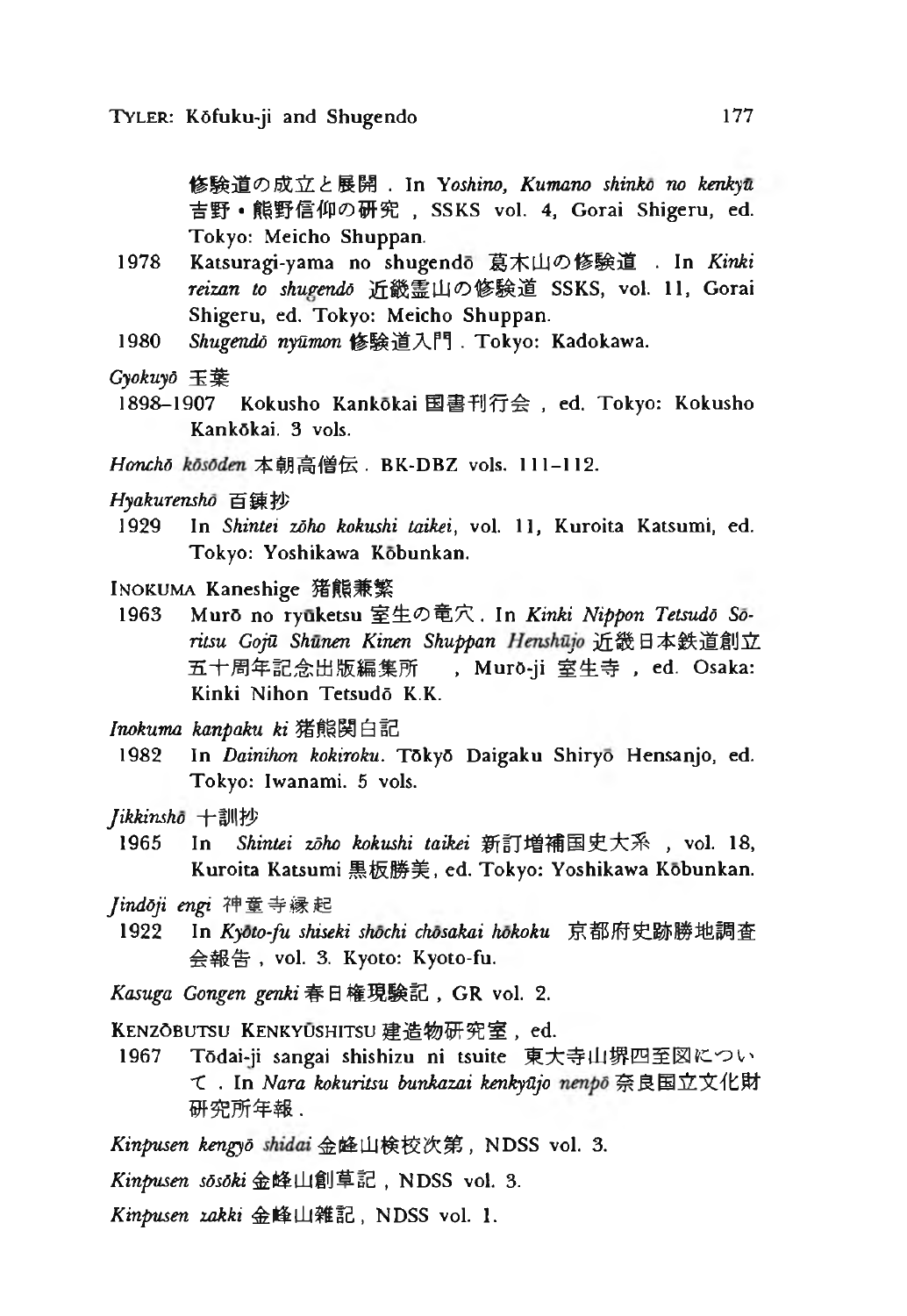- *Kdfuku-ji betto shidai* 興福寺別当次第 BK-DBZ vol. 124.
- Kōfuku-ji kanmu chōsho 興福寺官務牒疏, SGZ-DBZ vol. 84.
- Kōfuku-ji matsuji chō 興福寺末寺帳, SGZ-DBZ vol. 84.
- Kōfuku-ji ranshōki 與福寺濫觴記, SGZ-DBZ vol. 84.
- *Kōfuku-ji ruki* 興福寺流記, SGZ-DBZ vol. 84.
- *K ojidan*古事談
- 1965 In Shintei zoho kokushi taikei, vol. 18, Kuroita Katsumi, ed. Tokyo: Yoshikawa K6bunkan.
- Kongōzan naige ryōin daidai kokon kiroku 金剛山内外両院代々古今記録, NDSS vol. 3.
- Konjaku monogatari shu 今昔物語集, NKBT vols. 22-26.
- Kōyasan ōjōden 高野山往生伝, BK-DBZ vol. 107.
- *Kugyō bunin* 公卿補任
- 1965 In *Shintei zdho kokushi taikei,* Kuroita Katsumi, ed. Tokyo: Yoshikawa Kobunkan. 5 vols.
- *Kyuki shoshutsu* 記勝出
- 1979 In *Kasuga-sha kiroku* 春日社記録, vol. 1, Takeuchi Rizō 竹内 理三, ed. Kyoto: Rinsen Shoten.
- *Mido Kampaku ki* 御堂関白記
- 1952-54 In *Dainihon kokiroku,* Toky6 Daigaku Shiry6 Hensanjo, ed. Tokyo: Iwanami. 3 vols.
- Miyai Yoshio 井義雄
- 1978 Ritsuryo kizoku Fujiwara shi no ujigami, ujidera shink6 to sobyō saishi 律令貴族藤原氏の氏神·氏寺信仰と祖廟祭祀. Tokyo: Seiko Shobo.
- MIYAKE Hitoshi 宮家 準
- 1973 *Yamabushi* 山伏. Tokyo: Hyōronsha.
- 1988 *Ōmine shugendo no kenkyu* 大峰修験道の研究. Tokyo: Kōsei Shuppansha.
- Mōri Hisashi 毛利 久
- 1947 *Shin'yakushiji kō* 新薬師寺考 . Kyoto: Kawara Shobō.
- Murakami Toshio 村上俊雄
- 1978 Shugendō no hattatsu 修験道の発達. Tokyo: Meicho Shuppan, (reprint).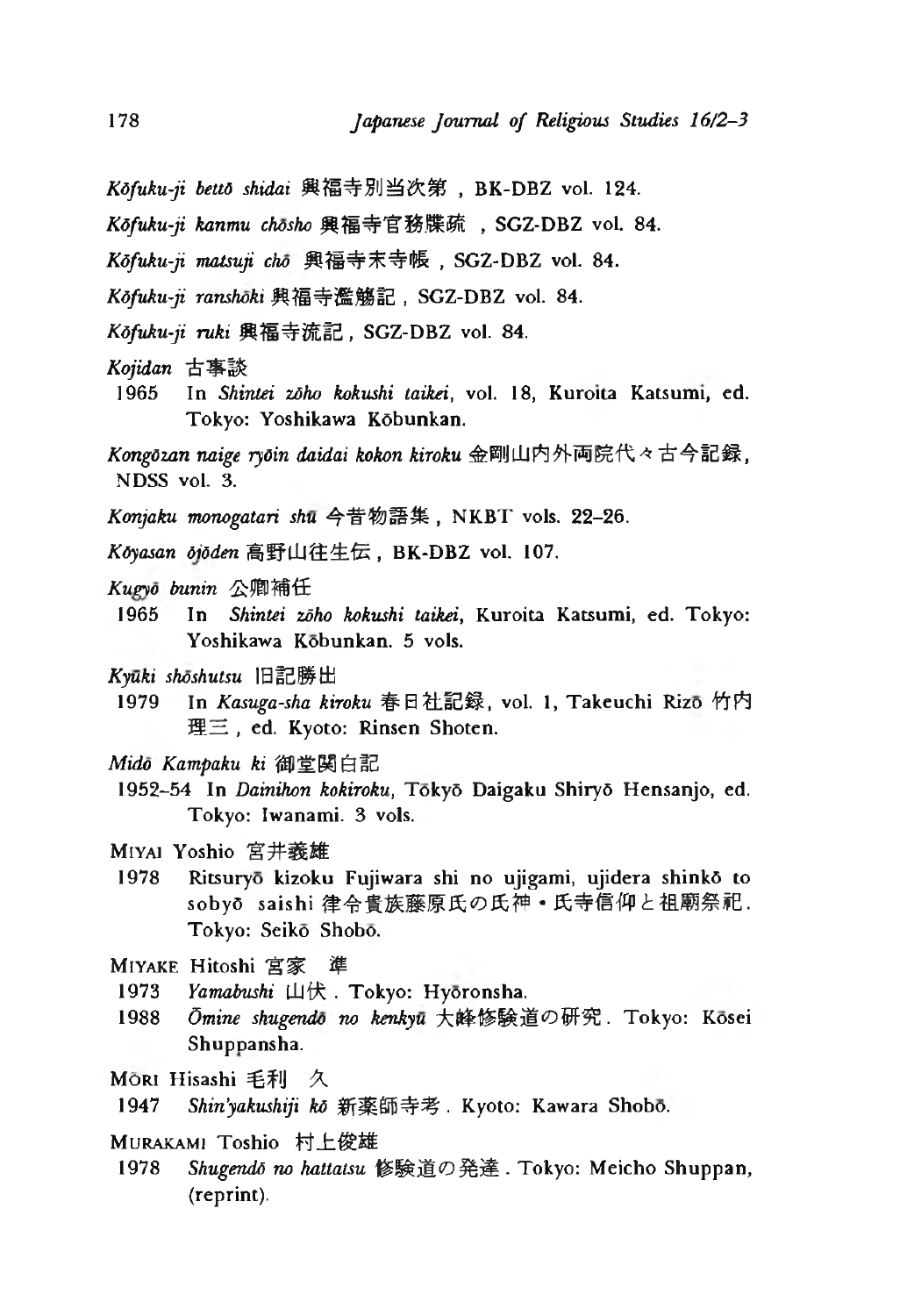NAGASHIMA Fukutarō 永島福太郎

- 1944 *Nara bunka no denryū* 奈良文化の伝流. Tokyo: Chūō Kōronsha.
- 1959 *Kdfuku-ji no rekishi* 興福寺 . In *Bukkyd geijutsu* 仏教 芸術 40.
- *Nanto daishu nyūraku ki* 南都大衆入洛記, ZGR vol. 29, no. 1.
- *Nihon kiryaku*日本紀
- 1929 Kuroita Katsumi, ed., *Shintei zōho kokushi taikei*, vols. 10-11. Tokyo: Yoshikawa Kobunkan.
- *Nihon kosoden yomonsho*日本高僧伝要
- 1965 In Shintei zōho kokushi taikei, vol. 31, Kuroita Katsumi, ed. Tokyo: Yoshikawa Kobunkan.
- NISHIDA Nagao 西田長男
- 1978 Kasuga Taisha no seiritsu: bunken shiryō o chūshin ni shite 春日大社の成立––文献資料を中心にして . In Nihon shinto shi kenkyū 日本神道史研究, vol. 9. Tokyo: Kōdansha.
- ÖHIGASHI Nobukazu 大東延和
- n. d. Kasuga sanjō no shōjin gun 春日山上の小神群. Nara: Kasuga Taisha.

*Omine tozan honji Kofuku-ji tokondo sendatsu kiroku* 大峰当山本寺興福寺 東金堂先達記録 , NDSS vol. 3.

- *Saisai yoki nukigaki* 細々要 BK-DBZ *vol. 124.*
- *Sakeiki*
- 1936 In Shiryō taisei, vol. 4, Kawamata Keiichi, ed. Tokyo: Naigai Shoseki.
- Sanne joikki 三会定一記, BK-DBZ vol. 124.
- SATŌ Torao 佐藤虎雄
- 1957 Kinpusen no shosha 金峰山の諸社. Shintō shi kenkyū 神道史  *- 研究, 5/1 (Jan.).*
- *Senjusho* 集抄
- 1942 In *Iwanami bunko* 岩波文庫, vol. 30-120, Nagazumi Yasuaki 永積安明, ed. Tokyo: Iwanami.
- *Shobo Sojo den* 聖宝僧正伝, ZGR vol. 8, no. 1.
- *Shomonzeki fu* 諸門跡譜, GR vol. 5.